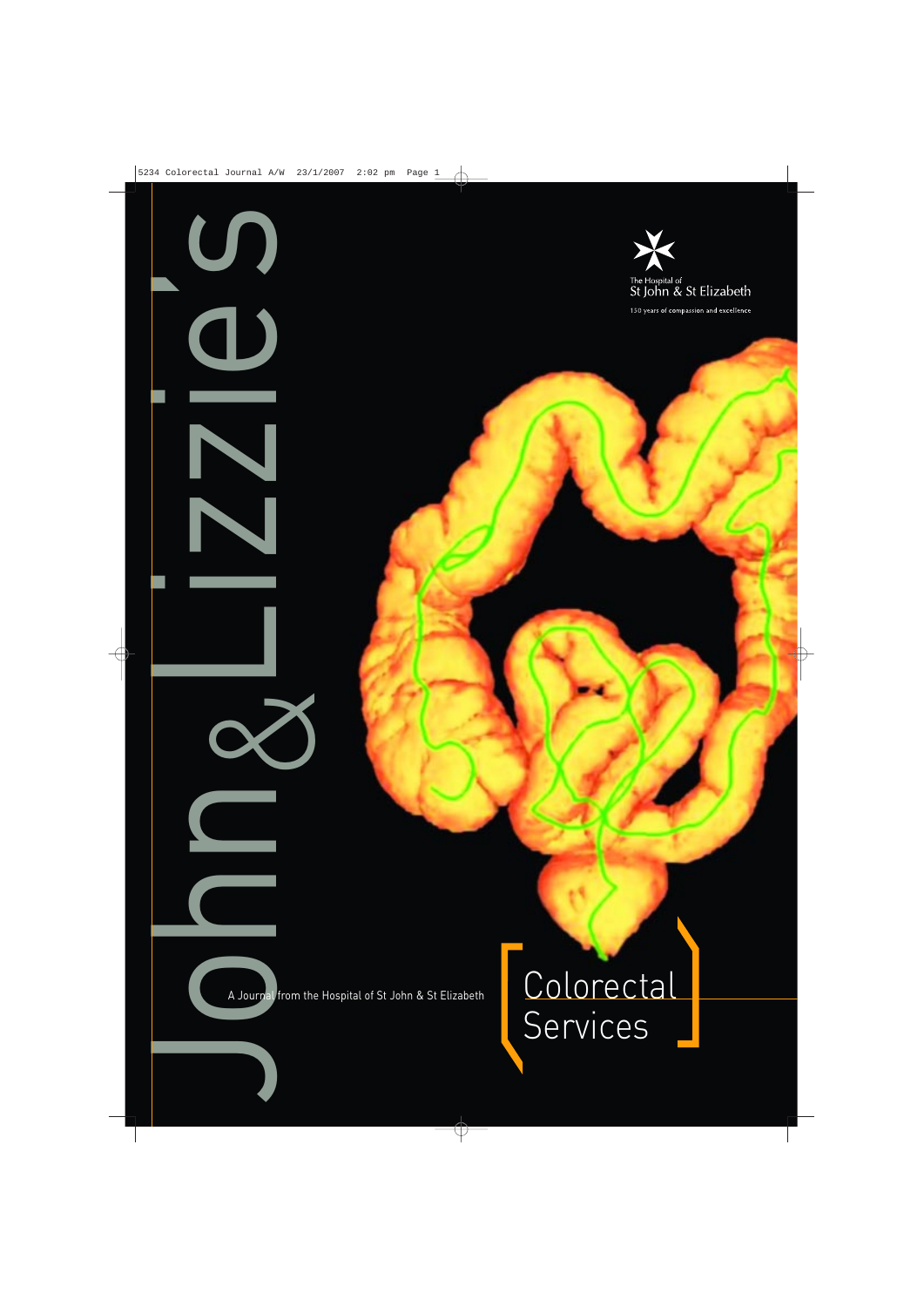# Contents

| Advances in the management of rectal cancer              | 03 |
|----------------------------------------------------------|----|
| Colorectal cancer - The role of the histopathologist     | 07 |
| Virtual colonoscopy                                      | 09 |
| Colorectal cancer screening                              | 13 |
| Service profile - Critical care                          | 15 |
| Irritable bowel syndrome - How to diagnose and manage it | 17 |
| A management quide to inflammatory bowel disease (IBD)   | 21 |
| A common problem in general practice – Rectal bleeding   | 27 |
| A brief overview of haemorrhoidal disease                | 31 |
| Diverticular disease                                     | 33 |
| Anal problems                                            | 37 |
| Laparscopic colorectal surgery                           | 39 |
| Consultant profiles                                      | 43 |
|                                                          |    |

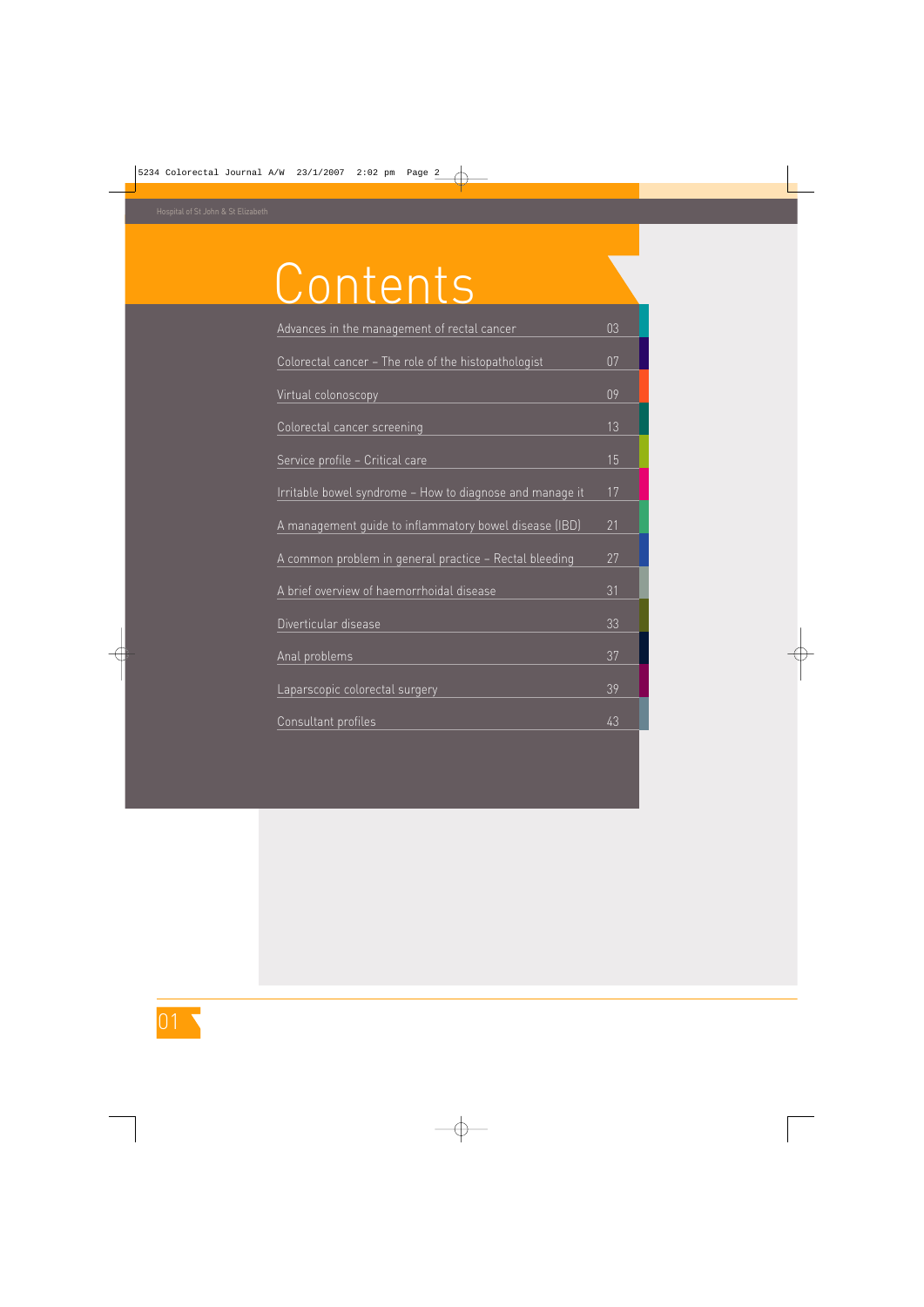## Introduction



This is the first of the new style 'Journal' from the Hospital of St John & St Elizabeth. The publication has a number of purposes, firstly it addresses the Hospital's desire to demonstrate that our specialists operate to the highest standard, carrying out their practice under strict governance procedures, audited and monitored by their peers; secondly we hope this journal will increase your knowledge of the activities at John & Lizzies; and finally we hope that the format is educational and informative.

We are proud to announce that the Hospital received recognition of its colorectal cancer services in the Spring of 2006, and as a result has created a comprehensive clinical governance group of clinicians who are accredited within colorectal services. This includes a team of gastroenterologists, colorectal surgeons and histopathologists, working alongside our clinical governance co-ordinator, Matron and Intensive Care Sister, to further develop services for the Hospital.

We can now offer patients the option of access to one of the specialists on a daily basis and our team also participates in our 24 hour emergency referral service for inpatient admission.

I hope you will enjoy this journal, if you have any ideas for future topics or would like to give your feedback on the publication I would be delighted to hear your views. If you wish you can email on info@hje.org.uk or call me on 020 7806 4089.

For all other information, please contact Claire Hornick on bleep 11.

Christopher Board Chief Executive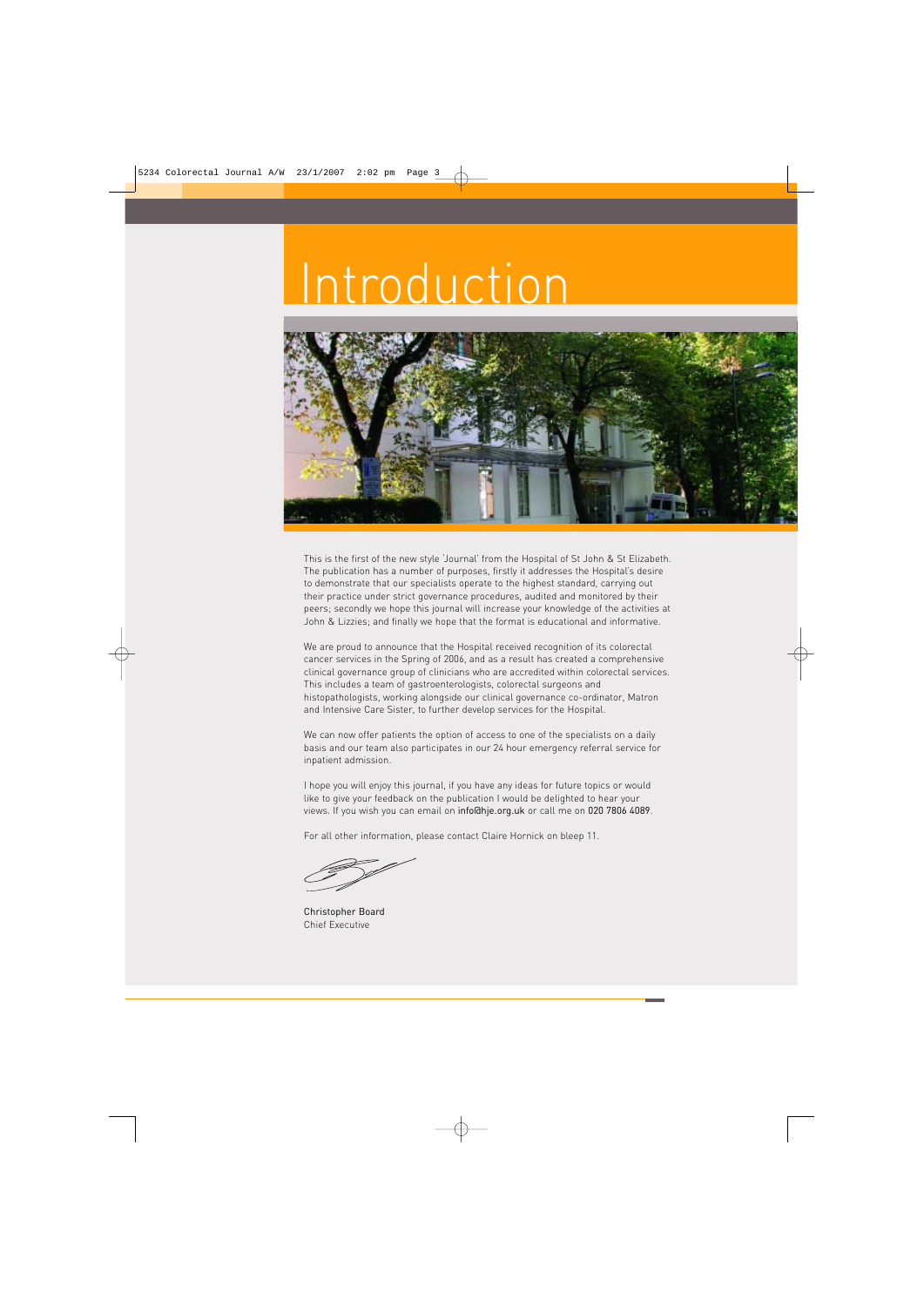### Advances in the **management** of rectal cancer

Colorectal Cancer is one of the most common cancers in the Western World, with 30,000 new cases being diagnosed in the UK per annum. A large proportion, nearly 70%, are present in the recto sigmoid region and left colon. Despite the recent advances made, the mortality sadly remains static. The government has gone some way towards addressing this issue, by the implementation of a national screening programme, targeting asymptomatic patients, in an attempt to identify high risk patients and recognise early cancers (Dukes stage A or stage T1 lesions) with a view towards improving long term prognosis. The screening methods utilised include the use of faecal occult bloods, flexible sigmoidoscopy or colonoscopy (in high risk patients). Screening has a proven track record in the USA and more recently other parts of Europe, where the incidence of colorectal cancer is falling.

Mr Romi Navaratnam – MSc, MS, FRCS (Lon), FRCS (Gen) Consultant Colorectal & Laparoscopic Surgeon/Hon. Senior Lecturer in Surgery





03

Figure 1: (left) Staging MRI of Rectal Cancer. Figure 2: (right) Staging CT of Rectal Cancer.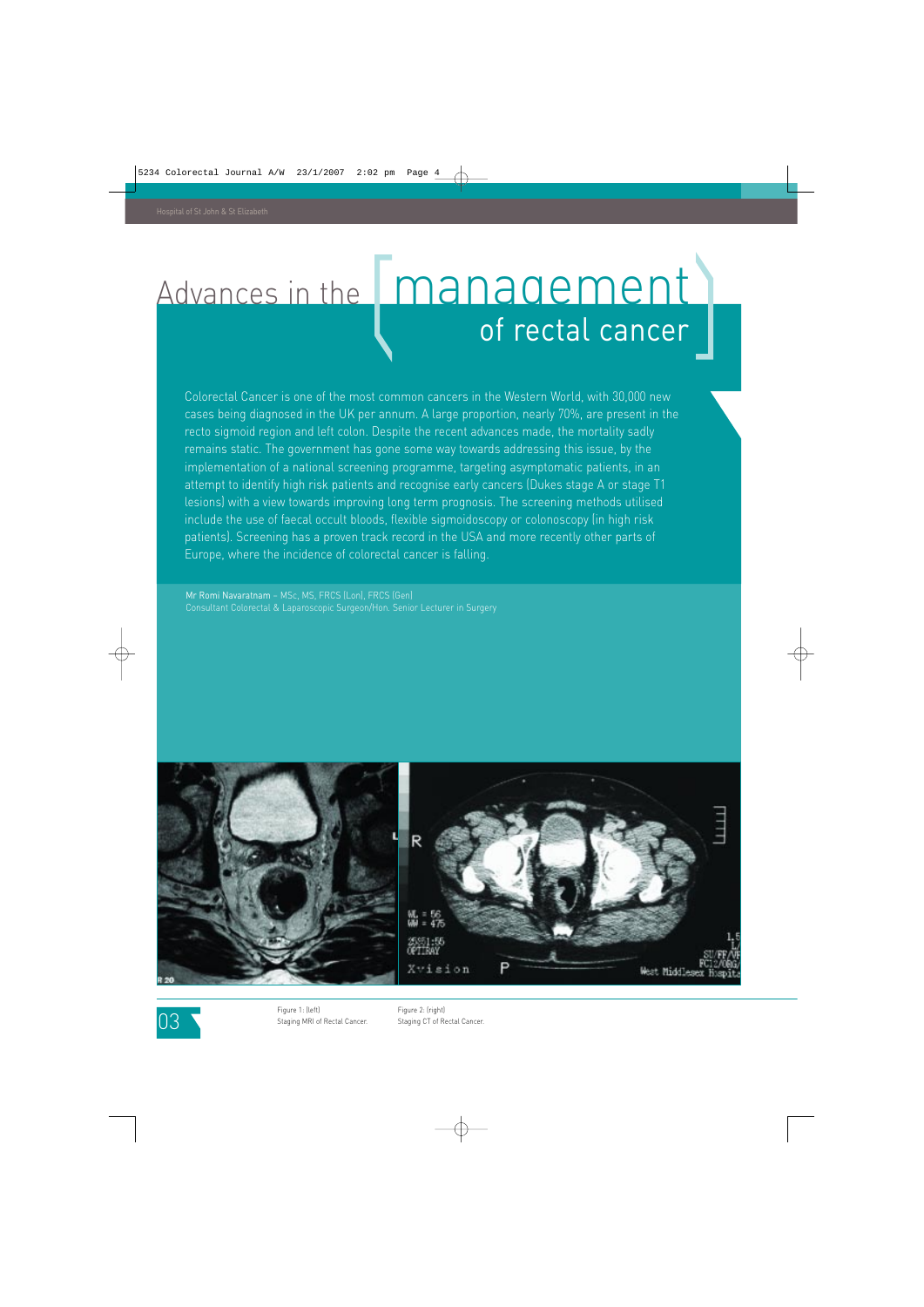#### **What measures can be undertaken in the clinical setting?**

New onset symptoms that are routinely encountered during a 2 week target consultation should be actively pursued during history taking, especially in patients over the age of 45. The maintenance of a high index of clinical suspicion is mandatory (see Table 1).

#### **High risk symptoms**

- Rectal bleeding with altered bowel habit (loose stools for more than 6 weeks) All ages
- Rectal bleeding in the absence of anal canal symptoms
- Increased frequency of defaecation of more than 6 weeks
- Palpable intra abdominal mass/rectal mass Iron deficiency anaemia (Men Hb less than 11, Females Hb less than 10).

#### **Low risk symptoms**

- Rectal bleeding in the presence of anal canal symptoms
- Transient change in bowel habit, less than 6 weeks (e.g constipation)
- Abdominal pain, with no associated risk factors (caveat age more than 50 yr (10% associated risk of intra abdominal malignancy)
- Impaired Glucose tolerance (NIDDM).

#### **Family history**

Inherited conditions such as FAP (Familial adenomatous polyposis coli), a mutation in the APC gene and HNPCC Hereditary non polyposis colon cancer (a defect in mismatch repair genes, resulting in microsatellite instability) account for only 5% of all colorectal cancers (CRC). First degree relatives of patients who have developed CRC under the age of 60 (in particular under the age of 45) or who alternatively have a family history of multiple cancers should be referred for early colonoscopy and genetic surveillance.

#### **The patient pathway**

On establishing the presence of a rectal tumour, it is important to obtain histological confirmation, which can either be done in the OPD setting, through rigid sigmoidoscopy and biopsy or alternatively by examination under anaesthesia (EUA), where the mobility and possible fixation of the tumour, to local structures, can also be assessed. Colonoscopy should also be performed, at an early stage, to exclude the presence of a synchronous lesion, present in approximately 3% of lesions.

#### **Imaging**

Following EUA, on identification of a histologically confirmed rectal cancer, a staging CT of the abdomen, pelvis and chest is necessary to exclude distant metastatic spread (see fig 1). In addition, a staging MRI of the pelvis (or alternatively trans rectal ultrasound) is mandatory to assess local spread. MRI is preferable to accurately identify the T stage of the tumour and to exclude tumour encroachment into the meso rectal envelope, which surrounds the rectum (see fig 2). The primary aim, of local staging through the use of MRI, is to assess the resectability of the tumour and to ensure the risk of local recurrence is minimised. In the absence of local spread, then a conventional anterior resection (incorporating total mesorectal excision) with a defunctioning loop ileostomy, may be undertaken. The recently published CRO 7 data now suggests that mid rectal cancers may benefit from a short course of pre operative radiotherapy, one week prior to surgery. In the presence of local invasion, into the meso rectal fascial envelope, then this subgroup of patients require long course (6 weeks) of neo adjuvant chemo radiotherapy, prior to surgery.

It is well established that MRI can predict pre-operative prognostic factors such as extra mural spread, extra mural venous invasion and circumferential resection margin (CRM) involvement, which are independent markers of poor prognosis and represent important means of predicting patients at high risk of local recurrence. Involvement of the CRM in 36% of patients, has led to recurrence rates of 64%, whereas, in the subgroup with an uninvolved CRM, the local recurrence rate was 9%.

The primary aim, of local staging through the use of MRI, is to assess the resectability of the tumour, whilst attempting to ensure the risk of local recurrence is minimised.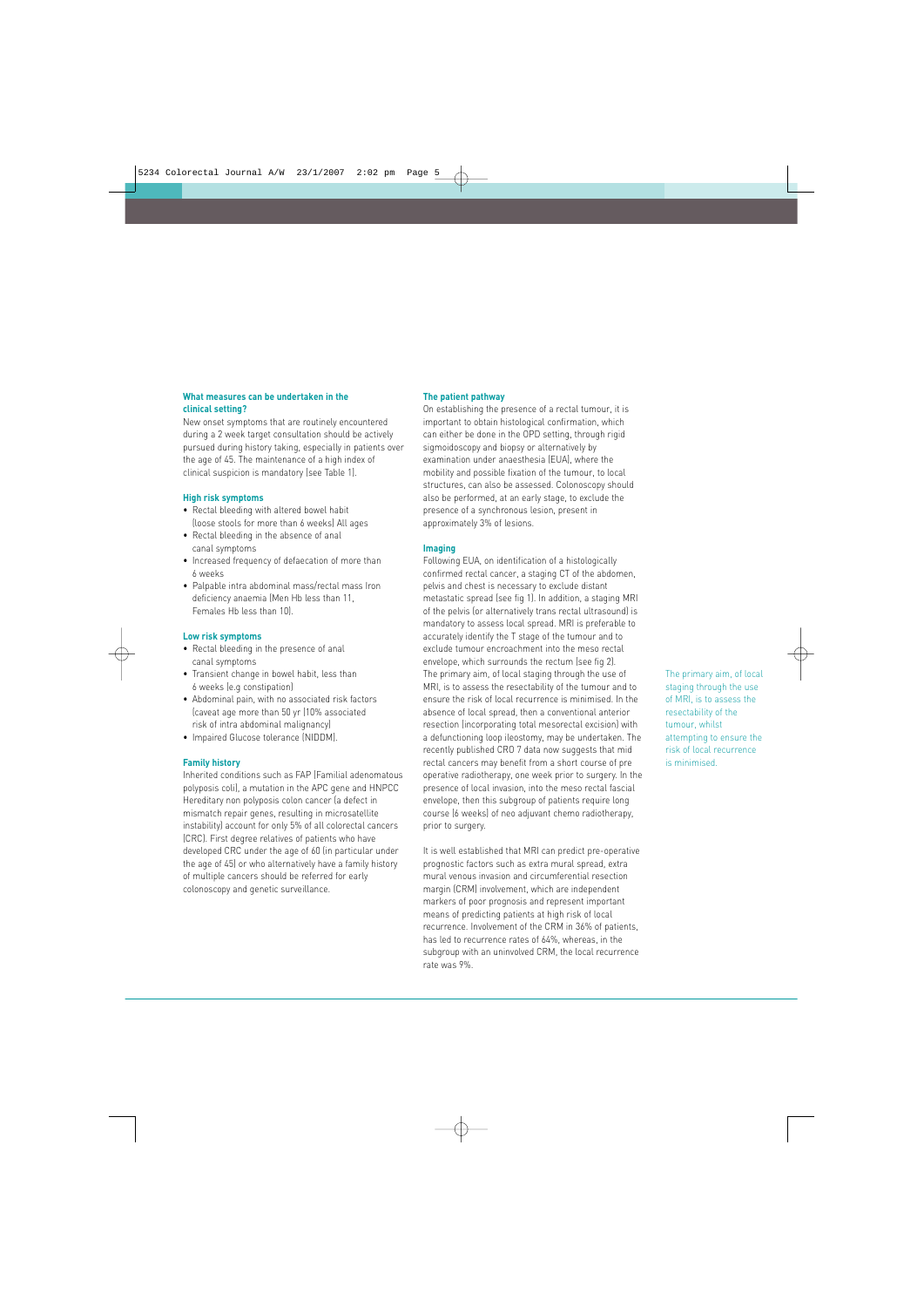#### **Neo adjuvant radiotherapy**

Neo adjuvant radiotherapy in combination with improved surgical techniques, namely total meso rectal excision (TME) has resulted in significantly reduced rates of local rectal cancer recurrence. The recently published CRO7 data has suggested that a short (5 day course) of radiotherapy followed by an Anterior resection a week later, for mid rectal cancers (i.e. between 5–10cm away from the anal verge) may result in a 5% local recurrence rate (irradiated rectal cancer) in comparison to 10–15% incidence of local recurrence (non irradiated rectal cancers). Previous supportive evidence arises from the Dutch study, which also suggests that short course radiotherapy offers a reduction in local recurrence from 13% to 5%, over a 5 year period.

#### **Neo adjuvant chemo radiotherapy**

The role of long course (6 weeks) neo adjuvant chemo radiotherapy, is indicated primarily in ultra low rectal cancers i.e. 5.0cm from the anal verge, these tumours are characteristically difficult to stage on MRI, in advanced rectal tumours (T3–T4), where there is encroachment of the circumferential resection margin (as identified by MRI) and in anterior tumours in males (which are in close proximity to the prostate). The primary aim is once again to reduce the risk of local recurrence and to maximise the chance of performing sphincter preserving surgery through an ultra low anterior resection or alternatively where this is not possible through an Abdomino perineal resection (APE).

#### **Principles of rectal cancer surgery**

The main surgical advance in colorectal surgery has been in the refinement of rectal cancer surgery. The role of TME (total mesorectal excision), as popularised by Prof Bill Heald, involves the removal of the rectal cancer and the surrounding meso rectal envelope, which has coincided with the reduction in the local (rectal cancer) recurrence rates. His published data confirms local recurrence rates of 3% at 5 years and 4% at 10 years for curative cases.

Whilst embracing traditional oncological principles, there has been an increasing trend towards abandoning abdomino perineal resection and its association with a permanent left iliac fossa colostomy and a move towards sphincter preserving ultra low anterior resection (which may incorporate inter sphincteric dissection, where the internal sphincter is sacrificed, with preservation of the external sphincter) with a temporary loop ileostomy, which is routinely reversed after adjuvant chemotherapy. This has primarily arisen

as distal resection margins have reduced from the mandatory 5.0cm to 1.0cm, without oncological compromise. The one drawback tends to be the increased rates of incontinence associated with ultra low anterior resection (AR). This may result in patients being on constipating agents for 12 months post operatively, following the reversal of their loop ileostomy.

Ironically, on comparison of local recurrence rates between AR and abdomino perineal resection (APE), for similar tumours, the local recurrence rate was higher in the latter group, despite being a more radical procedure. Although controversial, it has been stated that an APE is a less oncologically acceptable procedure than AR, it may be due to the nature of the tumour i.e. APE are characteristically associated with lower tumours and thus a worse prognostic tumour, than the type of procedure involved. The Japanese support the role of aggressive Internal iliac lymph node dissection, as a further means of reducing local recurrence, however, this is not routinely practised in the UK and thus far, the differences in local recurrence rates are not significant.

The main disadvantages of rectal cancer surgery is the increased incidence of urinary and sexual dysfunction that is recognised post operatively. This is particularly problematic in the young patient. In addition, in the ultra low anterior resection, the residual rectal stump is rendered partly ischaemic, which almost mandates a temporary defunctioning loop ileostomy. The alternative to Anterior resection or APE is local excision, which can be undertaken through a trans anal approach, utilising a regional anaesthetic technique, which is eminently suitable for medically unfit patients, in early T1 tumours, which are less than 3.0cm in diameter. This enables potentially curative surgery (all be it with a moderate incidence of local recurrence) in medically unwell patients and avoids a permanent stoma.

#### **Laparoscopic surgery**

The role of laparoscopic surgery has been widely accepted in colonic cancer surgery, with significant advantages in terms of reduced postoperative discomfort, associated with cosmetically smaller scars, less analgesic requirements, reduced hospital stay and an earlier return to normal activity. However, thus far, laparoscopic surgery with specific regards to rectal cancer remains technically challenging in comparison to laparoscopic colonic cancer surgery.

Previous supportive evidence arises from the Dutch study, which also suggests that short course radiotherapy offers a reduction in local recurrence from 13% to 5%, over a 5 year period.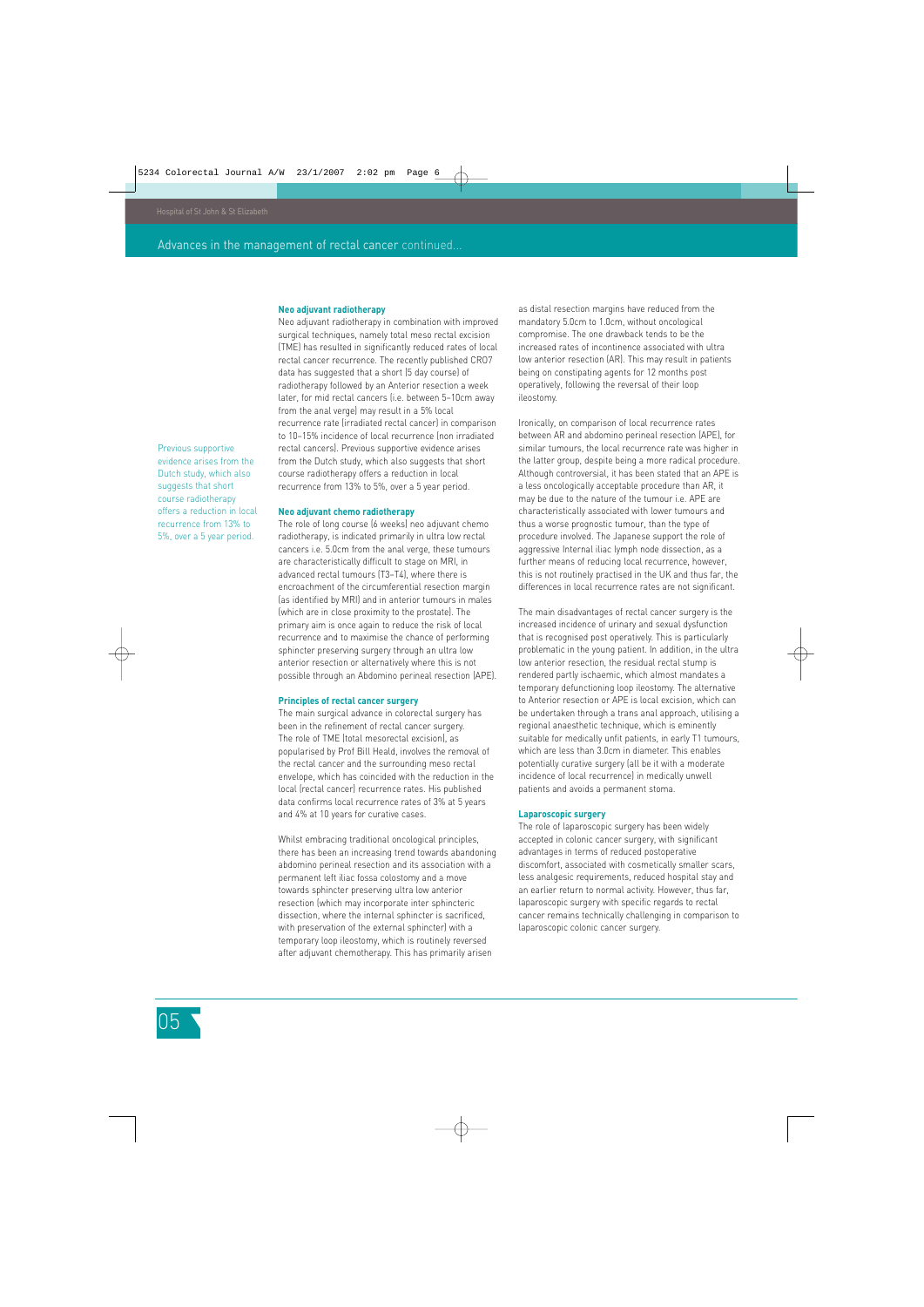#### **Staging – TNM Staging of Colorectal Carcinoma**



#### **Dukes staging**

- A Tumour limited to the wall of the rectum
- B Tumour extends through rectal wall into extra rectal tissues
- C Lymph node involvement

#### **Adjuvant chemotherapy**

Adjuvant chemotherapy is indicated in Dukes C cancers, where there is loco regional lymph node involvement, or in patients with Dukes B tumours, with poor prognostic factors, such as extra mural involvement etc.

#### **Hepatic metastases**

It is now widely recognised that patients with documented hepatic metastases, if medically fit and in the absence of widespread metastatic disease elsewhere in the body, should be considered for surgery. Ideally 1.0cm clearance margins are required. Poor prognostic factors that affect survival include, synchronous presentation (with primary tumour), advanced stage of primary tumour, location of metastatic deposit (hilum difficult), multiple lesions (bilobar disease), lesion more than 5.0cm and a high CEA on presentation. 5 year survival rates are in the region of 20–40%. Improved results have been obtained with adjuvant chemotherapy (18 months). Radiofrequency ablation of individual metastatic lesions has also been used in patients unfit for surgery.

#### **Palliation**

In the presence of disseminated disease, palliation especially of recto sigmoid tumours, may be achieved through the use of a colonic stent, particularly in the presence of imminent obstruction, as this may avert the need for stoma and may allow definitive surgery with full bowel preparation as an elective procedure. A stent may be contraindicated in a low rectal cancer, as this may precipitate significant tenesmus.

#### **Discussion**

Rectal cancer surgery has been redefined through the role of pre-operative, staging MRI, which has identified those poor prognostic tumours that would benefit from neo adjuvant short course radiotherapy (5 days) followed by surgery a week later or alternatively advanced ultra low tumours which mandate long course (6 weeks) neo adjuvant chemo radiotherapy prior to surgery. The role of surgery alone in the absence of the therapeutic options discussed, is controversial. Although increased rates of urinary and sexual dysfunction and incontinence rates are associated with low rectal cancer surgery, the incidence tends to be much less in experienced centres.

The widespread acceptance of total mesorectal excison (TME) surgery and the neo adjuvant therapeutic options available, have led to increasing rates of sphincter preserving surgery, more recently through the laparoscopic approach, with reduced local recurrence rates and a reduction in permanent colostomy formation.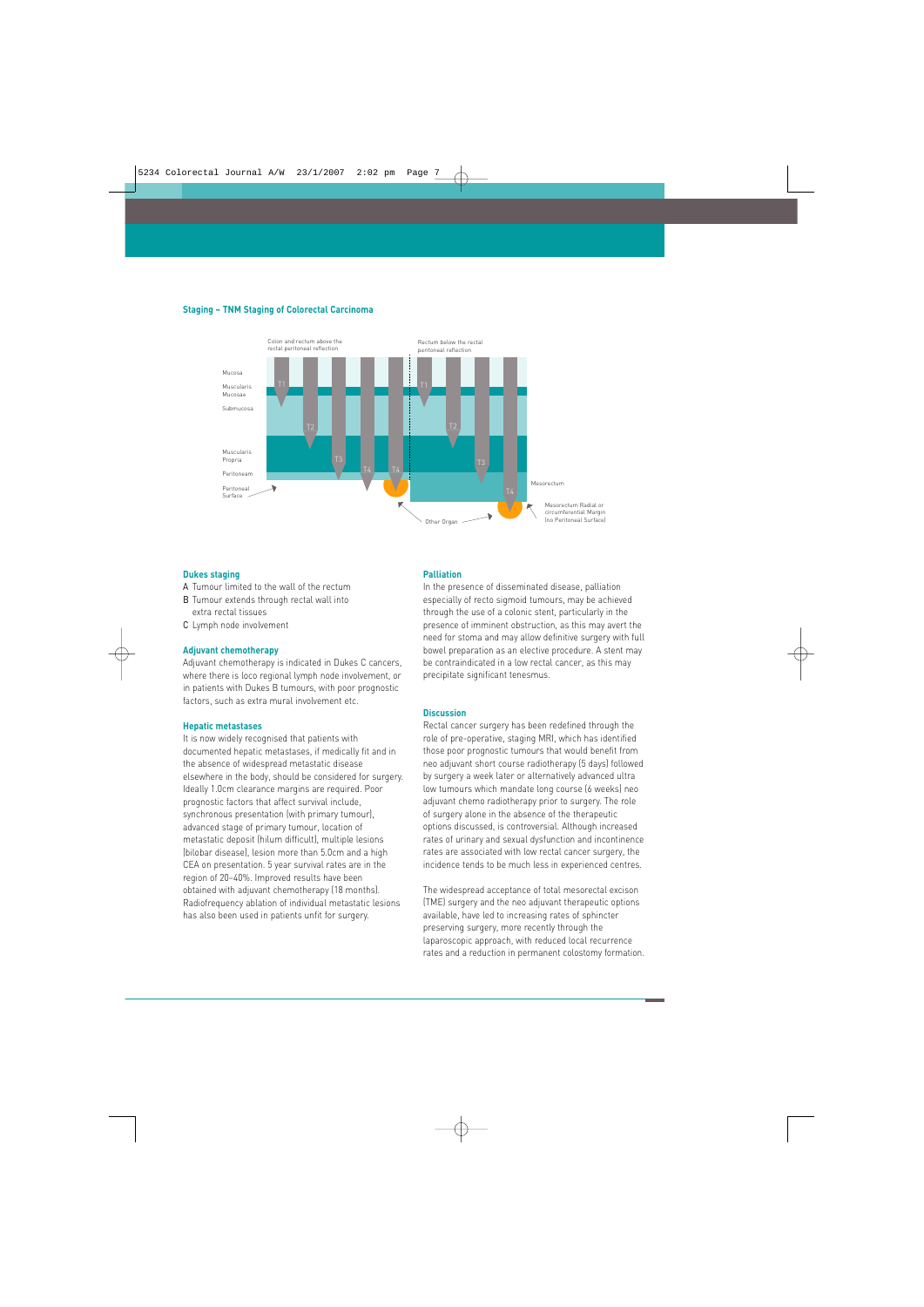### Colorectal cancer The role of the histopathologist

Mention the word pathologist to a member of the general public and, depending upon their age/generation, they picture Quincy, Grayling Russell (Morse), McCallum or Sam Ryan (Silent Witness). The public and media's obsession with unnatural death does little to quash this misconception that all pathologists are forensic pathologists. In fact forensic pathologists only account for around 3% of histopathologists and 2% of pathologists as a whole. Many histopathologists (myself included) do perform the occasional non-forensic autopsy, but the average histopathologist spends most of his day examining pieces of tissue removed from the living. These tissue samples range from small biopsies and needle cores to whole organs.

Professor Marco Novelli – Professor of Gastrointestinal Pathology, UCL and Consultant Histopathologist, Independent Histopathology Services.

#### **Why do we get sent these pieces of tissue?**

As histopathologists our main clinical roles involve diagnosing disease, assessing disease activity, screening for early changes of cancer, assessing surgical resection specimens and accessing the effects of therapy.

The clinical management of colorectal cancer has changed dramatically over the last 10 years. Patient survival has improved and, although surgery remains the primary treatment modality, there are now a variety of additional treatment options for patients with colorectal carcinoma (including chemotherapy, radiotherapy and radiofrequency ablation). These days patients are managed by a multidisciplinary team including surgeons, oncologists (clinical and medical), radiologists, pathologists, palliative care physicians, nurses and administrators each of whom have an important role in the patient care pathway.

The histopathologist's main roles in colorectal cancer management are in confirmation of the initial diagnosis of cancer and in the grading and staging of resected tumours. Patients clinically suspected of having a colorectal tumour are investigated typically with imaging and endoscopy. If a tumour is visualised at sigmoidoscopy/colonoscopy the endoscopist usually takes small biopsies from the tumour. These are put into specimen pots containing a formalin-based fixative and sent to the histopathology laboratory for processing, sectioning and staining. From receipt in the pathology

laboratory it typically takes 18–24 hours to turn tissue biopsies into histological sections, although more rapid processing can sometimes be performed in urgent cases. The sections are then examined under a microscope by a histopathologist and a tissue diagnosis made.

The vast majority of colorectal cancers are adenocarcinomas. These account for over 95% of colorectal malignancies, but there are a number of other types of malignant tumour that can occur in the large intestine including lymphomas, sarcomas and melanomas. Benign inflammatory diseases such as diverticulitis may also present as a 'tumour' mass. Clinically and radiologically many of these conditions can mimic adenocarcinomas. As their respective treatments differ markedly, surgeons usually require a tissue diagnosis before they will consider surgical intervention. In most circumstances oncologists also require a firm tissue diagnosis before they will consider neoadjuvent, curative or palliative therapies.

Once a firm diagnosis of colorectal cancer has been made the tumour is staged primarily using radiological techniques (typically one of, or a combination of, CT, MRI, PET and ultrasound scanning). This staging attempts to determine how large the primary tumour is, whether it has spread locally, surgical resectability, and whether there is any evidence of metastatic spread to the lymph nodes, liver or other parts of the body.

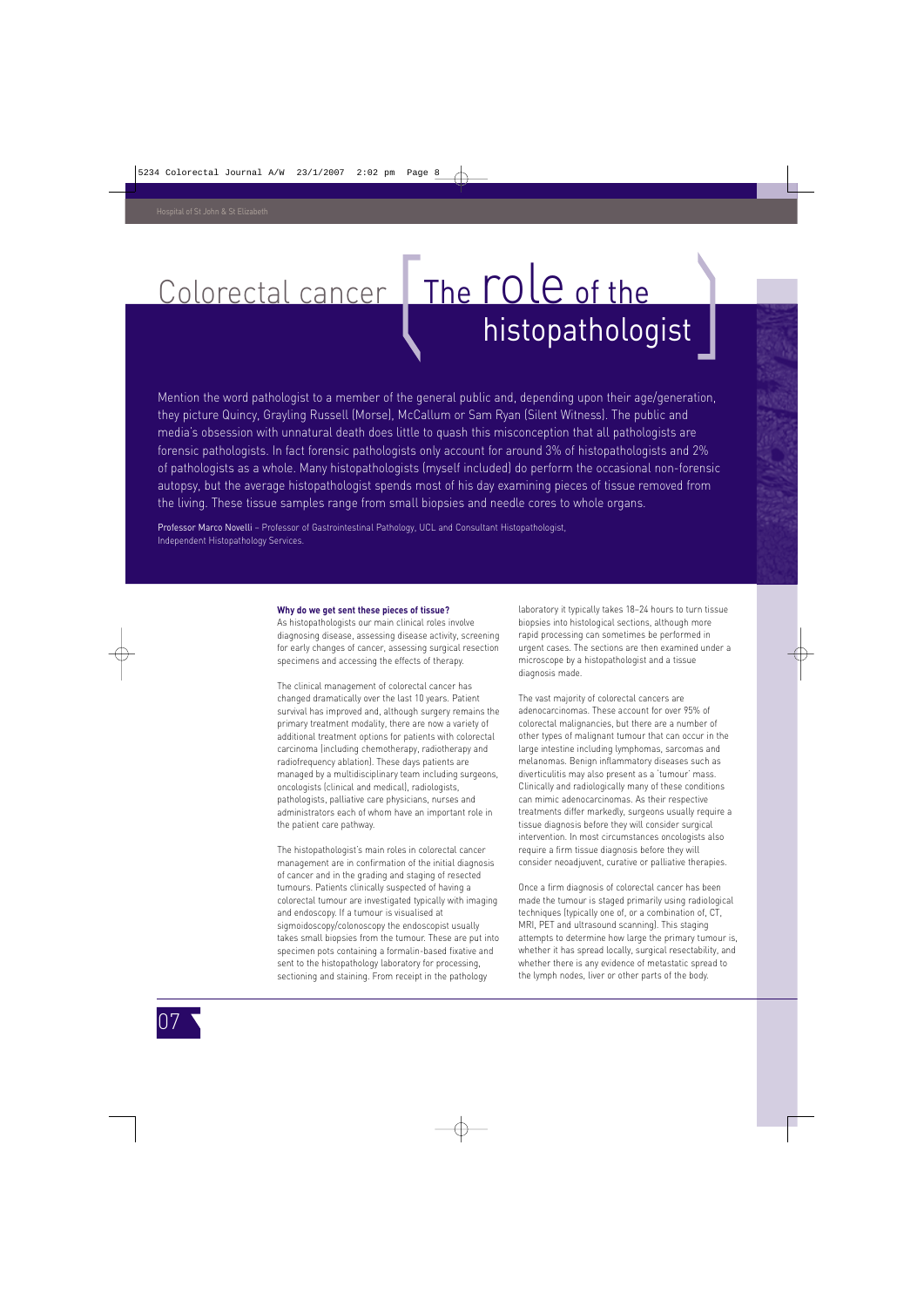Colorectal cancer annotated

Coloscopy



If metastatic spread is suspected further biopsies of liver lesions, lymph nodes or other organs may be performed to confirm or refute the presence of metastases.

Surgical resection remains the treatment of choice for most patients who are medically fit and have a respectable tumour with no evidence of metastases. Surgery offers the best chance of a cure and can be augmented with postoperative chemotherapy and radiotherapy. The requirement for further therapies following surgical resection is dependent upon a number of factors, but foremost amongst these are whether the primary tumour has been completely removed and the stage of the tumour. It is at this point that the histopathologist becomes involved again. The assessment of surgically resected colorectal tumours is one of the most time consuming jobs of a gastrointestinal histopathologist. Upon receipt in the pathology laboratory the resected specimen is briefly inspected, incised to allow drainage of intestinal contents, and immersed in a large volume of a formalin-based fixative. The specimen is then allowed to fix for 48–72 hours. Upon complete fixation the specimen is re-examined by the pathologist, the gross appearances described and dimensions of the specimen recorded. The size and extent of the tumour is assessed and samples of the tumour, lymph nodes and background bowel taken for histology. This process typically takes 30 minutes to an hour for each specimen. It is crucial because the final staging of the tumour is

based on samples removed from the main specimen at this stage. The tissue samples are then processed to make slides, which takes a further 24 hours. All in all, it takes a minimum of three, and more usually four, working days to turn a surgical bowel specimen into histological slides. Reporting the histology slides is relatively quick process in comparison to cutting up the specimen, typically taking 15 to 20 minutes. The histopathologists examines the tumour cells to see how aggressive they look (Tumour Grade) and to determine how far the tumour has spread – both direct local spread into surrounding tissues and metastatic spread into the lymph nodes (Tumour Stage). This information is all included in the final histopathology report, which is sent to members of the multidisciplinary team looking after the patient. Based on these findings the surgeons are able to tell if they have managed to completely remove the primary tumour and to access the quality of their surgery. The oncologist is able to provide the patient with a long-term prognosis and to discuss further treatment options (if any further treatment is required). The data also allows the radiologists to audit their reporting practice.

Histopathology is central to the clinical management of cancers. The histopathologist should no longer be considered a dark shady character who lives in the mortuary, but should be seen as an integral member of the multidisciplinary teams looking after cancer patients.

Surgical resection remains the treatment of choice for most patients who are medically fit and have a respectable tumour with no evidence of metastases.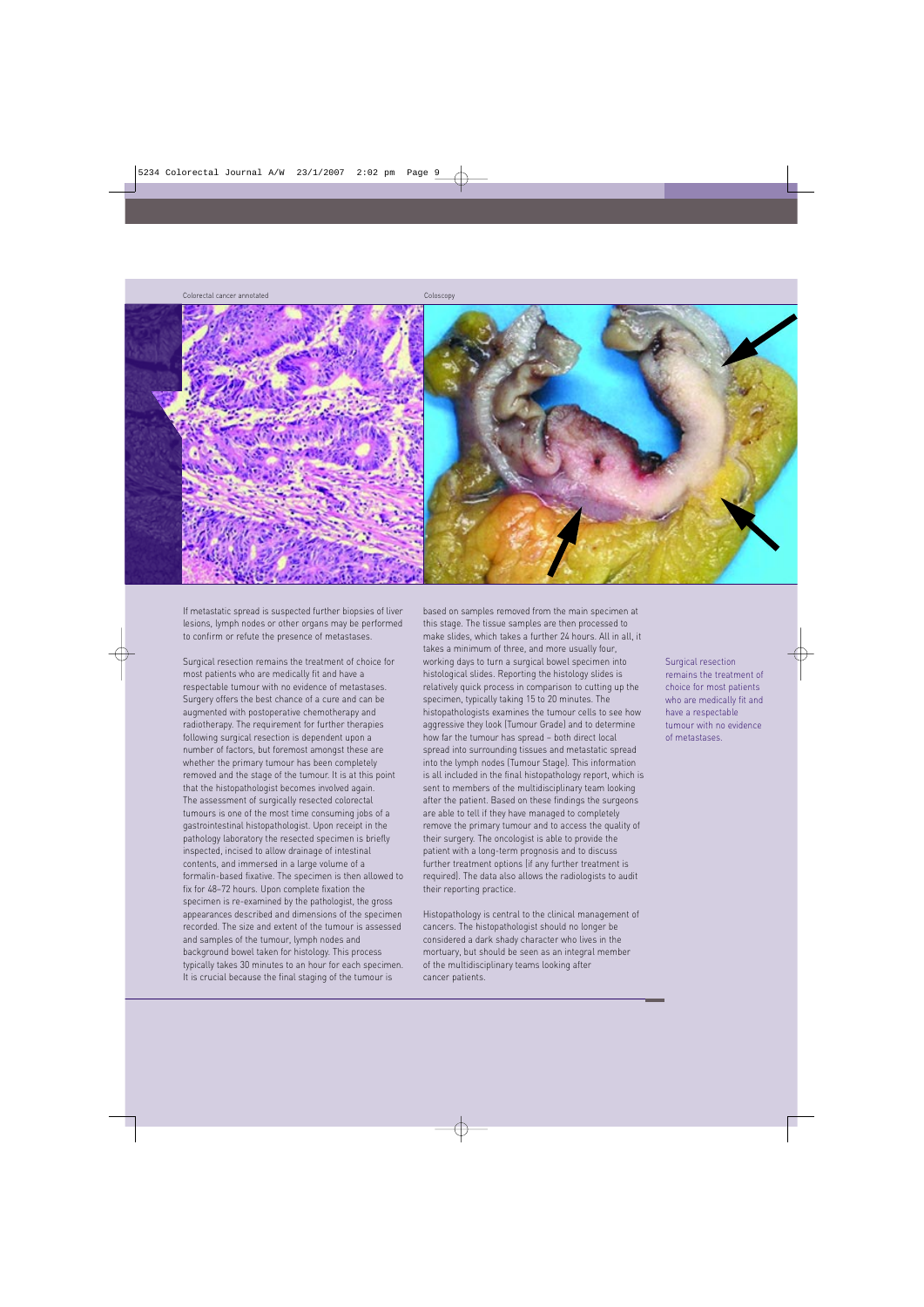# Virtual Colonoscopy

Colorectal cancer is the second commonest cause of cancer-related death in the UK and the commonest cause of cancer-related death amongst non-smokers [1]. Most colorectal cancers evolve from small adenomas through a process known as the adenoma-carcinoma sequence [2]. This involves a series of genetic then molecular and finally morphological changes, which may take 10–15 years. Therefore, colorectal carcinoma is a preventable disease if polyps are detected and removed before they become malignant. The risk of developing an adenocarcinoma is directly related to polyp size [3] (figure 1).

Dr James Bell – FRCR, MRCP, BSc, MBBS, Consultant Radiologist







Figure 1: Relationship between polyp size and cancer risk.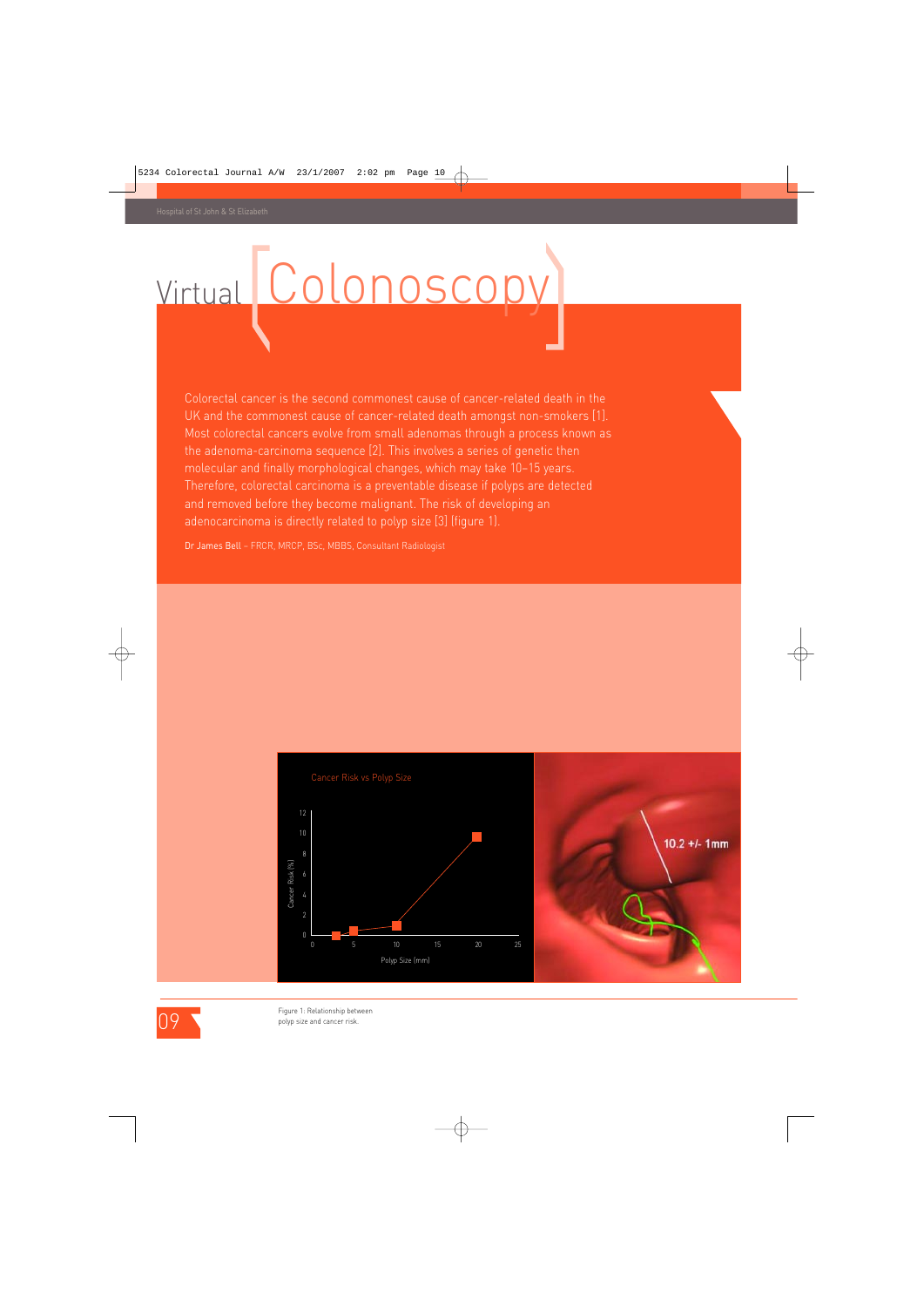Fibre-optic colonoscopy is considered the gold standard for colon evaluation [1]. However, it is not without limitations which include the need for sedation and its attendant risks such as aspiration, failure to complete the examination in up to 15% of cases, variable patient compliance, high cost and potential risk of perforation and bleeding [4]

Virtual Colonoscopy (also known as CT colonography and CT pneumocolon) is an evolving non-invasive technique for complete colorectal examination, which uses volumetric CT data combined with specialised imaging software. Since its advent, continual developments have allowed this technique to progress from a research tool to a viable option for colorectal polyp and cancer detection and possibly screening.

Its advantages over optical colonoscopy include no requirement for sedation, a lower morbidity and zero mortality rate, more complete colonic visualisation and a higher completion rate and the ability to identify pathology outside of the colon.

In order to facilitate polyp detection during Virtual Colonoscopy, it is important to differentiate between faecal material and polyps. In order to achieve this,

patients must undergo bowel preparation similar to that used for optical colonoscopy. One refinement is that in addition to cathartic agents (e.g. Picolax) they also take a combination of Barium and Gastrografin in order to 'tag' any remaining faecal material. This 'tagging' allows the advanced Virtual Colonoscopy software to electronically cleanse the colon of any remaining faecal material by automatically removing from the images any colonic contents containing barium or gastrografin.

Immediately before acquiring the Virtual Colonoscopy images, room air or carbon dioxide are insufflated into the colon via a small rectal catheter and then images are acquired with the patient in supine and prone positions using a multi-slice CT. Images are obtained in the supine and prone positions to allow optimal bowel distension, the redistribution of residual fluid and the differentiation of residual faeces from polyps due to their gravity-dependent mobility.

Having obtained these thin-section CT images the Virtual Colonoscopy software creates a 3-D fully-interactive model of the distended colon (figure 2) through which one can 'fly' using an endoluminal view which simulates the view seen by the endoscopist during conventional optical colonoscopy (figure 3).

Its advantages over optical colonoscopy include no requirement for sedation. a lower morbidity and zero mortality rate, more complete colonic visualisation and a higher completion rate and the ability to identify pathology outside of the colon.



Figure 2: 3-D Model of Colon.

Figure 3: Endoluminal View of Colon shows normal colonic mucosa.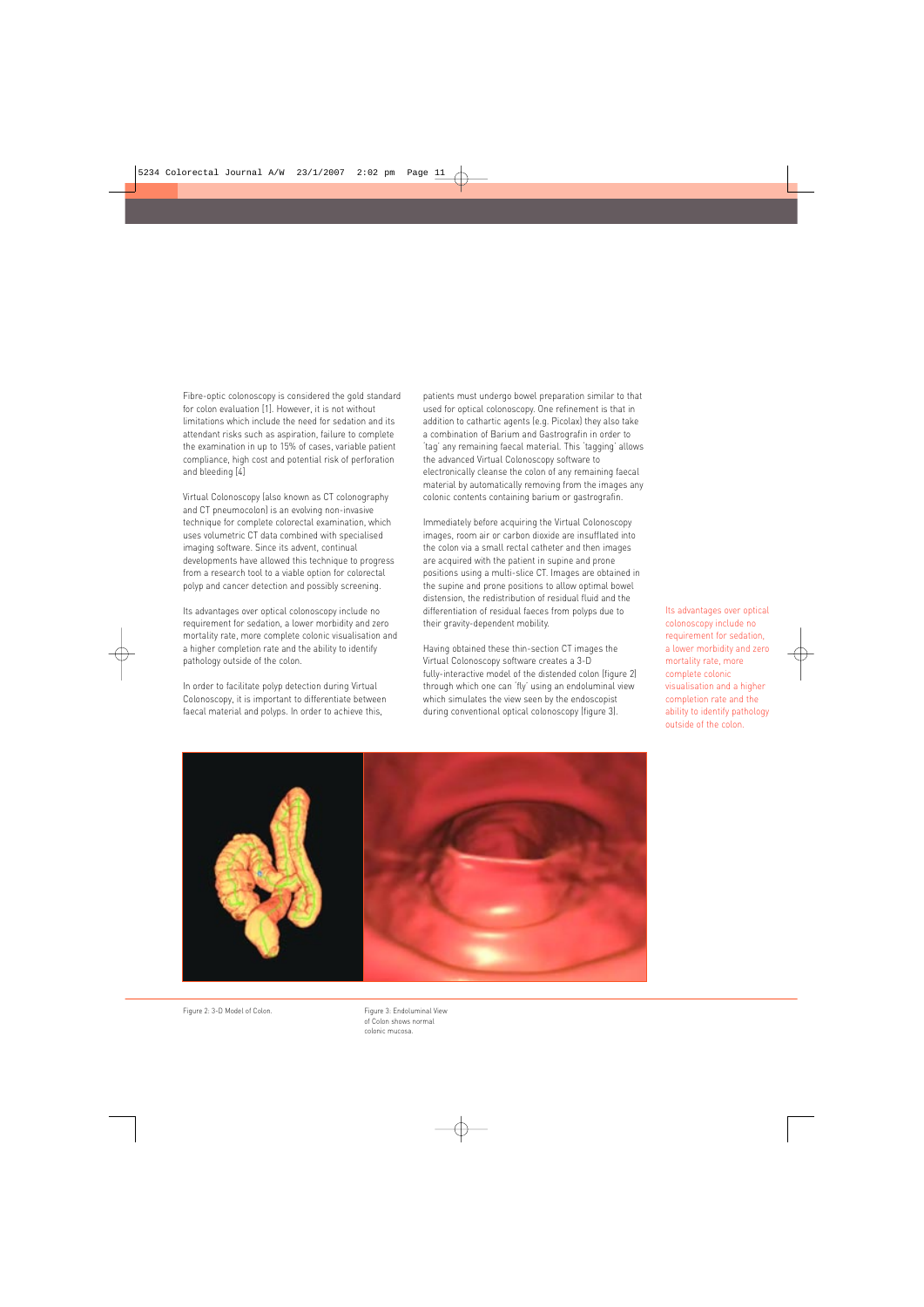#### Virtual Colonoscopy continued...

Multi-detector CT scanners have revolutionised the acquisition of Virtual Colonoscopy data, with their faster acquisition times almost eliminating motion artefacts from respiration and peristalsis. Their improved spatial resolution also allows the acquisition of data, which can be viewed, with no loss of resolution, coronally, sagittally and endoluminally in addition to conventional axial images, thus improving differentiation between polyps, folds and faecal residue.

It is worth briefly commenting on the techniques of image review. Studies comparing optical colonoscopy with Virtual Colonoscopy roughly fall into two camps. Those using conventional review of the 2-D CT images, be they axial, sagittal or coronal and those in which the colon has been assessed using an endoluminal view similar to optical colonoscopy. It is only with the latter technique that Virtual Colonoscopy has performed as well at polyp detection as optical colonoscopy. This form of image review requires state-of the art 3-D software, such as that provided by the Viatronix V3D system, and results in a computer-generated centreline path allowing endoluminal navigation through the colon, with the radiologist able to stop at any point and look sideways or backwards, which is essential when looking for small polyps hiding behind haustral folds. The software also calculates the amount of colonic mucosa visualised during the endoluminal fly-through. Interestingly, a single passage through the colon from rectum to caecum results in visualisation of approximately only 80% of the colonic mucosa (in other words a fifth of the mucosa is not seen) but the addition of the return journey from caecum to rectum increases this figure to 95%. The software also collates all the non-visualised areas, which can at the end of the examination be individually assessed, meaning that routinely it is possible to visualise well over 99% of the colonic mucosa during Virtual Colonoscopy. This is one possible reason why the technique performs so well in polyp and carcinoma detection (figures 4 & 5) with 94% detection rates for polyps over 8mm and 100% detection rates for colorectal cancer [5].

It is worth noting that although patients may present with what are felt to be symptoms referrable to the colon, often the true cause of the patient's presentation lies outside the colon; clinically significant extra-colonic pathology (figures 5 & 6) has been seen in up to 25% of cases in some series but averaged 14% in one meta-analysis [6].



Figure 4: Endoluminal image, axial image and shaded surface display in a 64 year old male. A 9 x 7.5 mm polyp was demonstrated in the sigmoid. Histologic evaluation showed a low grade dysplastic tubulovillous adenoma.

Figure 5: Shaded surface display, axial image and endoluminal views in a 66 year old female showing a lateral rectal wall lesion which was a moderately differentiated adenocarcinoma on histologic evaluation.

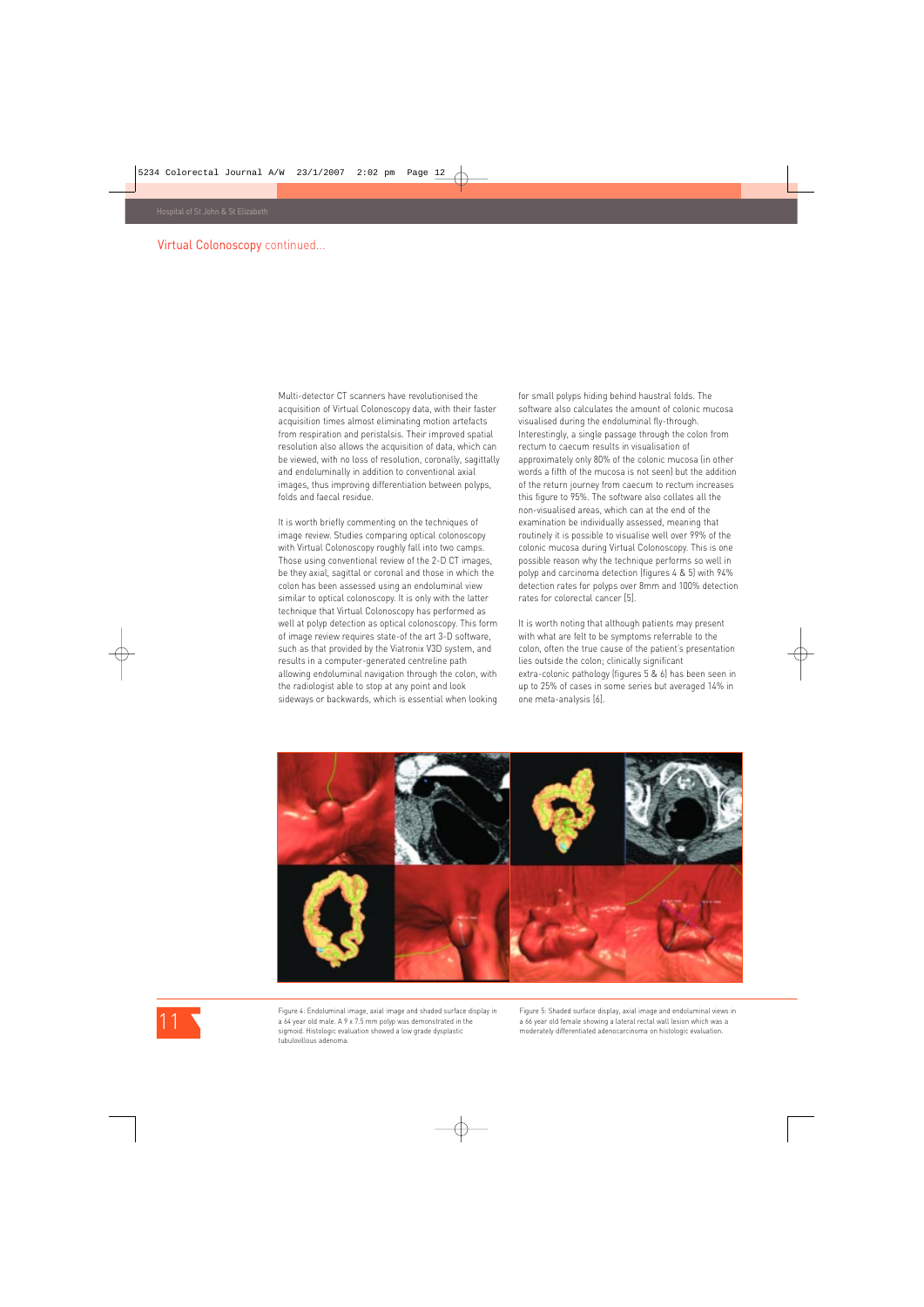One of the early criticisms of Virtual Colonoscopy was that it involved irradiating the patient. As the test has evolved the radiology community has started to appreciate that thanks to the inherently high contrast between polyps and the adjacent intraluminal air, it is possible to use much lower doses than would be required for a conventional CT or barium enema. Most Virtual Colonoscopy protocols now result in a dose to the patient of no more than 5mSv, which is equivalent to 2 years of natural background radiation. Using established radiation formula (IRCP60) the calculated risk of developing a cancer as a direct result of this examination is approximately 1 in 5,500. This additional risk must be seen in context, everyone in the UK has a 1 in 3 lifetime risk of developing cancer whilst the risk of a serious complication from optical colonoscopy can be as high as 1 in 750 & risk of death as high as 1 in 1500.

In conclusion, Virtual Colonoscopy is a powerful diagnostic technique for the detection of colorectal polyps and carcinoma. It is safe, well tolerated and when 3-D image review is utilised it has equalled and even outperformed Optical Colonoscopy in detection of polyps over 6mm. Whilst optical colonoscopy is still considered the gold-standard in polyp detection and

characterisation because of its ability to perform biopsy, Virtual Colonoscopy definitely has an enlarging role in this area. Perhaps it should be the first-line test in certain situations such as anticipated difficulty at optical colonoscopy e.g. previously failed optical colonoscopy, hysterectomy, known diverticular, immobility, cardiorespiratory contraindications, anticoagulation, patients unkeen on optical colonoscopy, known stenosing carcinoma through which scope won't pass (completion colonoscopy) or where there is doubt about whether the symptoms are genuinely from the colon.





Figure 6: Axial CT images in an 84-year old lady who underwent virtual colonoscopy showing a colovesical fistula secondary to extensive sigmoid diverticular disease.

Figure 7: Axial CT images in a 66-year old lady who underwent virtual colonoscopy showing an aortic aneurysm.

The Hospital of St John and St Elizabeth now offer a Virtual Colonoscopy service using the same Viatronix software that generated the images above.

1. Ransohoff DF, Sandler RS. Clinical practice: Screening for colorectal cancer. N Engl J Med 2002; 346: 40–44.

2. Winawer SJ. Natural history of colorectal cancer. Am J Med 1999; 106 (1A):3S–6S.

3. Nusko G, Mansmann U, Altendorf-Hofmann A, Grointl H, Wittekind C, Hahn EG. Risk of invasive carcinoma in colorectal adenomas assessed by size and site. Int J Colorectal Dis 1997; 12:267–271.

4. Macari M, Bini EJ. CT Colonography: where have we been and where are we going? Radiology 2005; 237:819–833.

5. Pickhardt PJ, Choi JR, Hwang I, et al. Computed tomographic virtual colonoscopy to screen for colorectal neoplasia in asymptomatic adults. N Engl J Med 2003; 349:2191–2200.

6. Xiong T, Richardson M, Woodroffe R, et al. Incidental lesions found on CT colonography: their nature and frequency. Br J Radiol. 2005 Jan; 78(925):22–9. Review.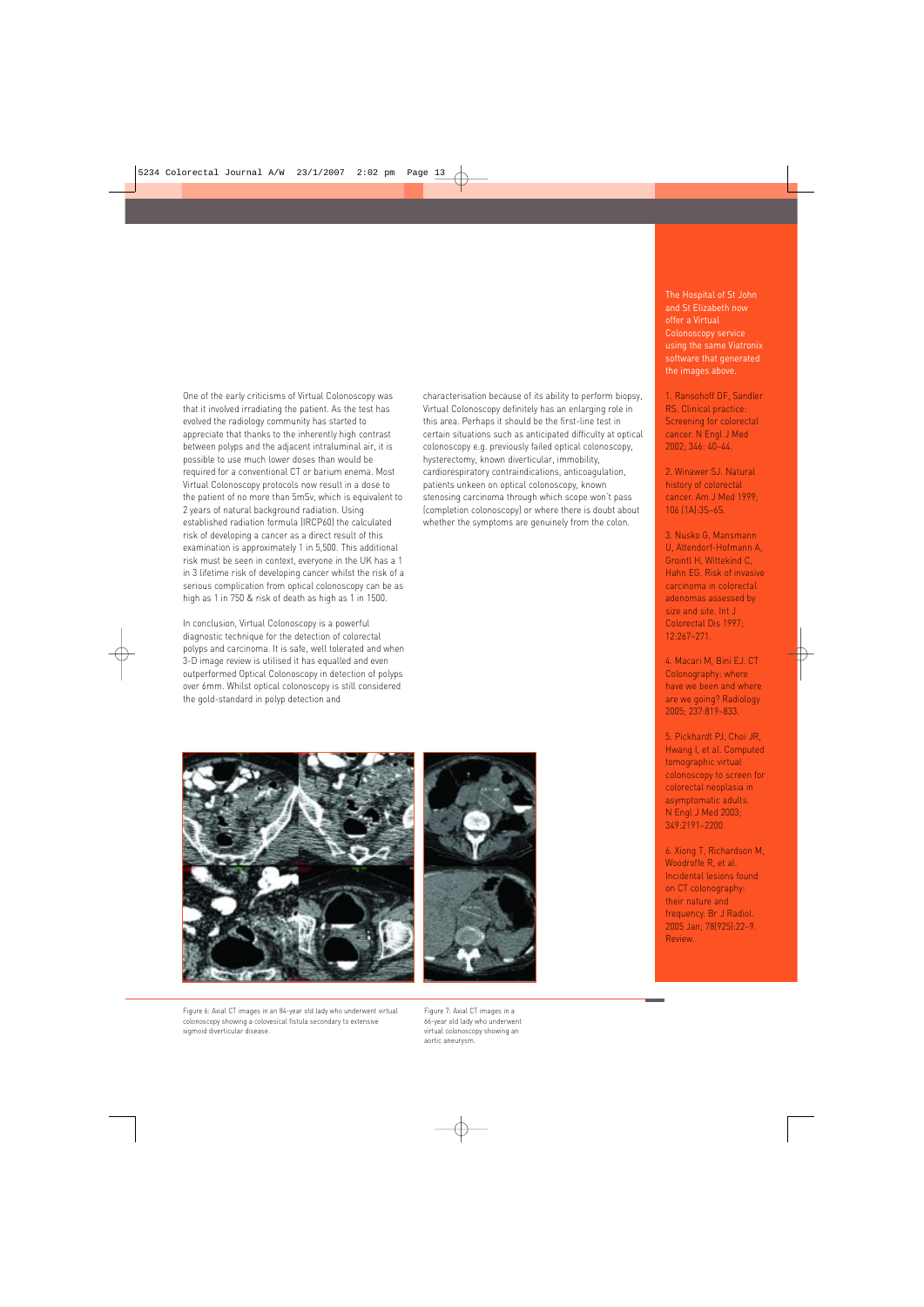# Colorectal cancer SCreening

Colorectal cancer is the second commonest cause of cancer deaths in the United Kingdom with 34,000 new cases and nearly 20,000 deaths per annum. The overall survival from this disease in the UK is about 44% and compares less favourably to 50% and 60% in France and Germany respectively. Some of the reasons for this disparity in survival are debatable and include previous poor funding from health officials, aggressive tumour biology, late presentation of patients and the absence of a National colorectal cancer screening programme.

Mr Austin Obichere – MBBS, MD, FRCS, FRCS (Gen) Consultant Colorectal Surgeon and Honorary Senior Lecturer at University College London Hospital. He has a sub-specialty interest in colorectal cancer treatment & screening, laparoscopic colorectal surgery and benign diseases and disorders of the anus, rectum and pelvic floor.

#### **What is the genetic basis of colorectal cancer?**

It is now widely accepted that most bowel cancers arise from benign polyps, adenomas, that have undergone various genetic mutations possibly triggered by some as yet undetermined environmental factor. The adenoma-carcinoma sequence (figure 1) is a model of colorectal carcinogenesis that was first described by Bert Volgelstein comprising a series of mutations, deletions and suppression of cancer genes at the molecular level.

#### **Why should we screen for colorectal cancer?**

The rationale for screening in colorectal cancer is that most cancers arise from benign adenomas (figure 2a) which can be easily removed or destroyed endoscopically before they become cancerous (figure 2b). Screening therefore provides a unique opportunity to prevent cancer developing and to improve prognosis by treating the pre-malignant or early stage of the disease.

#### **What is the evidence?**

There is good Level I evidence from randomised clinical trials (Nottingham & Denmark) that screening for colorectal cancer using faecal occult blood testing saves lives, amounting to a 15–18% reduction in cumulative mortality in the screened population. Furthermore, preliminary data from the United Kingdom Flexible Sigmoidoscopy Screening Trial (UK FSST) has been proven to be an equally effective screening tool. In this study nearly 5000 (12%) adenomas and 131 (0.3%)

cancers were diagnosed in 40,000 people between 55 and 64 years of age who were screened with the flexible sigmoidoscope. Over 60% of these distal cancers were early disease (Duke's A) and potentially curable by surgery alone. Following 2131 colonoscopies in those found to have a distal adenoma or cancer, 386 (19%) adenomas and 9 (0.4%) cancers were found proximally (beyond the reach of the flexible sigmoidoscope).

Although survival data from UK FSST is still awaited, the recent success of the English Colorectal Cancer Screening Pilot with Postal Faecal Occult Blood Testing (PFOBT) has led the Department of Health to formulate plans for a National screening programme in the summer of 2006. People aged 60–69 years who test positive for PFOBT will be invited to undergo a colonoscopy at one of several national screening centers.

#### **What are the arguments against the benefits of screening?**

The biases inherent in the screening process are:

Selection bias - generally, more health conscious persons will tend to take up screening and therefore do not accurately represent the population as a whole.

Lead-time bias – screening appears to lengthen survival time (time from diagnosis of disease to dying) as it brings the date of diagnosis forward without altering the date of death when compared with the non-screened population.

People aged 60–69 years who test positive for PFOBT will be invited to undergo a colonoscopy at one of several national screening centers.

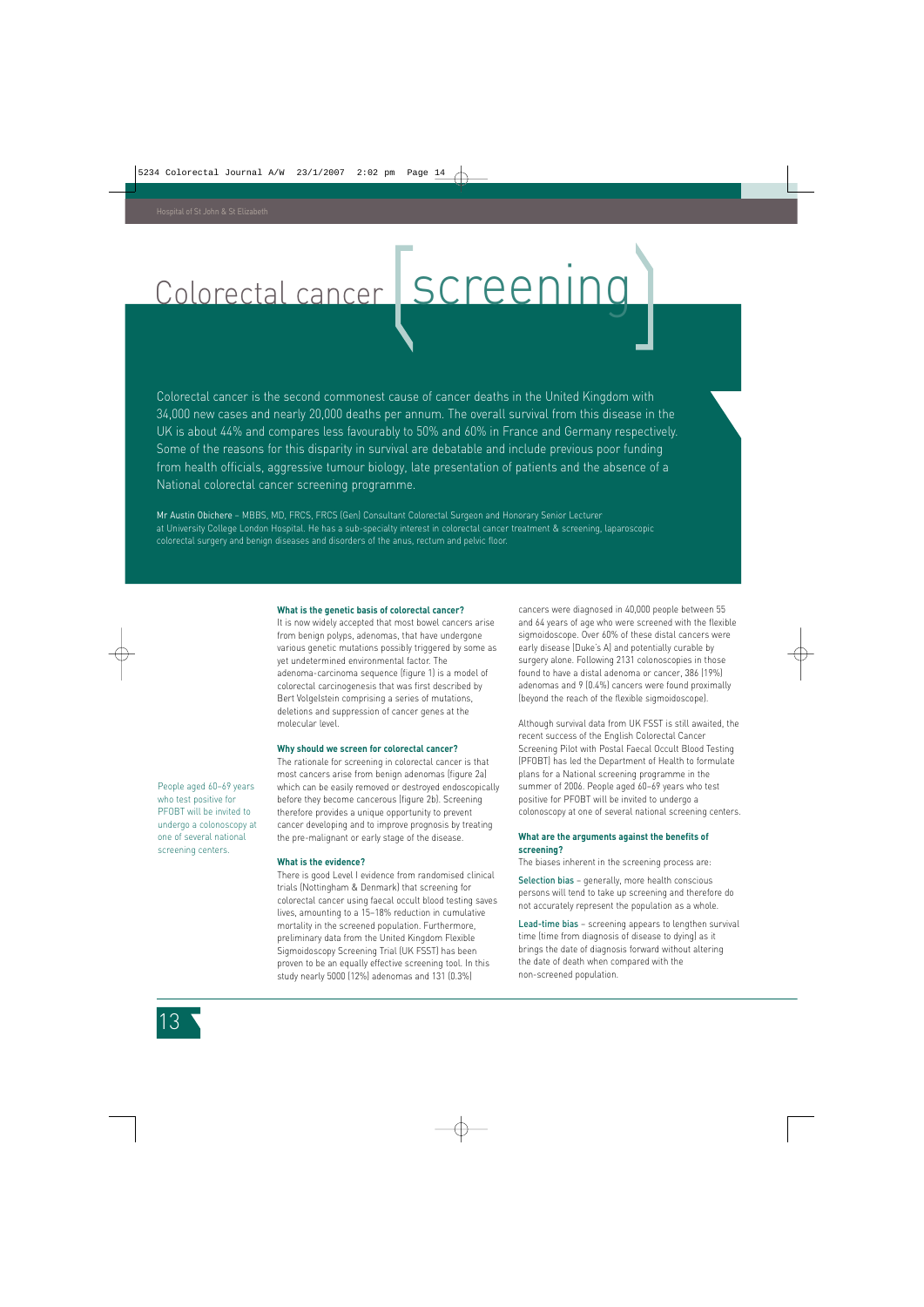Figure 1: Adenoma-carcinoma sequence



| <b>Family History</b>                                      | Lifetime risk<br>colorectal cancer |
|------------------------------------------------------------|------------------------------------|
| Average risk patient                                       | 1:50                               |
| 1 x 1st degree relative more than 50 yrs                   | 1:17                               |
| 1 x 1st and 1 x 2nd degree relative                        | 1:12                               |
| 1 x 1st degree relative less than 50 yrs                   | 1:6                                |
| Polyposis (dominant) gene                                  | 1:2                                |
| Generally if risk is more than 1:12, screen every 5 years. |                                    |

Beart RW. In Abeloff MD, et al\_eds. Clinical Oncology. Edinburgh, UK Churchill Livingstone. 1995:1267–1286.



(Left to right): Figures 2a, 2b, 3a, 3b.

Length bias – screening detects more early or slow growing cancers which have relatively good prognosis.

#### **Who should be screened?**

#### Symptomatic patients:

Bowel symptoms for more than 6 weeks in accordance with the Department of Health guidelines for suspected colorectal cancer in primary care (Two Week Target Rule) should be referred.

#### Hereditary cancer:

A family history or expression of FAP gene mutation (Familial Adenomatous Polyposis Coli), and mis-match repair genes causing microsatellite instability (Hereditary Non-Polyposis Colorectal Cancer) confer a 100 percent risk of developing bowel cancer. These people should be referred to a specialist for screening.

#### Inflammatory bowel disease:

Patients with ulcerative colitis or Crohns disease for more than 10 years are at an increased risk of developing malignancy. This can occur in disease limited to the left colon, but is more common where disease extends proximal to the splenic flexure.

#### Family history:

It is often difficult dealing with the asymptomatic, anxious and usually young patient with a family history of bowel cancer. Generally those people with a risk equal to or greater than 1:12 should be referred for screening as outlined in Table 1.

Table 1

#### Previous history of bowel cancer:

Patients who have been treated for colorectal cancer require intensive follow-up with regular screening colonoscopies every three years or sooner should they develop new symptoms. Screening colonoscopy is discontinued in the elderly or those with severe co-morbid conditions where the risks of colonoscopy outweigh the potential benefits of screening.

#### Ureterosigmoidostomy:

Long term (more than 10 years) urinary diversion in the form of ureterosigmoidoscopy is associated with dysplastic changes and development of invasive cancer where urine makes contact with the bowel. Cancer arising in the colon proximal to the site of diversion is rare so that screening with a flexible sigmoidoscopy is adequate in the absence of worrying bowel symptoms.

#### **Conclusion**

Colorectal cancer is a major cause of cancer deaths in the UK and improved surgical outcome or cure is dependent upon diagnosis and treatment of early stage disease.

Figure 2b: Rectal cancer.

Figure 3a: Severe ulcerative colitis with pseudopolyp formation.

Figure 3b: Typical apthous ulceration of the colon in Crohn's disease.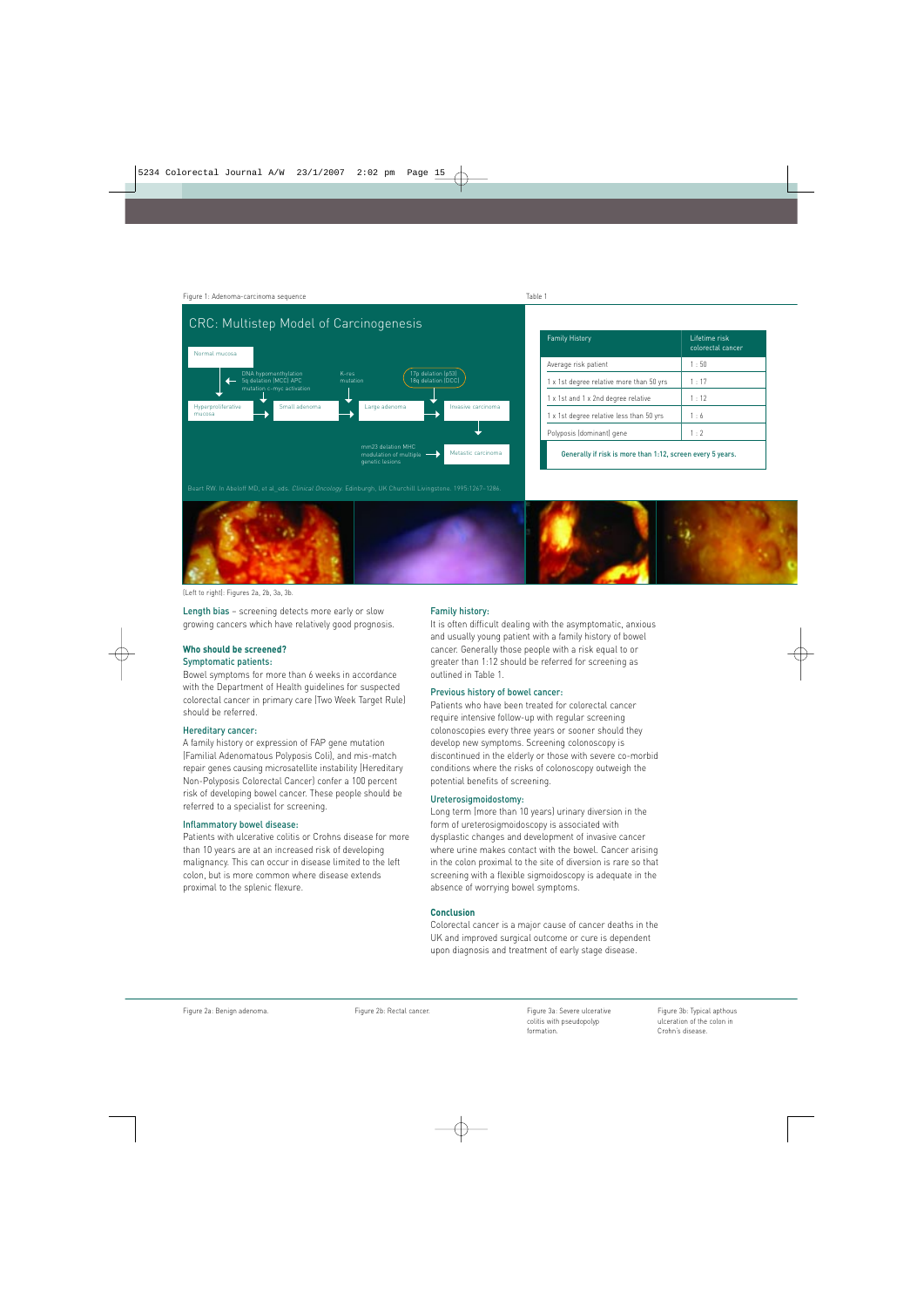# Service profile Critical care

John and Lizzie's deputy theatre manager Erin Foss explains the day-to-day function of the hospital's high dependency and intensive care unit.

#### **Why does John and Lizzie's need intensive care and high dependency beds?**

The Hospital's medical and surgical services have developed rapidly over recent years. For example, patients with existing medical conditions are now undergoing surgery which previously would have put them in a group where the risk of complications post-operatively would have been seen as too high a risk.

We have developed a safe, efficient and comprehensive critical care service to support these developments.

Around 60% of the unit's admissions in 2006 were emergencies from the operating theatre, the nursing floor or the outpatients department. The remaining 40% were booked by consultants to deliver post-operative care for their patients.

#### **Where is the HDU/ITU service?**

The critical care unit is on the first floor, adjacent to St Elizabeth's acute surgical orthopaedic ward. It is within easy reach of the operating theatre suite via an allocated lift.

#### **What facilities does the unit offer?**

The unit has three Level 2 intensive care beds for the care and observation of patients with a single failing organ, those requiring postoperative care or being transferred from a Level 3 intensive care bed. Our excellent team are complimented by the best possible facilities and support services. These include:

- An isolation room for patients under the care of our infection control teams
- Datex Ohmeda monitors at each bed enabling invasive and non-invasive monitoring of the patient
- Puritan-Bennett ventilators and a Marquet Servoi Ventilator for invasive and non-invasive ventilation as appropriate
- A GEM Premier 3000 blood gas analyser for unit based pathology, with analysis and servicing available from the on-site pathology team
- 24-hour on-call access to physiotherapy, pharmacy, radiology and pathology services
- Cardiology and renal services.

In the rare instance that patients require transfer to a Level 3 intensive care unit arrangements are in place to transfer them to an appropriate unit.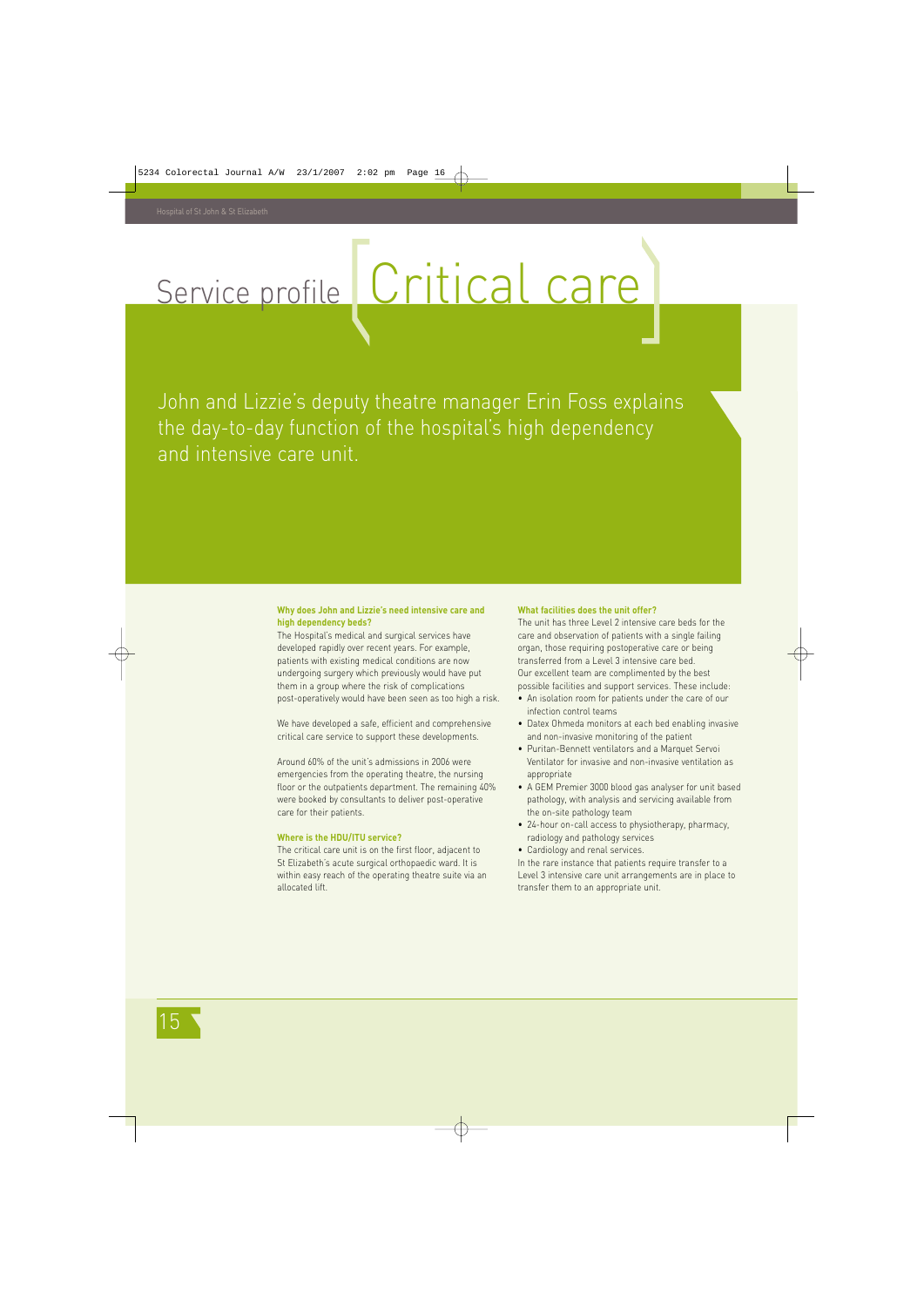#### **Who are the unit's key members of staff?**

The unit is staffed by qualified and experienced ITU and HDU nurses, who also work in the post-operative recovery area. They are supported by a pool of experienced nurses from other departments, who regularly update their skills and knowledge and can be called on in the case of emergency.

The on-call theatre team provides 24-hour cover. They include:

- An on-site resident medical officer and anaesthetist
- Two consultants in intensive care and anaesthesia on a weekly rotational basis.

Our intensivists (Dr Adrian Steele, intensive care consultant at Hammersmith Hospitals NHS Trust and Dr Simon Ashworth, intensive care consultant at St Mary's Hospital), are available for advice at all times and take an active role in patient management on the request of the referring Consultant Surgeon and Anaesthetist.

#### **What is your role?**

I joined the Hospital of St John & St Elizabeth in November 2005, having worked in the private sector for several years in the areas of post-operative and critical care. My role within the hospital encompasses both of these areas, co-ordinating the management of staff and patients within these areas.

#### **How are patients admitted to the unit?**

In an ideal world, admissions to the unit are planned. They are booked through the admissions office by the individual consultants for either ITU or HDU following elective surgery. Information regarding treatment, investigations required, the date and time of surgery and formal confirmation requesting unit facilities are all documented on the individual patient booking form.

The reality is that the majority of the admissions are unplanned admissions coming from the operating theatres and the nursing floors at any time of the day or night. They are accommodated as quickly as possible on a case-by-case basis.

#### **What is the secret of a successful intensive care unit?**

First and foremost, you absolutely must have the best people. Our staff are exceptionally well-trained, but their unique asset is a commitment to caring that goes beyond patients' physical comfort, to their psychological and spiritual wellbeing.

Stress and anxiety is often unavoidable for patients and families who come into contact with us, and also for the doctors who entrust us with their care. We recognise this, and do everything we can to alleviate concerns and maintain the peaceful and caring environment that is conducive to a speedy recovery.

#### **How do you maintain staff knowledge in an area of medicine where things change so rapidly?**

All of our nursing staff under-go continuous professional development to maintain and develop their knowledge and skills, including:

- Regular training in-house in paediatric and adult advanced life support
- The Resuscitation Council's approved three-day course, Advanced Life Support, run by St Mary's Hospital, Paddington.

The quality of John & Lizzie's internal training programmes was recognised in our latest Healthcare Commission inspection report.

#### **Does the unit carry the seal of approval from an external regulator?**

Yes, the unit has been approved by the Healthcare Commission for Level 2 care.

#### **Does the unit provide a service for patients from the Birth Unit?**

Yes. There are patients admitted to Hospital for care. Should any patient from the birth unit require closer monitoring during the ante or post natal stage of their pregnancy, their care would be managed in conjunction with the birth unit team, the consultant and the intensive care/high dependency team, as appropriate.

The quality of John & Lizzie's internal training programmes was recognised in our latest Healthcare **Commission** inspection report.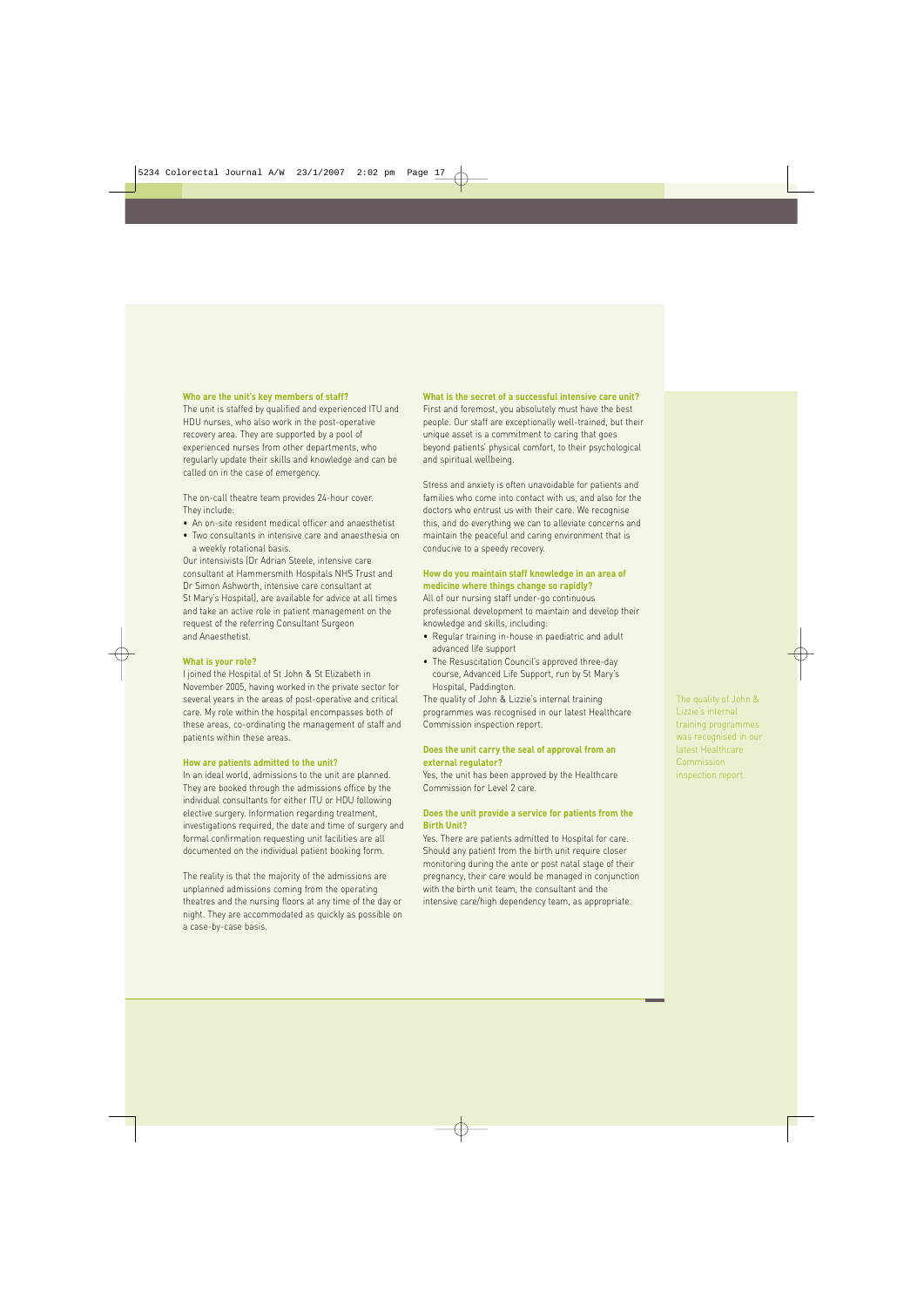### Irritable bowel syndrome

### How to diagnose and **manage** it

Irritable bowel syndrome (IBS) is a common chronic condition that is seen in up to 15% of the population in Britain. It typically affects young women. It is characterised by abdominal pain, bloating and altered bowel function. There is no single cause for IBS but the symptoms can be divided into central and end organ components which has been called the brain-gut axis. Central processing (patient perception), genetics, neurotransmitters, psychological factors (stress, affective disorder) and dysfunction of the gut (disorders of motility, visceral hypersensitivity, dietary factors) can be responsible for the symptoms.

Dr Deepak Suri – BSc, MD, MRCP, Consultant Gastroenterologist



17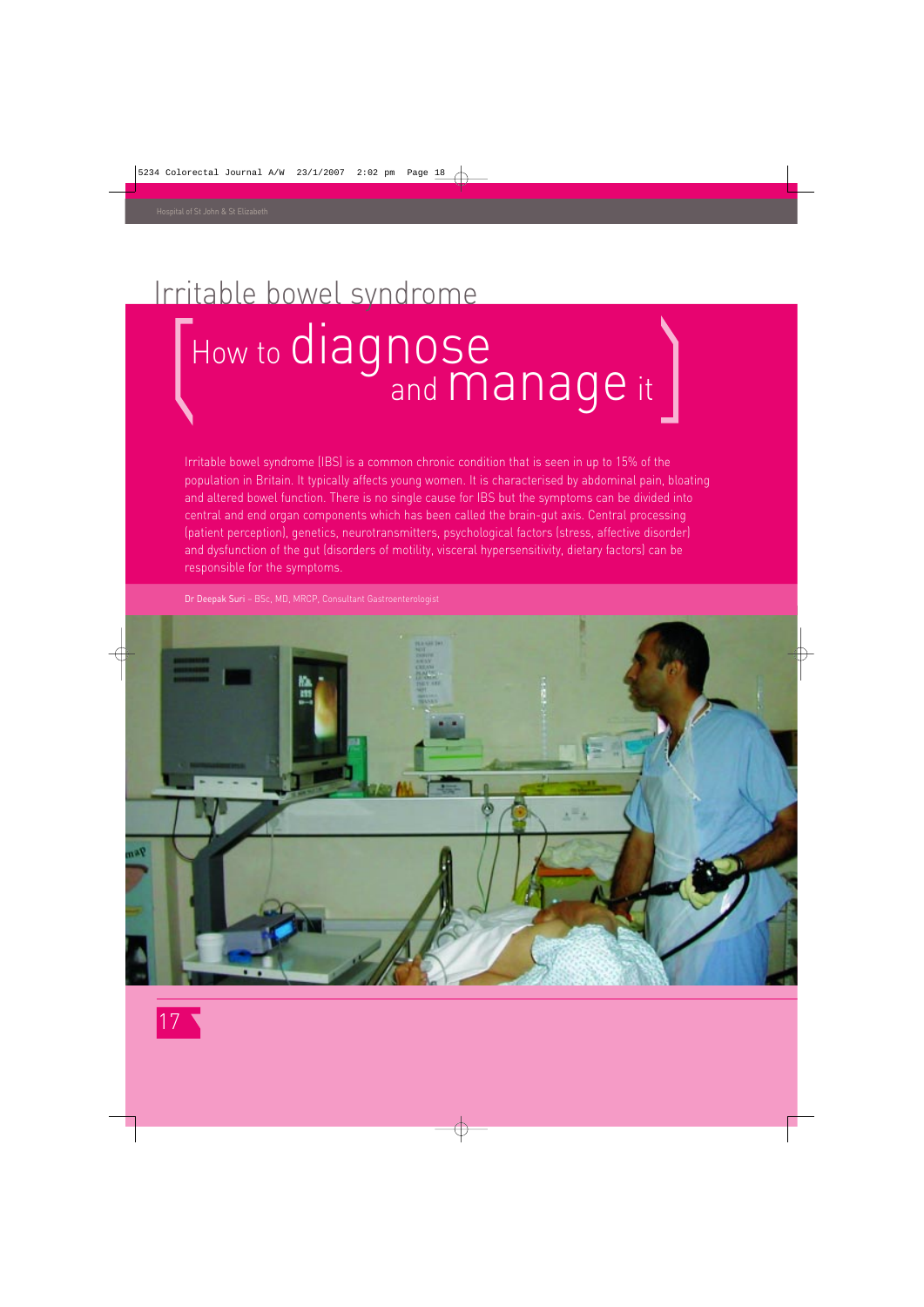#### **How do I diagnose IBS?**

A detailed history is the key. These are the clinical features of IBS.

- Abdominal pain or discomfort for at least 12 weeks out of the previous 12 months. These 12 weeks do not have to be consecutive. The abdominal pain or discomfort has two of the following three features:
	- It is relieved by opening bowels
	- At onset of pain there is a change in
		- frequency of bowel movements
		- form or appearance of the stool
- Unpredictable bowel habit diarrhoea, constipation, or alternation between the two.
- Feelings of urgency
- Difficulty or inability to pass stool
- Mucus in the stool
- Abdominal bloating
- Flatus this may be exacerbated by the high fibre diets patients have been recommended
- Previous history of enteric infection (post-infective IBS)
- Non GI symptoms include urinary disorders, gynae symptoms, lethargy, sexual dysfunction, poor quality of life. In women IBS symptoms are often worse during a period.

Examination may reveal some mild abdominal tenderness.

#### **What tests are needed?**

There is no single test that confirms or refutes IBS. Investigations are aimed at excluding organic disease. However, not all patients need or should have exhaustive investigations. The following are usually considered to be sufficient in most patients

- Full blood count and ESR if abnormal suggests IBD
- Tissue transgluatimase to exclude celiac disease
- Colonic imaging especially if new on set of symptoms or older. In younger patients a flexible sigmoidoscopy may be adequate but in those over 45 consider colonoscopy to image the entire colon. Biopsies are needed to exclude microscopic colitis.

Exclusion of organic disease is needed in those who present with new bowel symptoms. In particular 'red flag' symptoms (rectal bleeding, anaemia, weight loss, more than aged over 45, family history of bowel cancer or inflammatory bowel disease) warrant investigation.

#### **What treatments are there?**

#### Non-pharmacological

Both pharmacological and non-pharmacological treatments can be helpful. Once the diagnosis has been made reassurance, lifestyle advice, and dietary manipulations can be very useful for many patients. Others respond to drug treatment and some require psychological support.

There is no single test that confirms or refutes IBS. Investigations are aimed at excluding organic disease.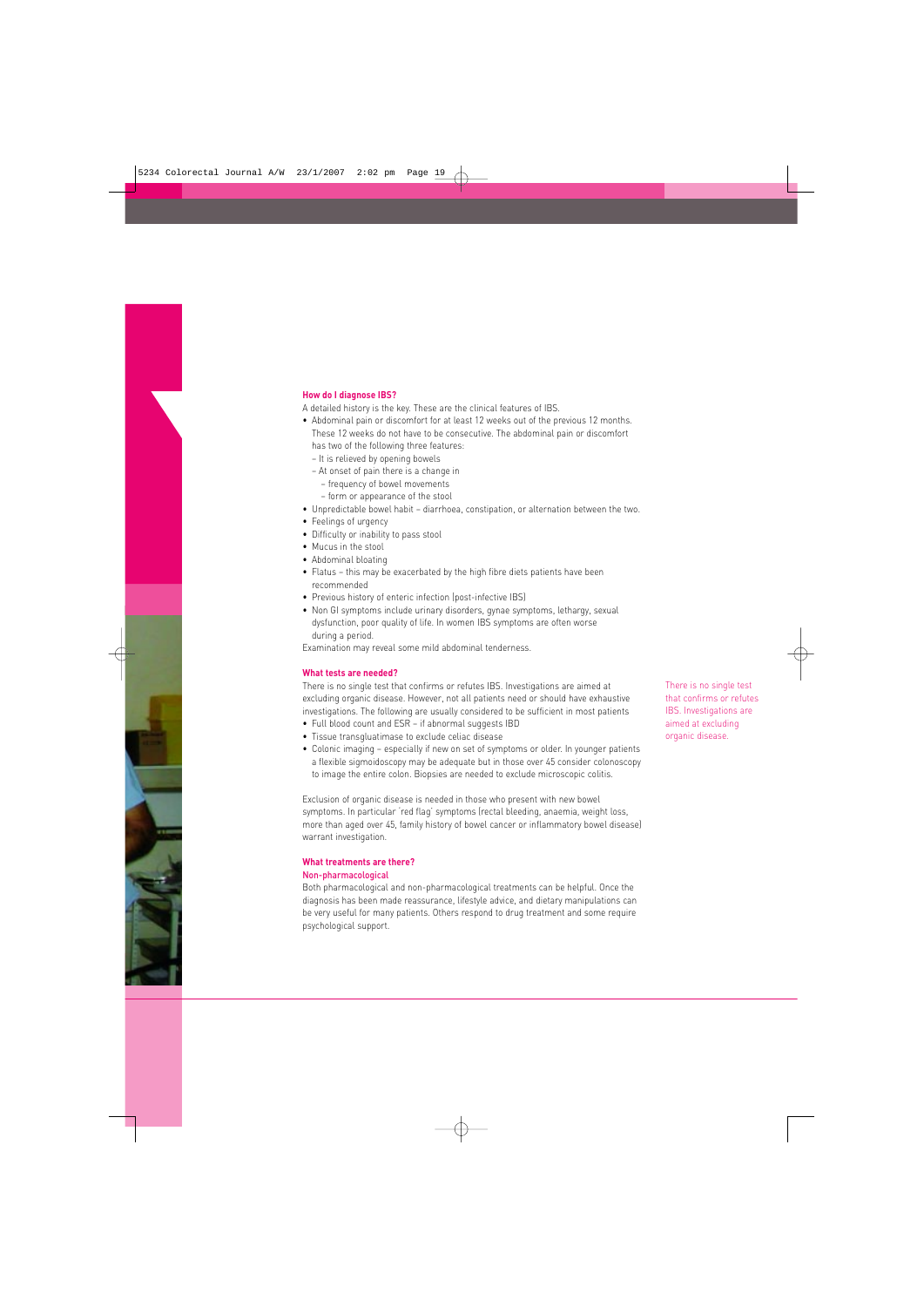Wheat, dairy (not yoghurt), caffeine, chocolate, alcohol, carbonated drinks, and fatty foods can all exacerbate symptoms. It is worth excluding these for a short period to see if symptoms improve.

Irritable bowel syndrome – How to diagnose and manage it continued...

#### Dietary:

Careful eating can reduce IBS symptoms. In some cases, simply eating a large meal will trigger symptoms and patients should try eating several small meals rather than 2–3 large ones. Wheat, dairy (not yoghurt), caffeine, chocolate, alcohol, carbonated drinks, and fatty foods can all exacerbate symptoms. It is worth excluding these for a short period to see if symptoms improve. In some cases it is worth asking patients to keep a diary noting the foods that cause distress and consider a dietitian referral for advice on an exclusion diet.

#### Fibre:

Care is needed in the use of fibre in IBS. In constipation-predominant IBS then fibre (especially soluble fibre found in fruits) can be helpful. In many patients however consuming large quantities of insoluble dietary fibre (bran, roughage) can make matters worse by exacerbating pain or bloating.

#### **Is stress the cause of IBS?**

40–60% of patients with IBS who seek medical advice have psychological symptoms of depression or anxiety, or both. The colon is partly controlled by the autonomic nervous system, which responds to stress. Stress will not cause a person to develop IBS but can exacerbate symptoms. Therefore stress management can play an important role in treating IBS. Options include:

- Stress reduction (relaxation) training and relaxation therapies such as meditation
- Counselling and support
- Regular exercise such as walking or yoga
- Changes to the stressful situations in the patient's life
- Adequate sleep.

#### Pharmacological treatments

No single drug uniformly works in everyone with IBS. Treatment aims to alleviate symptoms with drugs acting on pain, constipation, and diarrhoea. 'Central' treatment (anti depressants, hypnotherapy, psychotherapy) should be considered in patients with associated affective disorders

#### Antispasmodics:

These can be particularly useful if abdominal pain is the predominant symptom. There are two main groups:

- Anticholinergics hyoscine and dicyclomine
- Smooth muscle relaxants alverine, mebeverine, peppermint oil capsules.

Patients respond to different drugs and sometimes combining anti-cholingerics with anti-spasmodics can be helpful. Patients should take them as required or for short periods to reduce tachyphylaxis.

#### Anti-diarrhoeals:

- Loperamide
- Codeine phosphate.

Loperamide increases the tone of the anal sphincter and therefore is useful in patients with incontinence/urgency as well as diarrhoea. Caution is required with codeine as it can be addictive. Once again these drugs should be used as required.

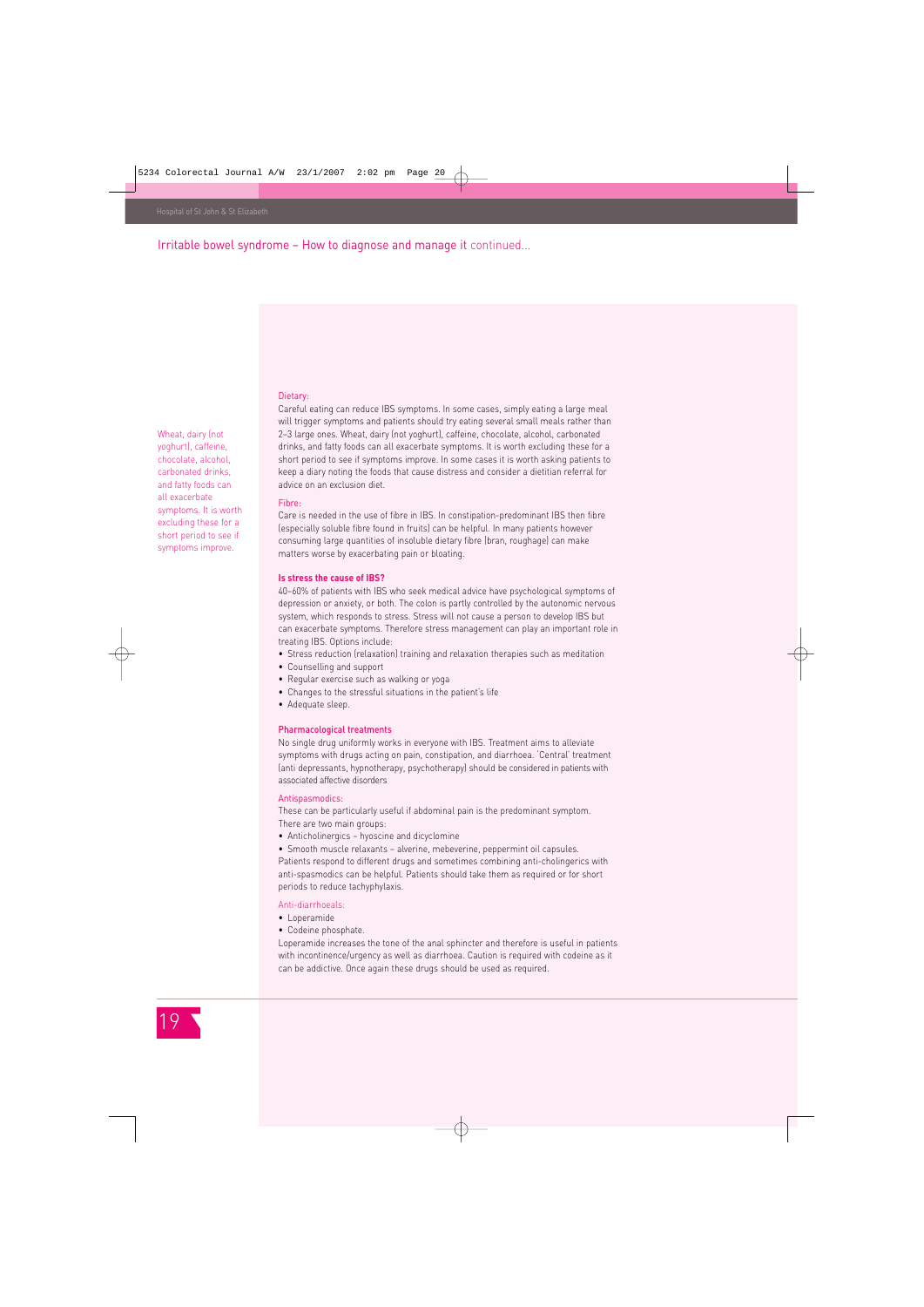#### Laxatives:

If dietary fibre supplementation is not indicated or unsuccessful then senna, bisacodyl, polyethylene glycol or sodium picophosphate can be considered. These drugs should be used carefully to help with bowel emptying rather than aiming for a complete clearout. Patients can be reassured that there is no likelihood of bowel damage as a result of laxative use.

#### Antidepressants:

Low dose tricyclic antidepressants can be very effective especially in diarrhoea predominant IBS. In placebo controlled trials the number needed to treat is only 3–4. These are started at much lower doses than is used in depression (amitryptiline 10–25mg/od) and increased over several weeks.

For constipation predominant IBS selective serotonin reuptake inhibitors can be useful as one of their side effects is diarrhoea.

#### New treatments:

- Pro-biotics lactobacilli and bifidobacteria have shown some benefit and are often favoured by patients as they are natural treatments
- Type 4 Serotonin receptor agonists
- Serotonin is important in the normal functioning of the gut and drugs aimed at the 5HT3 (Alosentron and Cilansetron) have been developed for diarrhoea predominant IBS. They are available in the USA but their therapeutic gain is relatively small and their use has been complicated by the development of ischaemic colitis.

Tegaserod has been developed for constipation predominant IBS. It is licensed in the USA but not available in Britain.

#### **Conclusion**

- IBS is common
- The history is key to making the diagnosis but judicious use of investigations should be considered to exclude organic disease
- Treatment should be holistic and individualised comprising of changes in patients' lifestyle, dietary manipulations and pharmacological therapies.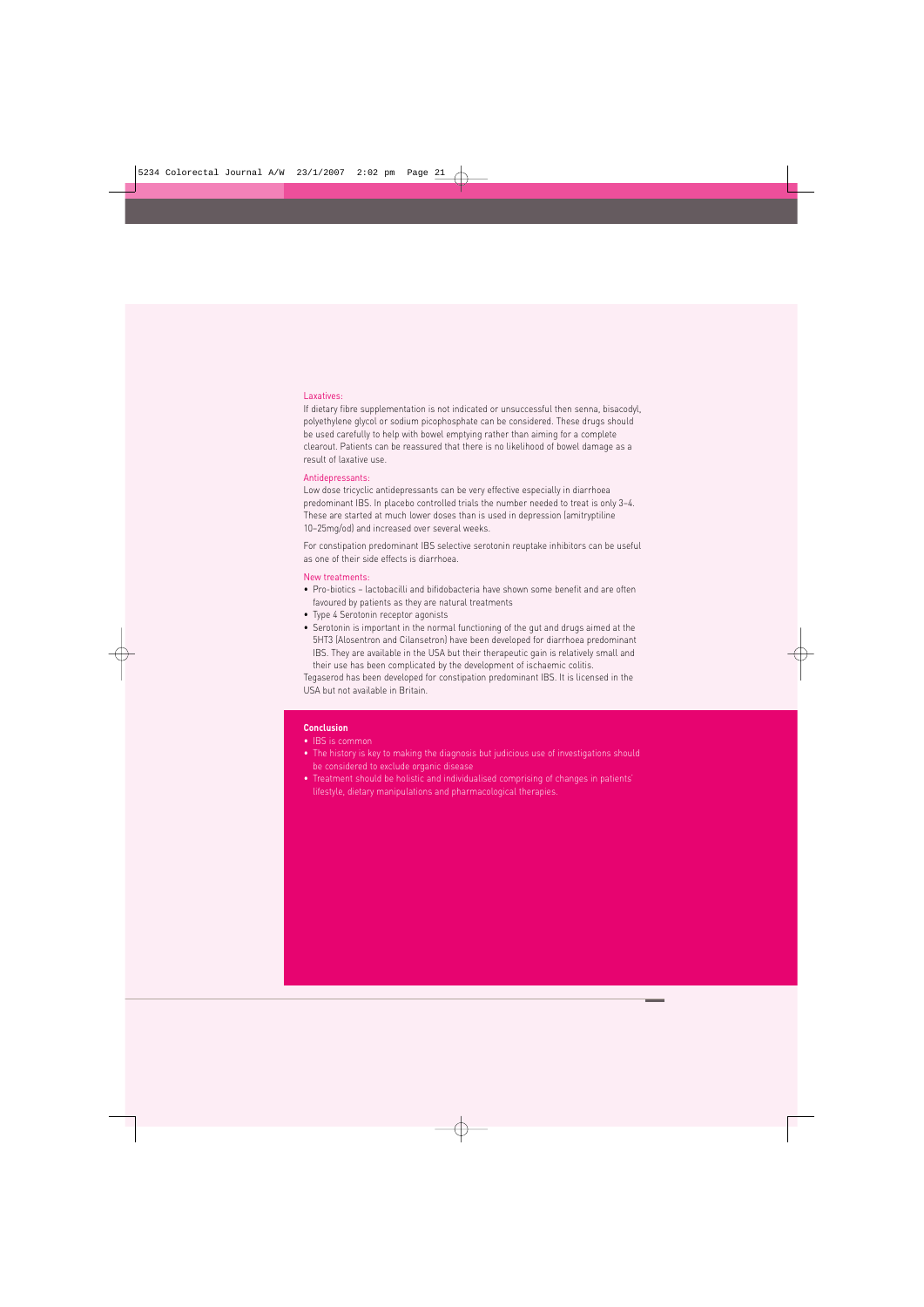### management quide to

# Inflammatory bowel disease (IBD)

Inflammatory Bowel Disease (IBD) is a chronic relapsing and remitting non-infectious inflammatory condition affecting either part or the whole of the gastrointestinal tract. It affects about 1 person in every 400 in the UK. It affects mainly young adults between 20 and 40 but 15% of people at the time of diagnosis is above 60.

There are two main types of IBD: Ulcerative Colitis (UC) and Crohn's Disease (CD). The exact aetiology is unknown but there probably is an interaction between some genetic susceptibility coupled with some environmental triggers. Men and women suffer equally. In 10–15% of cases, UC and CD may be difficult to distinguish. The severity of the symptoms fluctuates unpredictably over time. Patients are likely to experience flare-ups in between intervals of remission or reduced symptoms.



Normal colon.

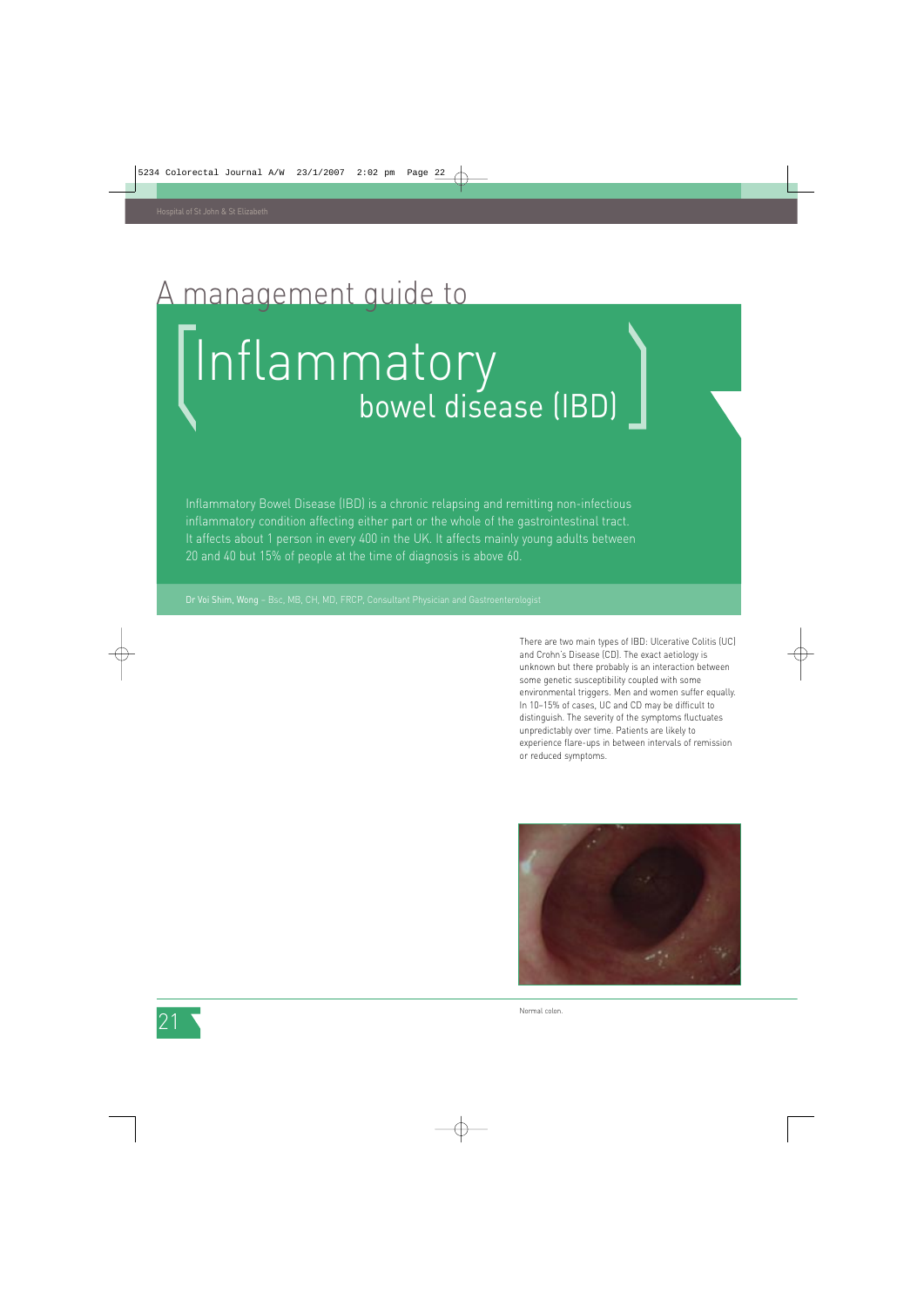#### **Diagnosis**

Patients with suspected IBD need careful clinical evaluation. The precise diagnosis is a combination of clinical evaluation, endoscopic, histological and radiological investigations.

Differential diagnosis should include:

- Infectious colitis
- Pseudomembranous colitis
- Ischaemic colitis
- Diverticulitis
- Colonic tumours.

It is important to exclude infection by sending stool samples for microscopy and culture including clostridium difficile toxin at first presentation or subsequent relapses. Laboratory investigations should include full blood count (FBC), C-reactive proteins (CRP) erythrocyte sedimentation rate (ESR) and biochemistry profiles. Plain abdominal X-ray is essential in the initial assessment of suspected severe IBD as it can exclude colonic dilatation or assess disease extent or proximal constipation. The gold standard for establishing the nature and extent of inflammation is by flexible sigmoidoscopy and biopsy and/or total colonoscopy. Small bowel radiology may be necessary in suspected CD. Sometimes, it is difficult to establish whether the diagnosis is UC or CD. It may be several years after presentation that the clinical evolution allows a firm decision to be made. Fortunately, unless surgery is contemplated the management of colonic CD is broadly similar to that of UC.

|                                                                 | CD.                                                   | <b>UC</b>                                                                                     |
|-----------------------------------------------------------------|-------------------------------------------------------|-----------------------------------------------------------------------------------------------|
| Extent                                                          | Affects any part of<br>the gut                        | Affects only the colon<br>Extends proximally<br>from rectum                                   |
| Endoscopic<br>pattern                                           | Discontinuous deep ulcers<br>'cobblestone appearance' | Continuous<br>Red mucosa which<br>bleeds easily                                               |
| Transmural inflammation<br>Histology<br>Presence of granulomata |                                                       | Mucosal inflammation<br>No granulomata but<br>goblet cell depletion &<br>crypt cell abscesses |

#### **Pathology**

The macroscopic and microscopic features can be used to define the type of IBD and to exclude other co-existent diseases. The distinguishing features are listed in Table 1.

#### **Ulcerative Colitis (UC)**

UC is characterised by diffuse mucosal inflammation involving only the colon (see figure 1). In UK, the annual incidence is around 10–20 cases per 100 000 population. The rectal mucosa is invariably affected. Confluent inflammation and shallow ulceration extend proximally from the anal margin. In adults at presentation,

- 55% have proctitis
- 30% left sided colitis (the proximal limit being below the splenic flexure)
- 15% pan colitis (involving the whole colon).

At any point in time, 50% of patients are asymptomatic, 30% have mild symptoms, and 20% have moderate to severe symptoms. Many patients have long periods of complete remission, but 50% have a relapse in any one year. Later relapses generally affect the same region of the colon as previous episodes.

#### **Clinical features of UC**

The majority of patients present with typical symptoms as shown in Table 2. There are usually few physical signs to find on examination besides those listed below. However there are extra-intestinal manifestations which may include peripheral arthritis, erythema nodosum, iritis, uveitis, sclerosing cholangitis, ankylosing spondylitis, sacroileitis and pyoderma gangrenosum.

| General                  | Bowel symptoms                                      |
|--------------------------|-----------------------------------------------------|
| Tiredness, weight loss   | Diarrhoea with blood and mucus                      |
| Malaise, low grade fever | Urgency of defaecation, tenesmus                    |
|                          | Lower abdominal cramps and pain<br>with defaecation |

Laboratory investigations should include full blood count (FBC), C-reactive proteins (CRP) and erythrocyte sedimentation rate (ESR).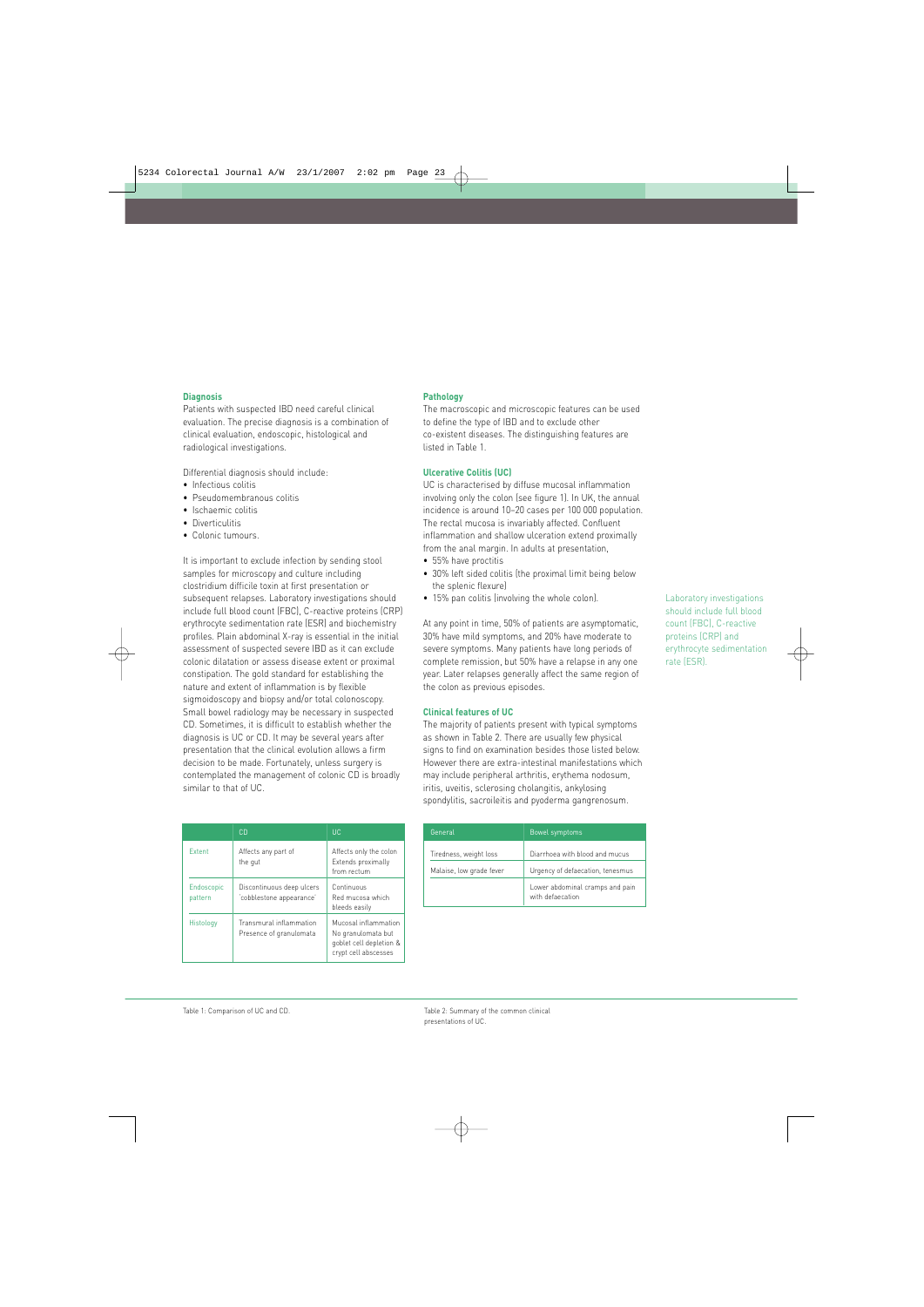Surgery offers excellent results of, effectively curative, surgical treatment and should always be taken into account when deciding whether to prolong medical treatment.

#### A management guide to inflamatory bowel disease (IBD) continued...

#### **Management**

An appropriate management plan involving the clinicians (general practitioners and consultants) and patients should be agreed from the outset to improve compliance. This must be tailored to the patient's current anatomical, functional, and symptomatic disease activity status as well as social-psychological profiles. Nutrition, and coexistent diseases should be considered. Educational and dietary information should be offered to patients and are readily available on various websites (www.nacc.org.uk and www.digestivedisorders.org.uk). In a hospital setting, a multidisciplinary team approach involving medical and surgical gastroenterologists, dieticians, and nurse practitioners is essential for the best outcome. Symptoms are the best guide towards disease activity and their relief is the main treatment aim.

#### **Medical treatment**

In clinical practice, newly diagnosed cases or relapses, rectal and systemic derivatives of 5-aminosalicylic acid (5-ASAs) and corticosteroids form the basis of medical treatment.

Topical steroids or 5-ASAs (either in suppository or enema preparations) is usually both effective in relieving symptoms and inducing remission in proctitis although the latter has been shown to be more effective. Patients may need to be taught how to use formulations given through the rectum.

| Mild to moderate UC should respond to the newer oral       |
|------------------------------------------------------------|
| 5-ASA therapies (eq: mesalazine) which are better          |
| tolerated than sulphasalazine. There are various 5-ASAs    |
| available but there is little to choose between the        |
| various 5-ASA preparations available (Asacol, Pentasa,     |
| Salofalk). However, even mesalazine may cause minor        |
| side effects such as rash, headache, nausea, diarrhoea,    |
| as well as pancreatitis, blood dyscrasias and interstitial |
| nephritis. So patients would need to be warned of these    |
| potential side effects and monitor appropriately.          |
| Sometimes, a short course of oral steroids is necessary    |
| to achieve clinical and endoscopic remission.              |

For severe colitis high dose oral steroid (40 mg prednisolone) or IV preparations form the mainstay of treatment and is very effective in inducing remission. Azathioprine (though less effective than in CD) may be used as a steroid sparing agent. Surgery offers excellent results of, effectively curative, surgical treatment and should always be taken into account when deciding whether to prolong medical treatment (see figure 2).

#### **Surgery**

About 20–30% of patients with pancolitis come to colectomy.

#### **Surveillance**

The risk factors for patients with UC developing colorectal cancer are longstanding disease of more than 8 years, pan-colitis, sclerosing cholangitis and family history of colon cancer. Currently, screening for

| Extent / severity        | Drugs used                                                                 |
|--------------------------|----------------------------------------------------------------------------|
| Proctitis                | Topical 5-ASA or steroids                                                  |
| Mild-moderate            | 5-ASAs +/- oral steroid                                                    |
| Severe                   | Oral steroid<br>+/- azathioprine<br>+/- surgery (stoma or ileo-anal pouch) |
| Failed medical treatment | Surgery (stoma or ileo-anal pouch)                                         |





Table 3: Summary of Treatment for UC.

Figure 1: Colonoscopic picture of the rectum showing proctitis with mucosal bleeding, and inflammation and mild ulceration.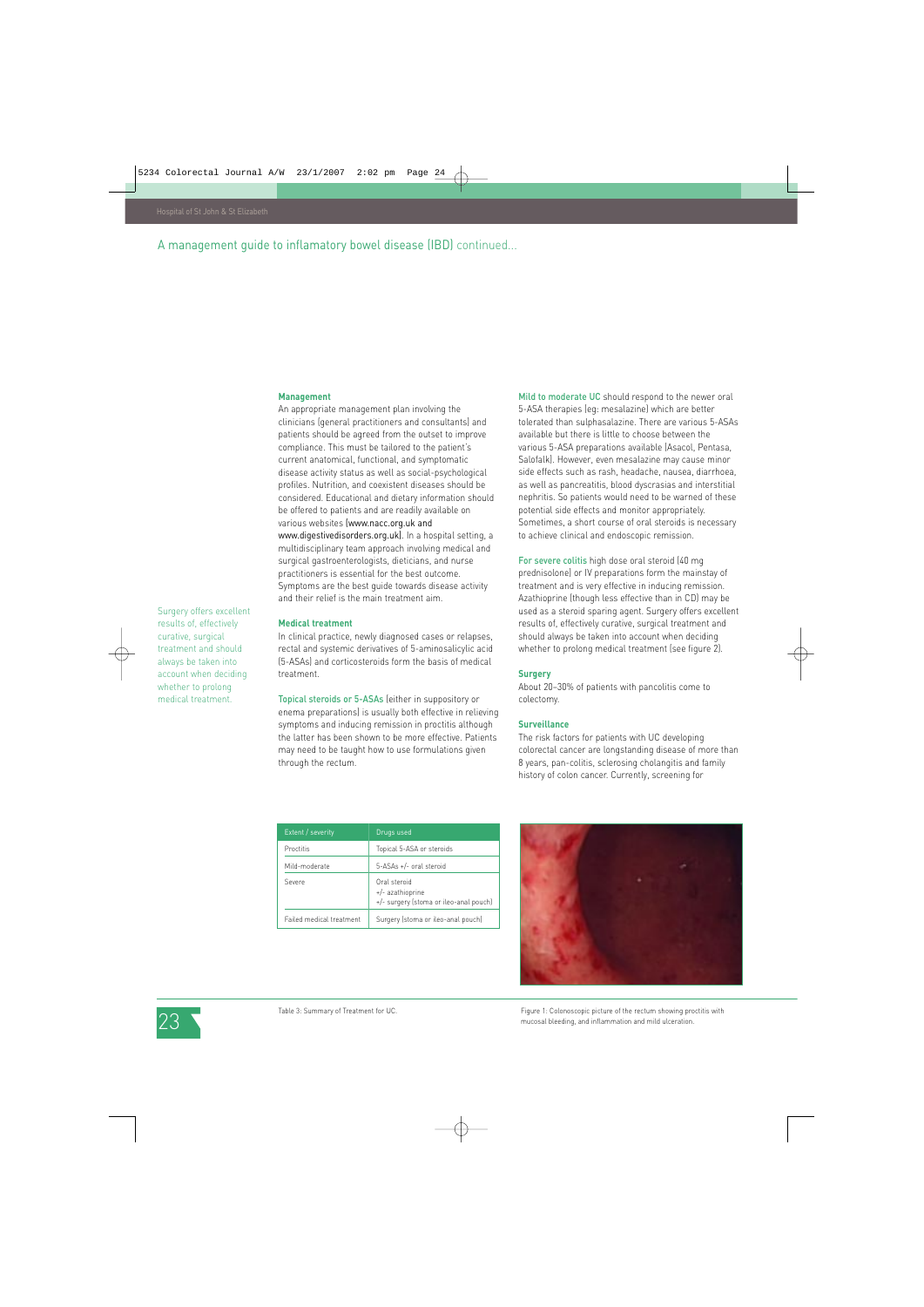dysplasia by colonoscopy at regular intervals (every 1–2 years) in at risk patients remains the only feasible method for surveillance.

#### **Crohn's disease (see fig 3)**

In UK, the annual incidence is around 5–10 cases per 100 000 population with around 2,650 new cases diagnosed each year. Patients with CD suffer recurrent attacks with acute flares of the disease interspersed with periods of spontaneous remission. The disease can be complicated by the development of obstructions, fistulae and perianal disease. Fistulae are seen to develop in about 1/3 of patients.

Clinically, it is useful to define the clinical entity by:

- Location as terminal ileal, colonic, ileo-colonic, upper GI tract
- Or by pattern of disease (inflammatory, structuring or fistulating). CD tends to cause greater disability than UC with only about 75% of patients capable to work full time one year after the diagnosis is made and 15% of patients unable to work 5–10 years after diagnosis.

#### **Clinical features**

The symptoms of CD are more heterogeneous. However, abdominal pain, diarrhoea and weight loss are common presenting symptoms. There are usually few physical signs besides general ill-health, apthous mouth ulcers and occasional right iliac fossa tenderness. Per rectum examination may reveal anal tags, fissures or perianal abscesses. There may be other extra-intestinal features as in UC.

#### **Management**

As in UC, a comprehensive management strategy should be individualised and preferably through a multidisciplinary approach depending on the extent, severity and location of the active disease. The summary below is for patients with typical active ileo-caecal disease.

CD is currently neither medically or surgically curable. Overall treatment aims are to reduce symptoms and maintaining or improving quality of life whilst minimising toxicity over the short or long term complications.

The major principles of treatment are listed below:

- General
	- Multidisciplinary care with educational and nutritional support
	- Support given to stop smoking as it has an adverse effect on CD
	- Replacement of any vitamin deficiencies
	- Avoid non-steroidal anti-inflammatory drugs.
- Drugs
	- Symptomatic: Cautious use of antidiarrhoeal agents (e.g Codeine phosphate and loperamide) and cholestyramine (by binding bile salts)
	- Specific pharmacological options
	- mesalazine
	- Oral prednisolone (40mg daily with tapering regime) or budesonide
		- Metronidazole alone or with ciprofloxacin
		- Azathioprine or 6-mercaptopurine (steroid non-responders)



Figure 2: Colonoscopic picture showing severe colitis.



Figure 3: Colonoscopic picture showing deep punch-out ulceration.

CD tends to cause greater disability than UC with only about 75% of patients capable to work full time one year after the diagnosis is made and 15% of patients unable to work 5–10 years after diagnosis.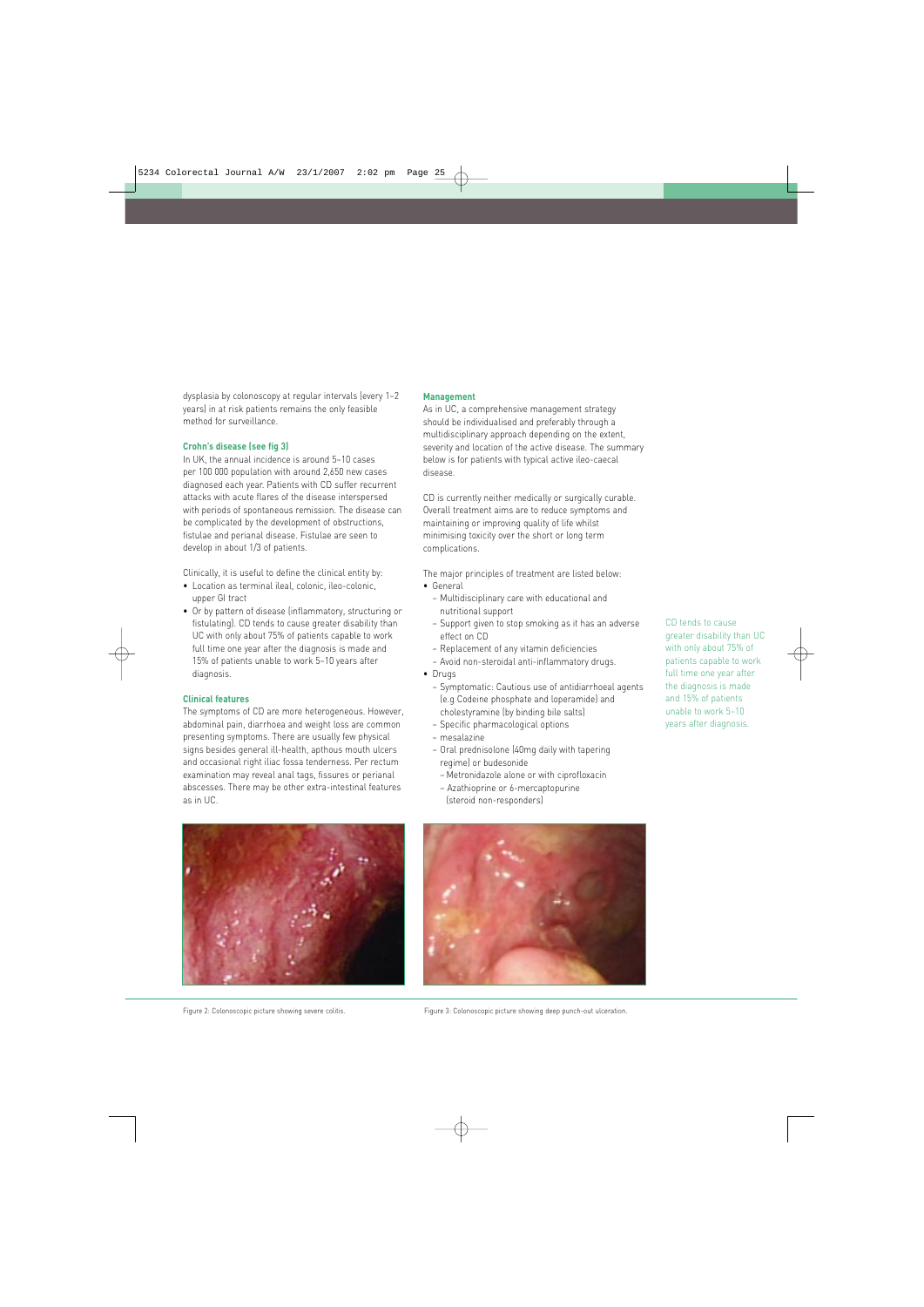#### A management guide to inflamatory bowel disease (IBD) continued...

- Methotrexate (thiopurine and steroid non-responders)
- Antitumour necrosis factor antibody such as Infliximab
- Nutritional therapy: Liquid formula diet
- Endoscopic treatment: Balloon dilatation of strictures
- Surgery: Resection or stricturoplasty.

#### **5-ASA**

The pH dependent delayed release (Asacol, Salofalk) and, particularly, slow release (Pentasa) mesalazine preparations release 5-ASA more proximally in the gut than sulphasalazine making them useful in small bowel disease as well as colitis. High dose oral mesalazine (Pentasa 2 g twice daily, Asacol 1.2 g three times daily) given for up to 4 months induces remission in about 40% of patients with moderately active ileocaecal Crohn's disease.

Measurement of the levels of thiopurine methyltransferase (TPMT), the enzyme responsible for the safe metabolic disposal of purine analogue's is important prior to starting therapy as homozygous deficiency of this enzyme occurs in about 0.2% of people and may predispose to azathioprine's occasionally serious side effects.

#### **Steroids**

In active CD, oral steroids provide the quickest and most reliable response in about 70% of patients improve within 4 weeks. The major side effects of steroid are: 1. Short term use: Acne, moon face, sleep or mood

- disturbance, dyspepsia, glucose intolerance
- 2. Prolonged use (12 weeks): Cataract, osteoporosis, susceptibility to infections, myopathy.

Budesonide, (Entocort or Budenofalk), 9 mg/day, with its pH sensitive coating, poor absorption and rapid first pass metabolism a new steroid with high topical potency causes less adrenocortical suppression than prednisolone, is equivalent in efficacy to oral prednisolone (40 mg/day) although comparatively expensive. It is a useful option for patients in whom

minimisation of steroid induced side effects is particularly important.

#### **Antibiotics**

Metronidazole alone or with ciprofloxacin is moderately effective in active CD. Treatment is given for up to 3 months but may be complicated by nausea, an unpleasant taste, alcohol intolerance, and a peripheral neuropathy, which can be irreversible.

#### **Immunosuppressive drugs**

There are a number of options available. Azathioprine (2-2.5 mg/kg/day) or 6-mercaptopurine (1-1.5 mg/kg/day) remain invaluable as steroid-sparing drug. The speed of onset may take several weeks and response up to 4 months. These potent drugs should be used by gastroenterologists after careful explanation has been given to patients of their potential side effects (bone marrow depression, acute pancreatitis, chronic hepatitis). Measurement of the levels of thiopurine methyltransferase (TPMT), the enzyme responsible for the safe metabolic disposal of purine analogue's is important prior to starting therapy as homozygous deficiency of this enzyme occurs in about 0.2% of people and may predispose to azathioprine's occasionally serious side effects. In addition, FBC and LFTs are advisable before initiating therapy and 4 weeks afterwards. Thereafter, monthly FBC is essential for monitoring of the development of neutropenia. Long term data on the safety of thiopurines is reassuring and they can be used up to 3–4 years. Other drugs including methotrexate and cyclosporine have also been used in CD with variable success.

25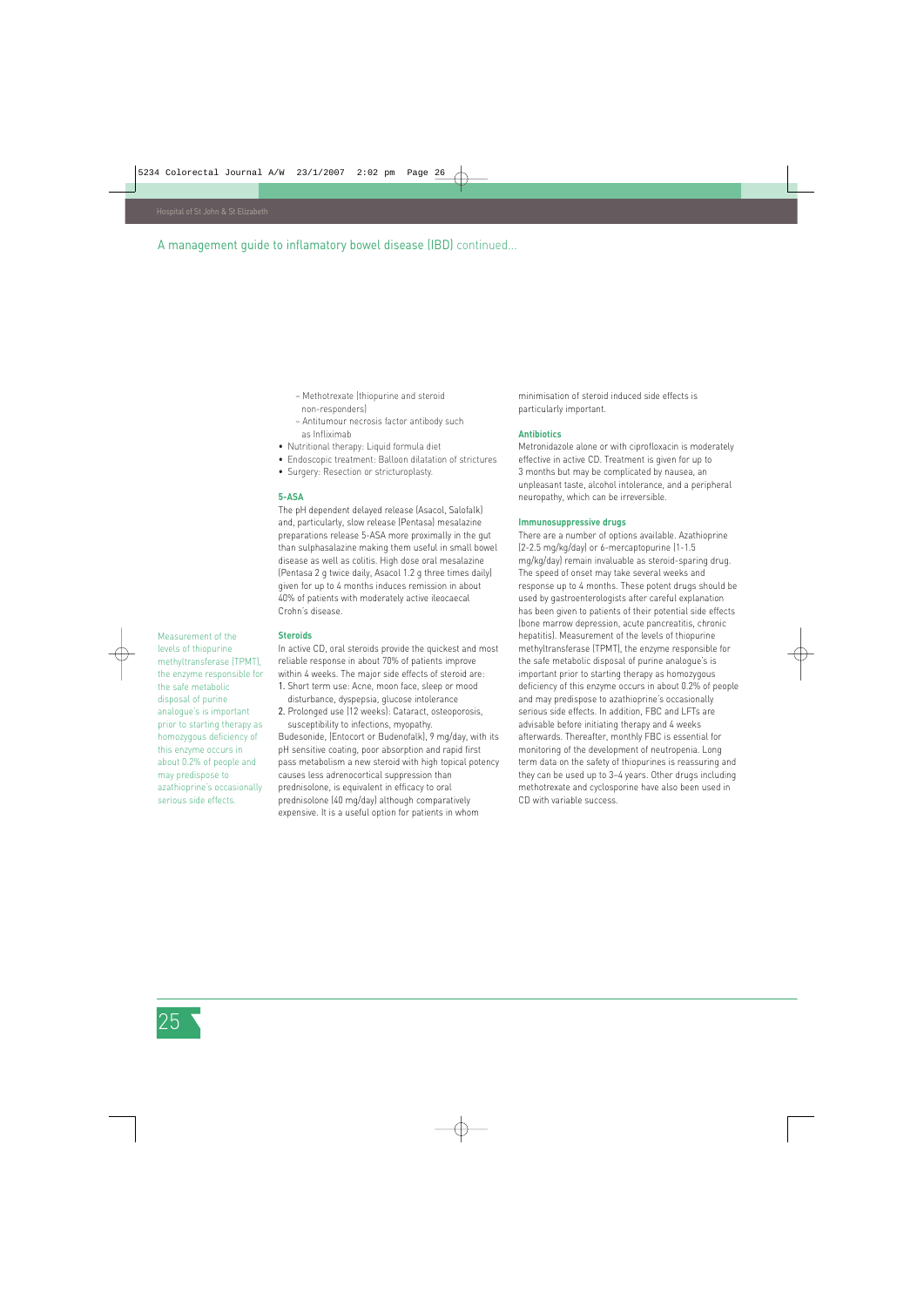#### **Anti-tumour necrosis factor (anti-TNF) antibody**

Infliximab, an anti-TNF antibody represents a major therapeutic breakthrough in IBD. It is a mouse-human chimeric antibody (cA2) to tumour necrosis factor and is the first specific cytokine related therapy used in the treatment of moderate-severe active CD. The National Institute of Clinical Excellence (NICE) has approved its use in April 2002 in severe CD, those refractory to standard immunosuppressive therapies and those unsuitable for surgery.

In patients with CD refractory to steroids or conventional immunosuppressive drugs a single IV infusion of infliximab given in hospital setting at 4 weeks produced improvement in 64% of patients and remission in 33% (cf 17% and 4% respectively after placebo). Relapse tended to occur in the ensuing months: repeated infusions at 4–8 weeks may produce more lasting remissions.

It can be give as a regular interval infusion to achieve and maintain remission.

Infusion reactions occur in up to 20% of patients. Common minor side effects include headache, nausea, and upper respiratory tract infections. Serious, although not opportunistic, infections including salmonella enterocolitis, pneumonia, and cellulitis have been reported. The production of human antichimeric antibodies may cause delayed hypersensitivity reactions (arthralgia, fever, rash) in patients given a repeat infusion after an interval of 2 or more years; anti-double stranded DNA and cardiolipin antibodies may cause a lupus syndrome. Rapid healing and fibrosis of intestinal

strictures may precipitate obstruction. Lastly, there are reports of lymphoma in patients given infliximab for CD and rheumatoid arthritis, although it is not yet clear if these are a complication of the disease or due to the drug.

#### **Surgery**

Overall surgery will be required by 50–80% of patients with CD at some stage. Main indications are strictures causing obstructive symptoms, failure to respond to medical therapy and complications such as fistulae

#### **Maintenance of remission in CD**

- Remission achieved medically – Stop smoking
	-
	- Azathioprine or 6-mercaptopurine (patients dependent on steroids)
- Remission achieved surgically
	- Stop smoking
	- Mesalazine
	- Metronidazole (3 months only).

#### **Conclusion**

The management of IBD patients involving a multi-disciplinary approach with modern drug therapy and surgical advances have improved greatly the mortality and morbidity of IBD. It remains for us to work closely with our GP colleagues and patients to make early diagnosis and design individualised comprehensive management strategies to reduce symptoms, improving their quality of life and preventing future complications.

Overall surgery will be required by 50–80% of patients with CD at some stage.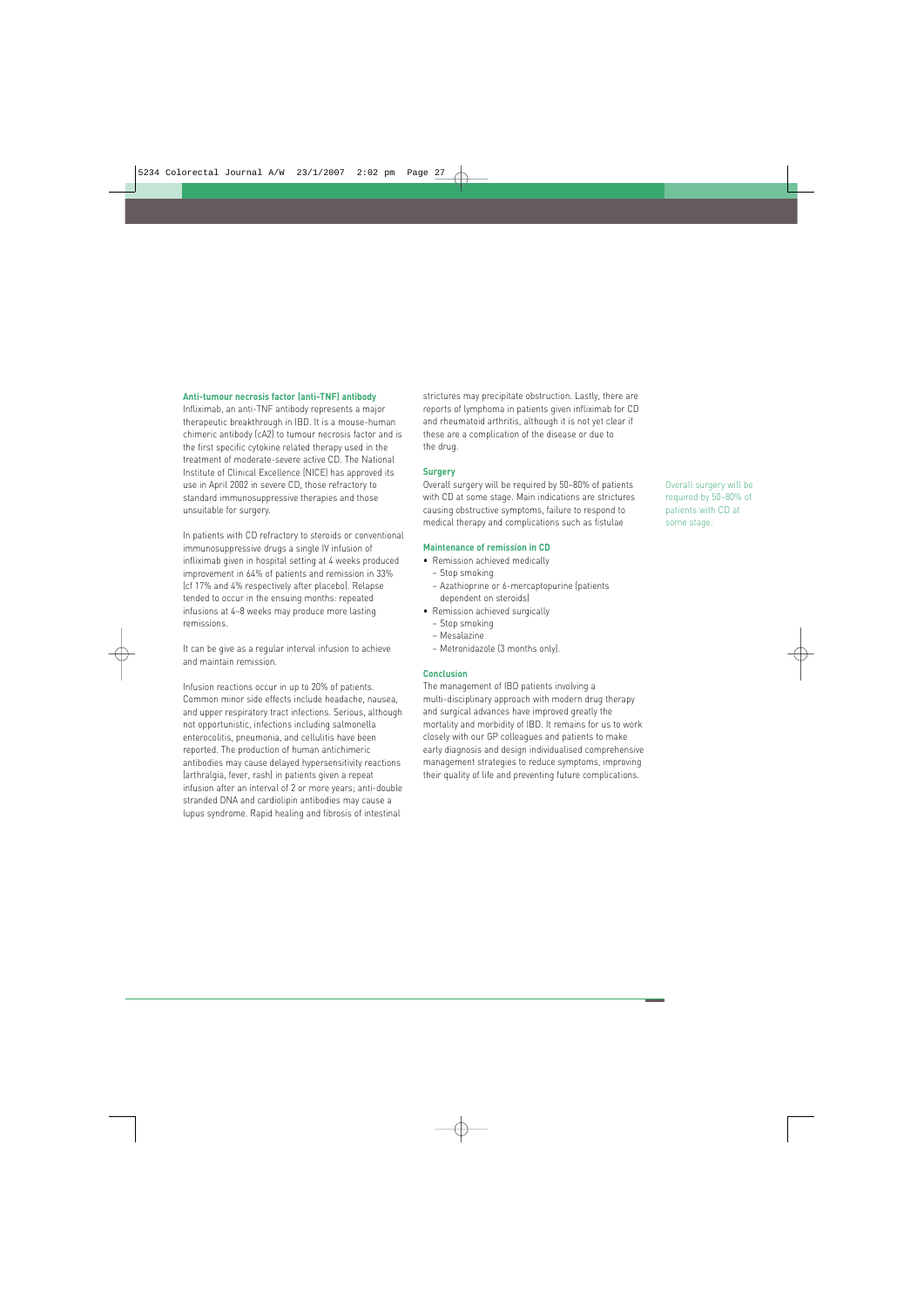### common problem in general practice

# Rectal bleeding

Rectal bleeding is a common clinical problem. It refers to passage of bright red blood from the anus.

It is therefore very important to determine the source of the bleeding so that appropriate treatment can be started and the problem corrected. It is wrong to assume that the cause of the bleeding may not be serious; in some cases there may be an underlying sinister cause.

Mr Ayo Oshowo – MS, FRCS, FRCS (Gen), Consultant General/ Colorectal Surgeon Hon. Senior Lecturer

#### **Evaluation of causes of rectal bleeding**

The rectum lies immediately above the anus and although the bleeding indeed may be coming from the rectum, it may occur from any part of the gastrointestinal tract. Rectal bleeding is a common presentation to general practice and it affects people of all ages. This can be very alarming to patients even when there are no other associated symptoms.

It occurs in up to 15% of adults but only about a third seek advice. Most episodes are mild and about 80% of acute rectal bleeding episodes will resolve without treatment. Consequently, the overall mortality rates are low, ranging from 2–4%. Occasionally, the bleeding may be so severe to necessitate an emergency admission but this occurs in less than 1% of emergency surgical admissions. In all cases of rectal bleeding, re-bleed is common.

The colour and the amount of blood often give an indication to the source of bleeding. Generally, bright red bleeding tends to come from lower down in the gastrointestinal tract. Thus, bleeding from conditions affecting the anus, rectum and the right colon (sigmoid and descending colon) tend to be bright red. Bleeding from the transverse and the left side of the colon (descending colon and caecum) tend to be darker or even black.

The colour of the blood also depends on the rate and the amount lost. Massive blood loss suggests diverticular disease or angiodysplasia. It may also mean that the rapid transit time through the gastro-intestinal tract results in bright rectal bleeding. This may be the case in massive bleeding from the stomach e.g an ulcer. On the other hand, blood loss may not be visible to the naked eye if it is chronic and bleeding slowly (occult blood loss). This usually results in anaemia of iron deficiency type.

Generally, bright red bleeding tends to come from lower down in the gastrointestinal tract.

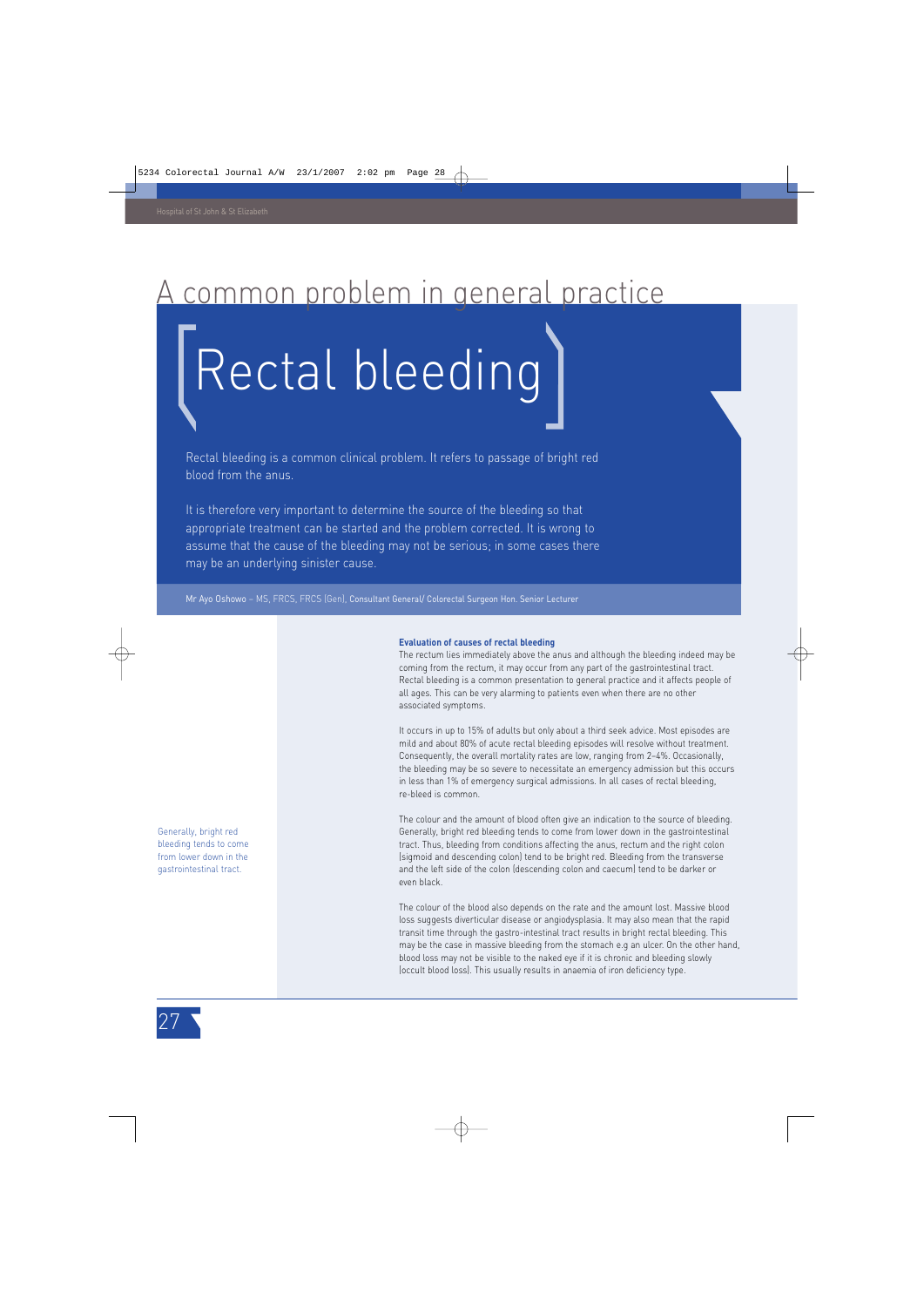Generally, small amount of blood indicate source is distal in the anal canal or rectum. Painless, small amount of bright red bleeding on the toilet paper or dripping into toilet suggest haemorrhoids. This is perhaps the commonest reason why a patient present to a colorectal clinic. Occasionally, haemorrhoidal bleed can be considerably large. Painful bleeding on defaecation is associated with fissure-in-ano or anal carcinoma. Rectal carcinoma may present with blood streaked on stool associated with tenesmus and change in bowel habit. Conditions such as colitis, infective diarrhoea and other inflammatory conditions are usually associated with abdominal pain and other constitutional symptoms. The following is a list of causes of rectal bleeding we commonly encounter in clinical practice:

- Perianal conditions: Haemorrhoids ('piles'), fissure-in-ano, perianal haematoma, pruritic anal skin conditions
- Diverticular disease
- Inflammatory bowel disease such as ulcerative colitis; Crohns
- Infective bowel disease such as pseudomembranous colitis; infections due to Salmonella, Shigella, Campylobacter etc
- Colon and rectal polyps
- Colon, rectal and anal carcinomas
- Angiodysplasia and other vascular malformations
- Trauma
- Faecal imparction and chronic constipation
- Foreign bodies
- Bleeding from upper gastrointestinal tract such as peptic ulcer, oesophageal varices, Meckel's diverticulum, Intussusception (in children) etc
- General medical causes especially in patients on drugs such as warfarin, blood coagulation disorders.
- Other causes (uncommon): Endometriosis, aorto-enteric fistula, small bowel infarction, vascular ectasia and malformations.

#### **Diagnosis**

#### History and examination

Making a diagnosis is very important although many patients are too embarrassed or worried to discuss bleeding. In most cases, diagnosis will be for reassurance or to provide simple treatment to prevent further episodes which are quite common. For the small number of patients who are found to have a bowel cancer, there is a much greater chance of cure if it is found early.

Diagnosis is based on symptoms as discussed above. Furthermore, a thorough physical examination is undertaken which will include digital rectal examination. 90% of rectal carcinoma can be diagnosed on rectal examination. Other tests which are necessary at the initial consultation are proctoscopy and rigid sigmoidoscopy. Anorectal conditions are the commonest causes of rectal bleeding and can be diagnosed at this stage.

Conditions such as colitis, infective diarrhoea and other inflammatory conditions are usually associated with abdominal pain and other constitutional symptoms.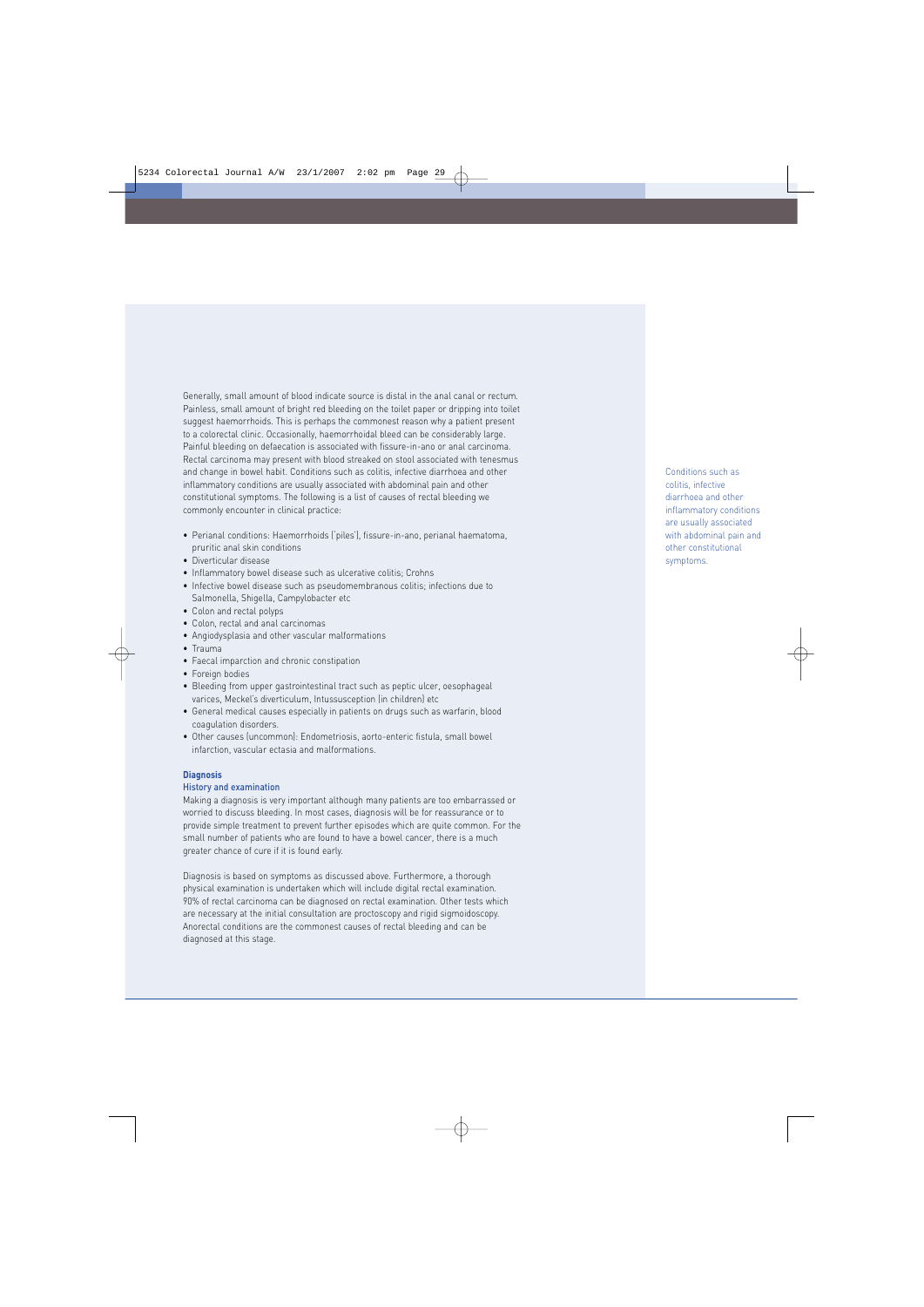A common problem in general practice – Rectal bleeding continued...

#### Investigation Blood tests:

Simple blood tests may be necessary especially in patients who have experienced chronic or large blood loss. Full blood count (FBC) with iron levels may help to determine whether bleeding is large and significant, or chronic over many weeks to months. Other blood tests such as clotting profile, electrolytes and urea, liver function tests etc will depend on clinical suspicion of the cause and effect of the bleeding.

#### Endoscopic tests:

Proctoscopy and rigid sigmoidoscopy can easily be performed in the outpatient clinic without any need for bowel preparation. These tests are now an integral part of a colorectal specialists consultation. Apart from determining the cause of the bleeding, some conditions can also be treated at once during the procedure. For instance, haemorrhoids can be treated with injection or rubber banding. It also allows biopsy to be taken in inflammatory or neoplastic conditions. In about 20% of cases, it is difficult to manipulate the rigid sigmoidoscope beyond the rectosigmoid junction.

Flexible fibreoptic sigmoidoscope allows easier passage along the bowel and the entire left colon (splenic, descending and sigmoid colon) can be visualised in addition. This requires an enema to clear the lower part of the bowel of its contents but sedation is not usually needed.

Colonoscopy is now regarded as the mainstay of accurate investigation of the whole colon. Any patient in whom a definite source of bleeding has not been found by anorectal examination and sigmoidoscopy should undergo colonoscopy. Colonoscopy is more than just a diagnostic tool; it can also be used to stop bleeding by removing bleeding polyps (polypectomy), by cauterising bleeding vessels, and, by removing foreign bodies. It is extensively used for taking biopsies from various conditions affecting the colon so that further laboratory tests can be performed. Patients with iron deficiency anaemia and occult blood loss (positive faecal occult blood test, FOB) should also undergo colonoscopy to exclude a colonic lesion.

Other forms of endoscopy, especially, oesophagogastroscopy may be indicated if upper gastrointestinal tract is suspected as the source. This is often used in chronic anaemia or in emergency situation where active massive bleeding is suspected.

Patients with iron deficiency anaemia and occult blood loss (positive faecal occult blood test, FOB) should also undergo colonoscopy to exclude a colonic lesion.

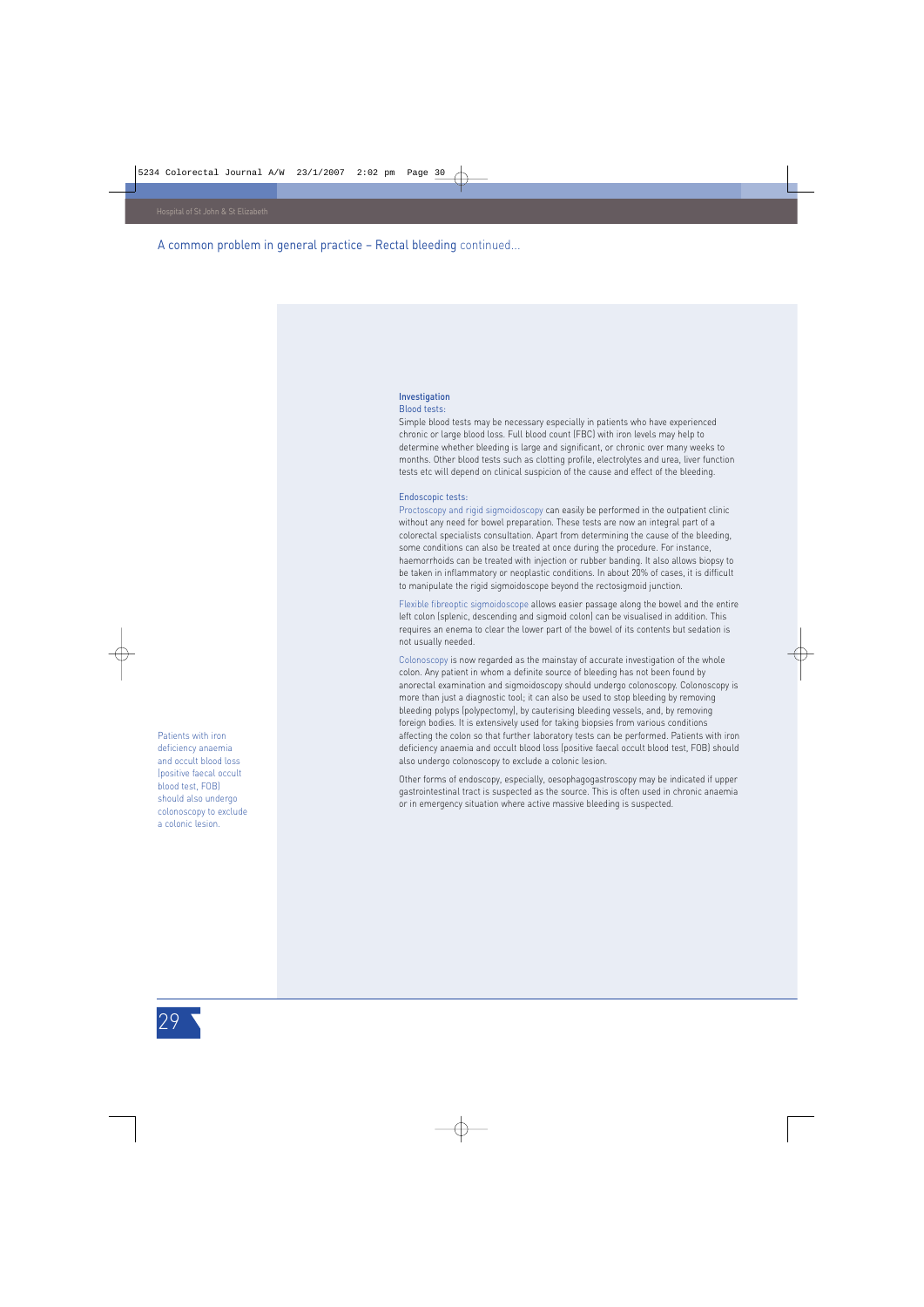#### Special procedures

Very rarely when the source of the bleeding cannot be identified by the measures as listed above, further tests can be arranged as appropriate. Although, colonoscopy is the most widely used in the diagnosis and treatment of rectal bleeding, it has limitations. The colon may be filled with blood and visualisation becomes impossible. Small, bleeding angiodysplasias may be difficult to see and may be missed in a colon filled with blood. This is when a selective mesenteric angiogram or a tagged red cell scan may be helpful. When a bleeding site is identified by angiogram, drugs can be infused into, or a coil inserted to plug (embolise) the bleeding blood vessel and stop the bleeding. Bleeding Meckel's diverticulum can be localised by a special nuclear (Meckel's) scan.

Few patients will require surgery for the control of their rectal bleeding. This is now less than 5% of emergency bleeding cases. If operation is needed, every effort is made at accurate preoperative localisation of the bleeding source. This will allow a directed, segmental resection of the colon, with reduced rebleed rate and overall mortality. Occasionally, this may not be possible and a total colectomy and an end ileostomy is performed.

#### **Key points for clinical practice**

- Rectal bleeding is a common problem which can affect people of all ages
- If you develop rectal bleeding do not panic even though it is a sign that there is something wrong. In the majority of cases, this will be due to a minor disorder which can easily be diagnosed and treated in the outpatient and you can be reassured
- For the small number of patients who are found to have bowel cancer, there is a much greater chance of cure if it is found early
- Any patient who may be at risk of colorectal cancer should have colonoscopy
- Several specialised non-surgical and surgical measures are available in very few difficult cases.

Few patients will require surgery for the control of their rectal bleeding. This is now less than 5% of emergency bleeding cases.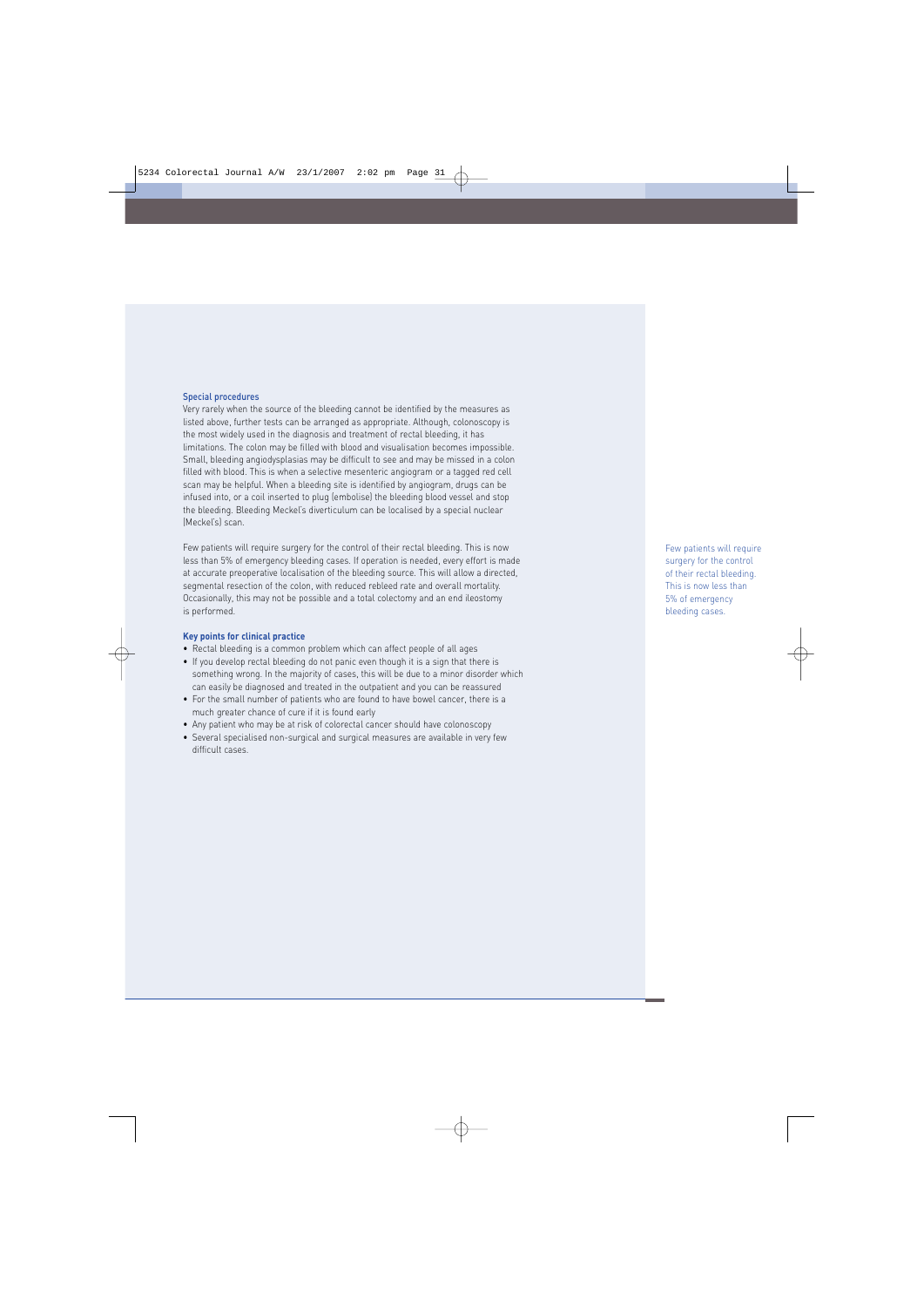### A brief overview of

# Haemorrhoidal disease

Haemorrhoids are a very frequent and troublesome condition, in both men and women. In essence they are abnormal enlargements of a normal part of the anal dilated and bleed easily due to trauma during defaecation. With time they become so enlarged that they may prolapse through the anus, at first during defaecation

#### **Who suffers from haemorrhoids?**

Anyone can suffer from haemorrhoids, but they are more common in Western countries. A low fibre diet, constipation and habitual straining on the toilet for long periods are also to blame. They are common in the later stages of pregnancy.

#### **What are the symptoms?**

They may be present and cause no symptoms, but commonest are bleeding, prolapse, itch and leakage of mucus. Pain is not generally a feature of haemorrhoids.

Bleeding is typically bright red blood which drips into the toilet bowl at the end of defaecation, and is often also on the toilet paper used for wiping. It may be heavy and there may be clots. It is NOT mixed in with the motions; the presence of blood in this situation suggests the possibility of bleeding from higher up in the colon or rectum. Bleeding tends to occur in episodes lasting a few days to a few weeks, but may be continuous.

There may be lumps that prolapse ('come down') out of the anus during defaecation. These normally go back in by themselves, but sometimes need to be pushed back in by the patient, or indeed may be permanently prolapsed.

Itching around the anus is common with prolapsing haemorrhoids and is due to mucus leaking onto the perianal skin and irritating it. Indeed the mucus leak can be quite substantial, especially with permanently prolapsed haemorrhoids, and can cause soiling of the undergarments.

Perianal pain is often attributed to haemorrhoids, but in fact they are usually responsible for no more than a vague discomfort. Severe pain on defaecation is more likely to be due to an anal fissure. However haemorrhoids can become acutely prolapsed and thrombosed (strangulated), which is a very painful condition, but fortunately fairly rare.

31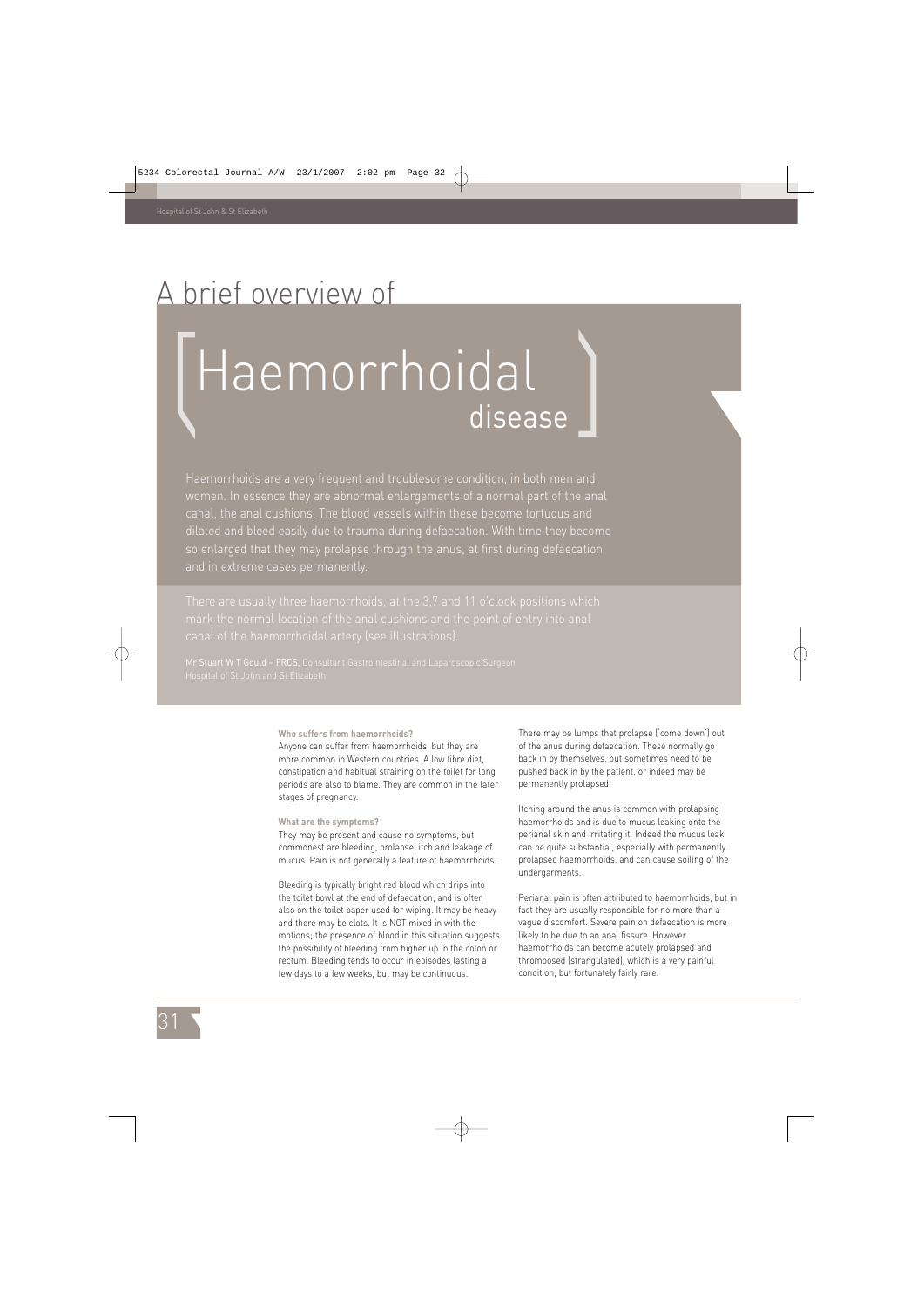Symptoms tend to come and go in episodes. For example there may be bleeding for a few weeks and then no further symptoms for some time, until another bleeding episode starts. However in more severe haemorrhoidal disease there may be continuous symptoms.

#### **How are they treated?**

Simple over the counter remedies such as Anusol and Preparation H may help relieve some of the symptoms of discomfort and itching, but will not cure the underlying problem. The following treatments are available:

#### 1. Conservative measures

Curing constipation and avoiding straining at stool will be enough to reduce or eliminate the symptoms in many patients. This is done by increasing the fibre in the diet and/or using bulk-forming laxatives or stool softeners. Plenty of fluid should also be taken in addition to these methods. Stimulant laxatives should be avoided. It is important not to remain on the toilet straining for long periods.

#### 2. Outpatient methods

If conservative measures are not sufficient, there are a number of procedures that can be performed painlessly in the outpatient setting. These include phenol injection, rubber band ligation, infrared coagulation or cryotherapy. All of these techniques are designed to cause thrombosis of the dilated vessels and scarring of the tissue to hold the haemorrhoids back in the anal canal and prevent further prolapse. More than one treatment episode may be required. These methods tend to shorten attacks of bleeding and prolapse, but may not permanently cure the problem. These techniques are generally safe but may in rare cases cause pain or heavy bleeding some days after treatment.

#### 3. Surgery

If these methods fail or are not suitable (permanently prolapsed haemorrhoids or large external components) a surgical solution is required. The most established is formal haemorrhoidectomy, where the haemorrhoidal masses are excised and the resulting wounds left to close. The problem with this procedure is that there may be considerable post-operative pain for 1–2 weeks, and discharge and bleeding (although mild) for several further weeks as the wounds heal. However the end

result is excellent and, competently performed, recurrence is rare.

Newer techniques, not yet fully established, include stapled anopexy and haemorrhoidal artery ligation. These procedures are designed to reduce the post operative pain but still cure the haemorrhoids. They will not cure large external components, which will have to be removed at the same time, resulting in external wounds. Also stapled anopexy is associated with rare, but serious, complications not seen in conventional haemorrhoidectomy.

#### 4. Strangulated haemorrhoids

These are normally treated with a combination of bed rest, systemic analgesics, topical local anaesthetics and ice packs. These measures should rapidly control the symptoms and the haemorrhoids should shrink quickly. Following this it is frequent to find there are few residual symptoms and further treatment may not be necessary. However the patient may be left with anal skin tags that can cause difficulty with perianal hygiene and may require surgical excision. Occasionally emergency surgery is indicated but this can be a difficult operation and is rarely performed.

#### **Who to refer?**

If the diagnosis is clear we would recommend a trial of conservative management and if this fails we would be happy to see the patient for further management. Patients with strangulated haemorrhoids should be referred as they may need hospital admission for pain relief. If there is rectal bleeding or other symptoms not typical of haemorrhoids, especially in the older patient, we would like to see them as they will need more extensive colorectal investigation to ensure no serious underlying condition is missed.



Large permanently prolapsed haemorrhoids (left).

Smaller Haemorrhoids, typical external appearance (middle) appearance through a proctoscope (right).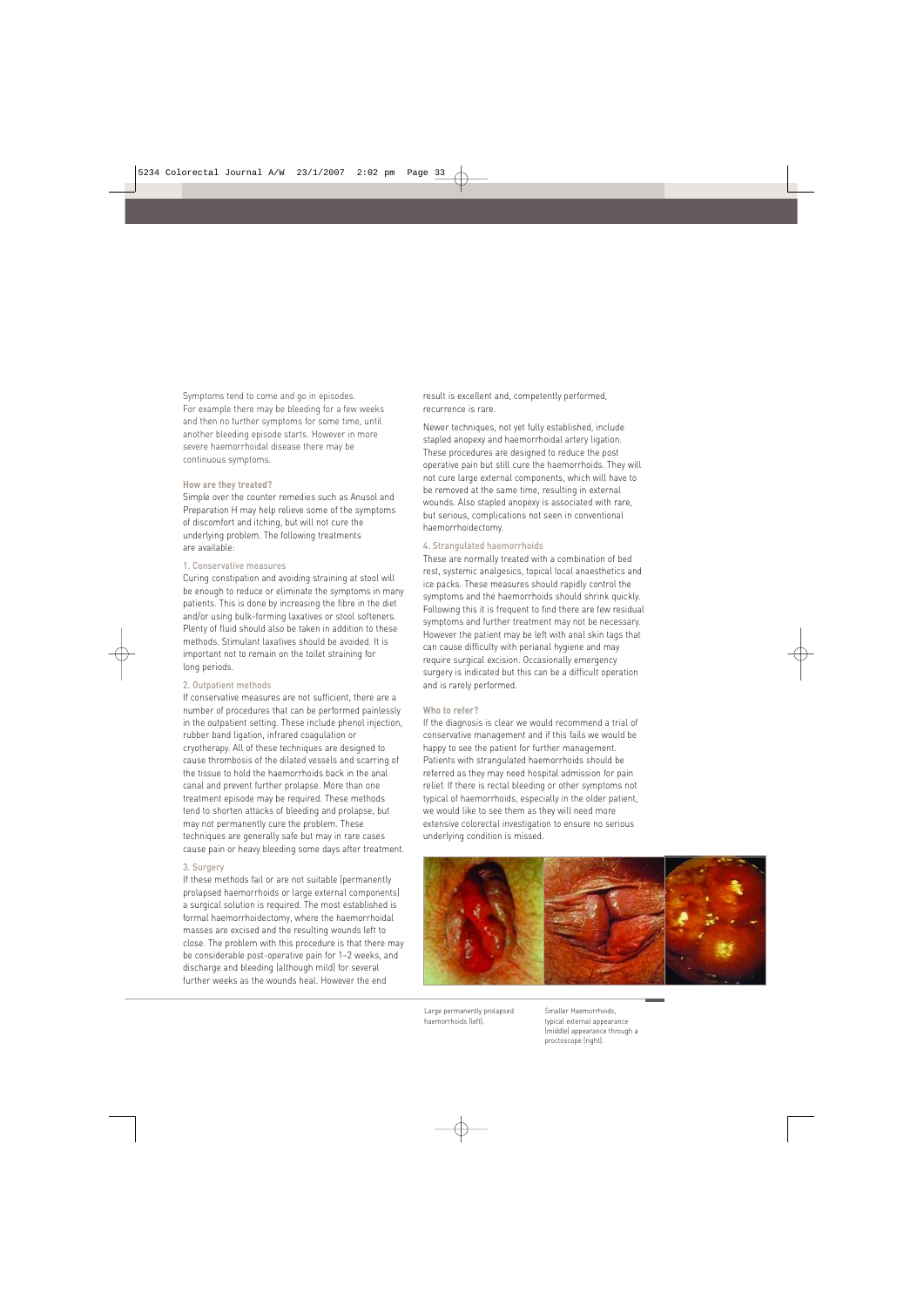## Diverticular disease

Definition and incidence - This is an acquired condition resulting in sac-like protrusions through the muscle wall of the bowel due to mucosal herniation at sites of weakness due to the penetration of the supplying blood vessels.

The prevalence of diverticulosis is highest in the western world affecting approximately 60% of people aged 60 years or more [1]. The most common site is the sigmoid colon with 90% of patients having sigmoid colon involvement and only 15% having right-sided diverticula. They may be solitary as with right sided diverticulum, but typically are multiple sometimes exceeding a couple hundred.

Mr Paul Ziprin – MD, FRCS (Gen), General and Colorectal Surgery





Barium enema demonstrating sigmoid diverticular disease. Colonoscopic view of diverticular disease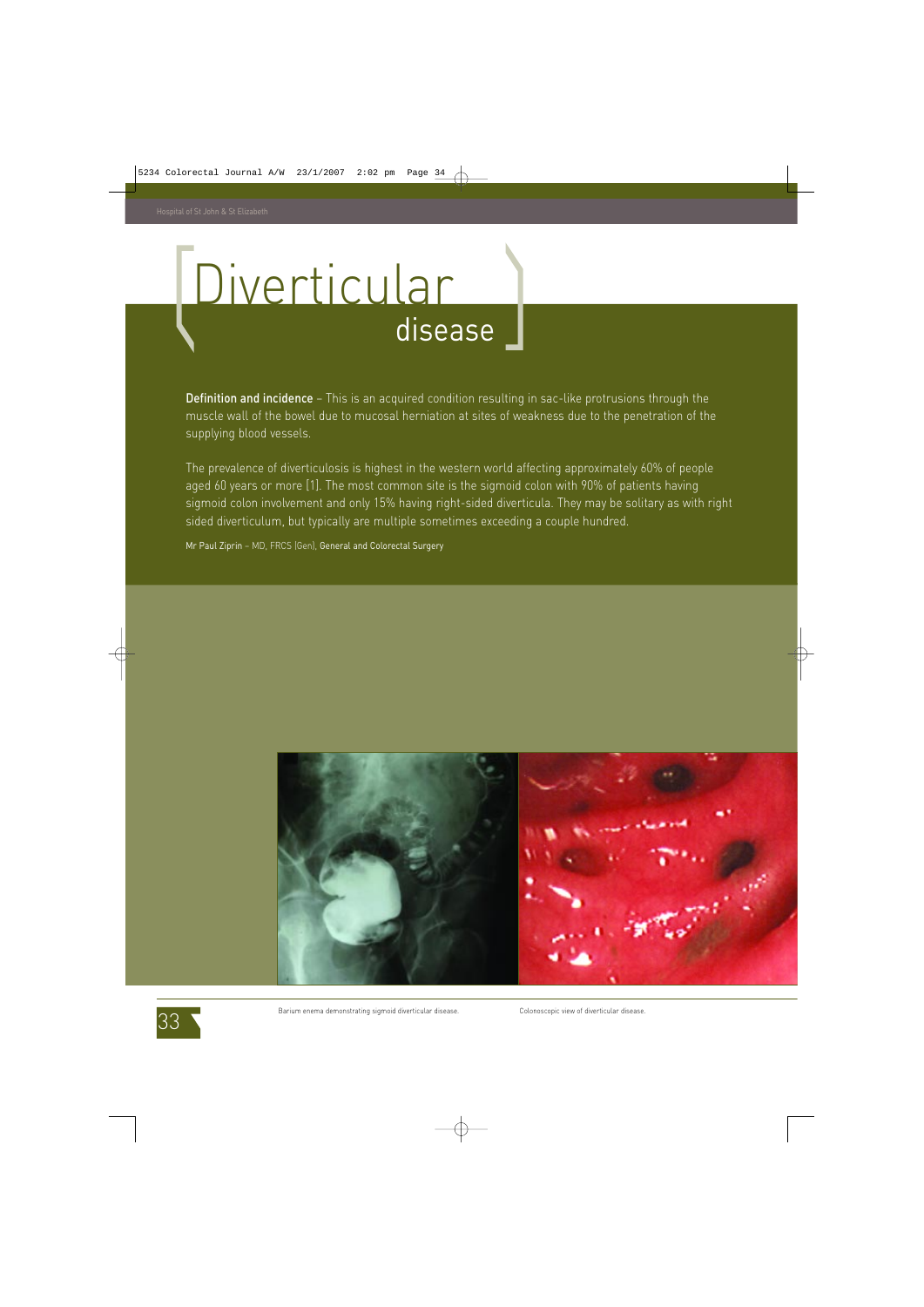#### **Pathophysiology**

The precise process that leads to the formation of diverticular disease is not fully understood. It has been hypothesised that low dietary fibre results in decreased intestinal contents and, hence, decreased size of the lumen, which results in the transmission of muscular contraction pressure to the wall of the colon rather than to the contents of the lumen. The result of increased force (pressure) on the wall is the formation of a diverticulum at the weakest point in the wall: the sites of penetration by blood vessels. Other theories postulated are: alterations in colonic wall resistance, disordered colonic motility, and uncoordinated muscular contractions resulting in raised intraluminal pressure.

#### **Investigations**

- Colonoscopy, CT colonography and Barium Enemas are generally used in diagnosing diverticular disease
- Conventional contrast enhanced CT scan is used in the acute setting to identify areas of inflammation and to exclude complications of acute diverticulitis such as intra-abdominal abscess or perforation
- Radio-isotope studies, colonoscopy, and arteriography are helpful in patients presenting with diverticular bleeding.

#### **Presenting symptoms**

#### Depend on degree of disease:

- 1. Diverticulosis: Change of bowel habit, colicky lower abdominal pain
- 2. Diverticulitis and/or abscess: Constant LIF or lower abdominal pain with localised tenderness, fever, occasionally a palpable mass
- 3. Perforation: Frank peritonitis or localised peritonism
- 4. Complicated diverticular disease: Fistulae (colo-vesical, colo- vaginal), Colonic stricture resulting in large bowel obstruction.

#### **Differential diagnosis**

- 1. Left sided colonic cancer
- 2. Other forms of colitis: Pseudomembranous, Amoebic colitis, Crohns colitis, Ulcerative colitis
- 3. In women: Ruptured ovarian cyst, ovarian torsion, pelvic inflammatory disease, ectopic pregnancy.

#### **Treatment:**

- 1. Diverticulosis: Conservative management with dietary manipulation, fibre supplements
- 2. Diverticulitis: Fluid resuscitation, intravenous antibiotics, CT scan to exclude complications
- 3. Diverticulitis with abscess formation: CT guided percutaneous drainage with delayed surgery
- 4. Perforation: Surgery.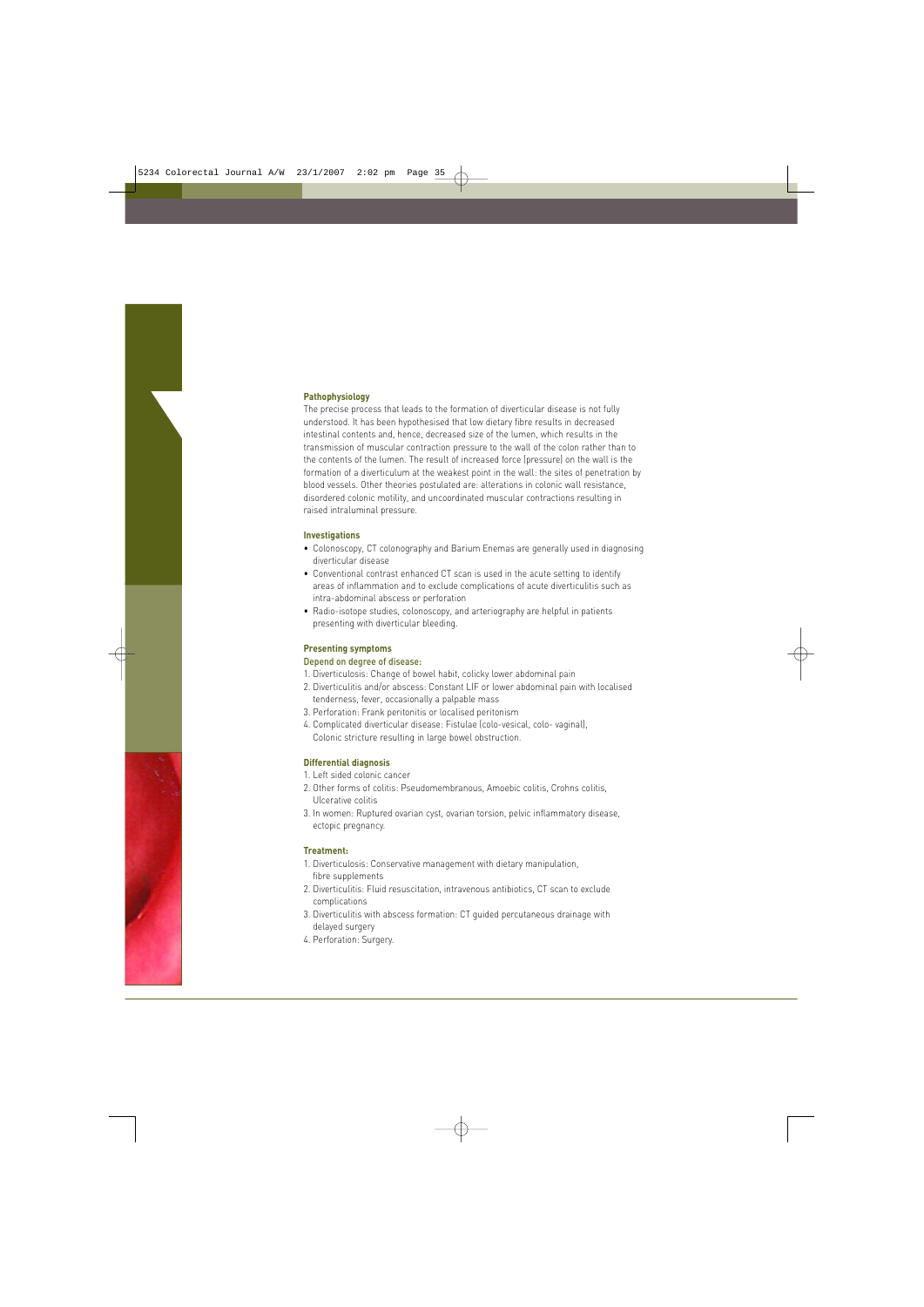#### **Indications for surgery**

- 1. Recurrent attacks of diverticulitis especially in younger patients. Some reports suggest that elective resection is indicated after two attacks of complicated diverticulitis [2,3,4].
- 2. Complications of diverticular disease:
- Perforation
- Abscess formation not amenable to radiological drainage
- Stricture formation
- Bleeding.

#### **Types of surgery**

#### Recurrent attacks of diverticulitis:

Single stage resection and anastomosis of the diseased segment. Laparoscopic surgery for diverticular disease can be done safely with low conversion and complication rates when performed properly in select patients [5].

#### Perforation or abscess formation not amenable to radiological drainage:

Little or no contamination: Single stage resection of the diseased segment and primary anastomosis. Sometimes a defunctioning loop ileostomy is used. Gross purulent or faecal peritonitis: Hartmanns procedure with an end colostomy

#### Stricture formation:

Strictures in which malignant disease cannot be excluded should undergo surgical en bloc resection. A trial of endoscopic balloon dilatation can be attempted in patients in whom malignancy is sufficiently excluded [6,7,8]. Colonic metal stents may have a role in providing temporary decompression in patients presenting with large bowel obstruction, thus allowing bowel preparation and subsequent single-stage resection without diversion as in malignant obstruction[9,10].

#### Bleeding:

Angiography may identify the source of bleeding which may then be amenable to embolisation [11]. Unprepared colonoscopy may also aid in the diagnosis. Surgery (single stage resection anastomosis) only reserved in those patients when endoscopic and angiographic intervention fails to control bleeding. Subtotal colectomy is indicated in patients with persistent bleeding when bleeding site cannot be identified by arteriography or endoscopy. If the site of bleeding is identified, then a segmental resection can be performed.

A trial of endoscopic of balloon dilatation can be attempted in patients in whom malignancy is sufficiently excluded [6,7,8].

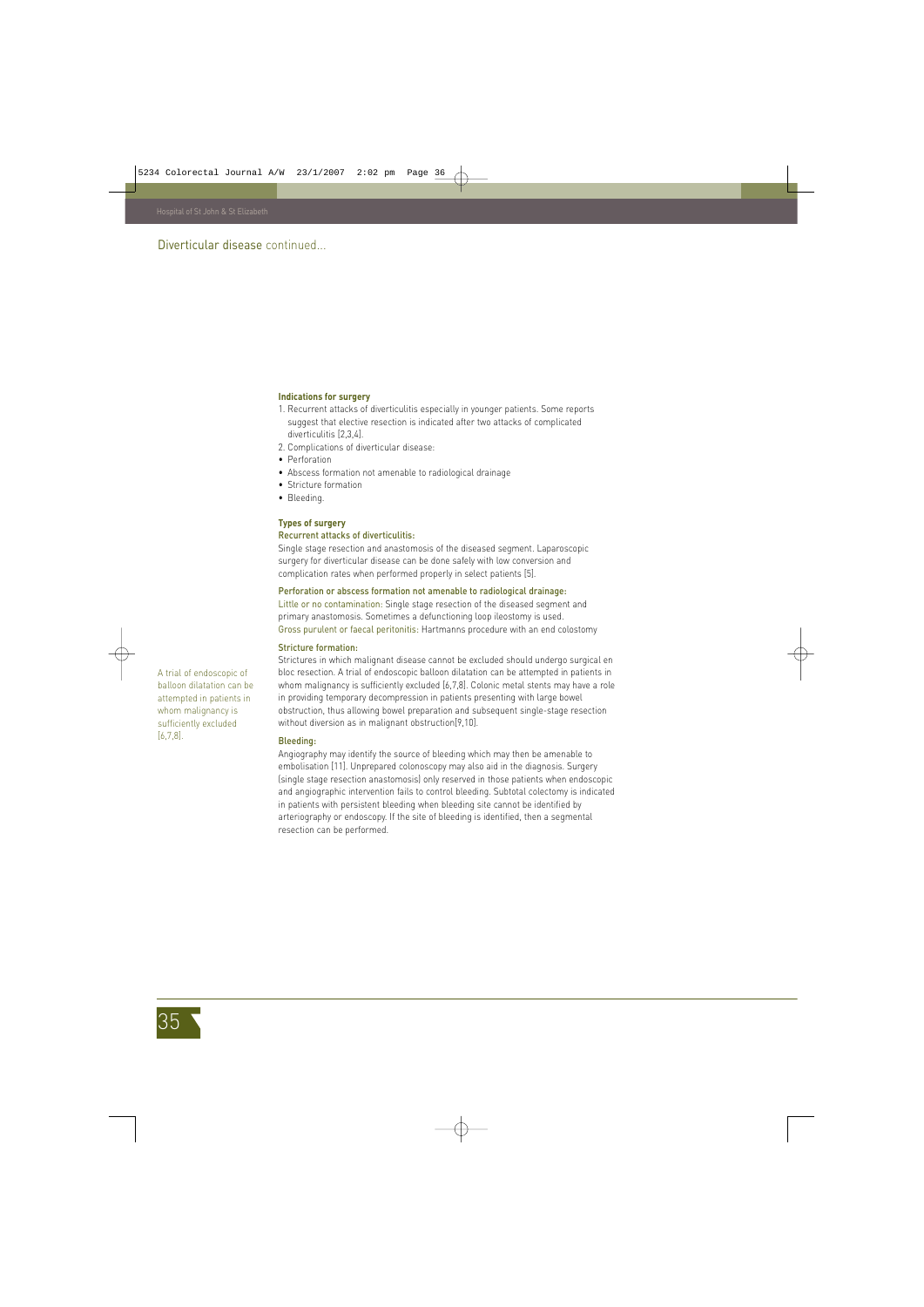#### **References**

- 1) Parks TG. Natural history of diverticular disease of the colon. Clin Gastroenterol 1975; 4:3–21.
- 2) NH Stollman and JB. Raskin, Diagnosis and management of diverticular disease of the colon in adults: ad hoc practice parameters committee of the American College of Gastroenterology. Am J Gastroenterol 1999; 94:3110–3121.
- 3) L Kohler, S Sauerland and E. Neugebauer, Diagnosis and treatment of diverticular disease: results of a consensus development conference. Surg Endosc 1999; 13:430–436.
- 4) WD Wong, SD Wexner, A Lowry et al, Practice parameters for the treatment of sigmoid diverticulitis: supporting documentation. Dis Colon Rectum 2000; 43:290–297.
- 5) Kockerling F, Schneider C, Reymond MA, Scheidbach H, Scheuerlein H, Konradt J, Bruch HP, Zornig C, Kohler L, Barlehner E, Kuthe A, Szinicz G, Richter HA, Hohenberger W. Laparoscopic resection of sigmoid diverticulitis. Results of a multicenter study. Laparoscopic Colorectal Surgery Study Group. Surg Endosc 1999; 13:567–571.
- 6) RA. Kozarek, Hydrostatic balloon dilation of gastrointestinal stenoses: a national survey. Gastrointest Endosc 1986; 32:15–19.
- 7) H Manten, J Zara and J. Rakin, Balloon dilation of rectosigmoid strictures: transendoscopic approach. Gastrointest Endosc 1986; 32:164.
- 8) MC Oz and KA. Forde, Endoscopic alternatives in the management of colonic strictures. Surgery 1990; 108:513–519.
- 9) WZ Tamim, A Ghellai, TC Counihan, RS Swanson, JM Colby and WB. Sweeney, Experience with endoluminal colonic wall stents for the management of large bowel obstruction for benign and malignant disease. Arch Surg 2000; 135:434–438.
- 10)L Paul, I Pinto, H Gomez, R Fernandez-Lobato and E. Moyano, Metallic stents in the treatment of benign diseases of the colon: preliminary experience in 10 cases. Radiology 2002; 223:715–722.
- 11)W Browder, EJ Cerise and MS. Litwin, Impact of emergency angiography in massive lower gastrointestinal bleeding. Ann Surg 1986; 204:530–536.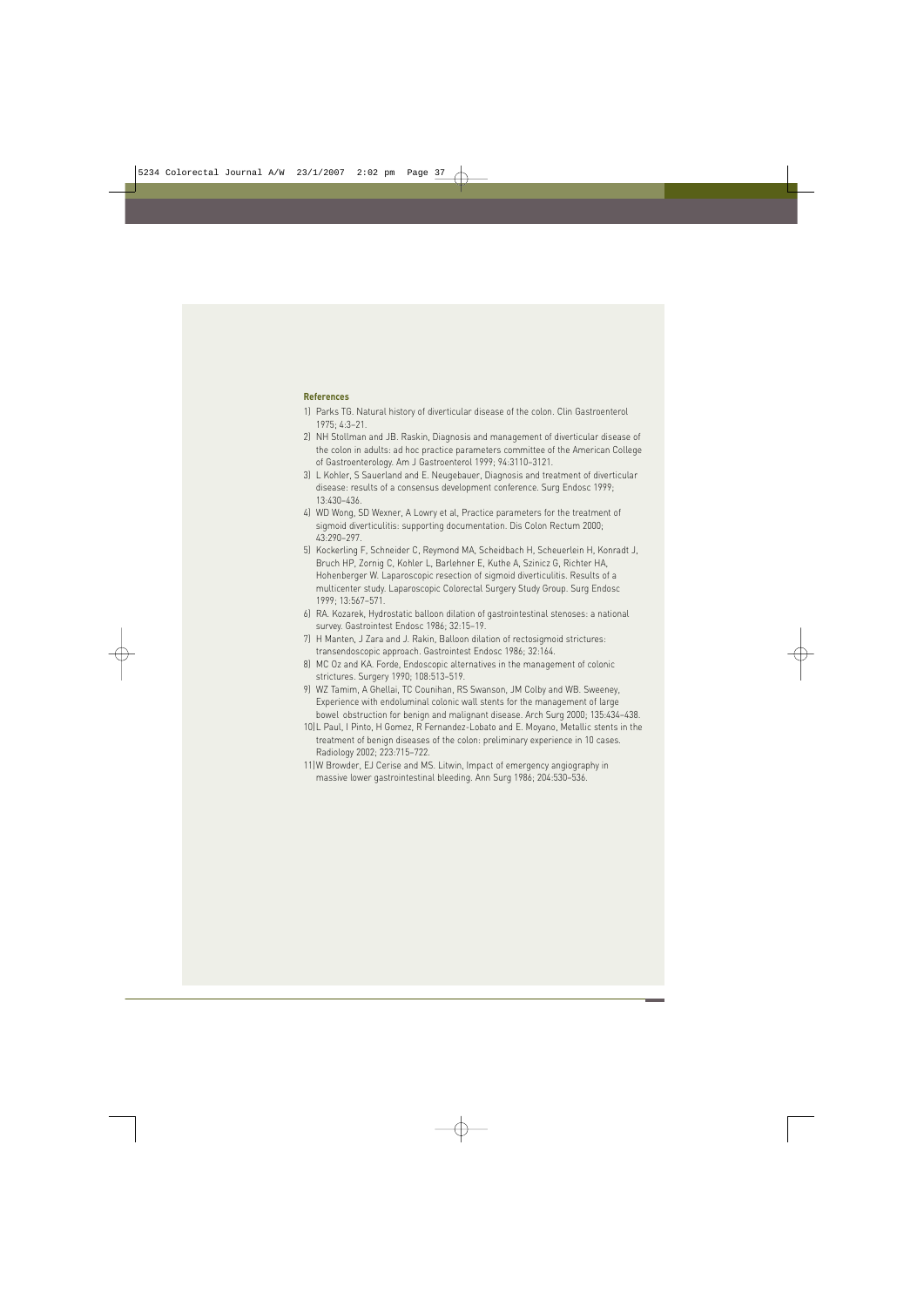### Anal problems

Anal fissure – Minor anal problems can cause a disproportionate amount of pain, discomfort and worry. Such problems may be continuous, or intermittent, flaring up from time to time usually at times of the greatest inconvenience. Frequently the patient does not seek advice as they may be embarrassed or the symptoms are fleeting but recurrent and they are unable to see somebody at relatively short notice. Occasionally minor symptoms such as bleeding may be an indicator of a more serious problem and although the symptom may be a minor one, thorough discussion and outpatient assessment are necessary to be certain of a definite and clear diagnosis.

Mr Russell Lock – FRCS, General & Colorectal Surgery

There are a plethora of minor anal conditions which when diagnosed and treated appropriately can be relieved by simple procedures and cured often by minor day case surgery. Amongst these I would include for special mention:

#### **Fissure in ano**

A condition which not infrequently has an intermittent basis over many years and causes the patient pain and some bleeding. Modern treatments include highly effective healing local medical therapies and, if these fail a simple anal procedure tailored to the individual patient's needs will cure the problem in nearly 100% of cases. Not infrequently there are associated minor anal deformities, which can be corrected at the same time to further enhance the patients' post-operative recovery and comfort.

#### **Anal fistula**

Not as common as anal fissure, anal fistula is more likely to be a continuous problem which, if left untreated, can worsen and become a complex perirectal problem. Inflammatory bowel disease and occasionally anal carcinoma may also present with an apparent fistula. The appropriate and expert assessment of patients is most rewarding in the early diagnosis and treatment of such problems.

The surgery for anal fistula, if caught in the early stages, is relatively simple and straightforward. Sometimes it is advisable in the more complex case to have pre-operative MRI assessment especially in a recurrent case to determine the exact nature and position of the fistulating disease.

Modern treatments include highly effective healing local medical therapies and, if these fail a simple anal procedure tailored to the individual patient's needs will cure the problem in nearly 100% of cases.

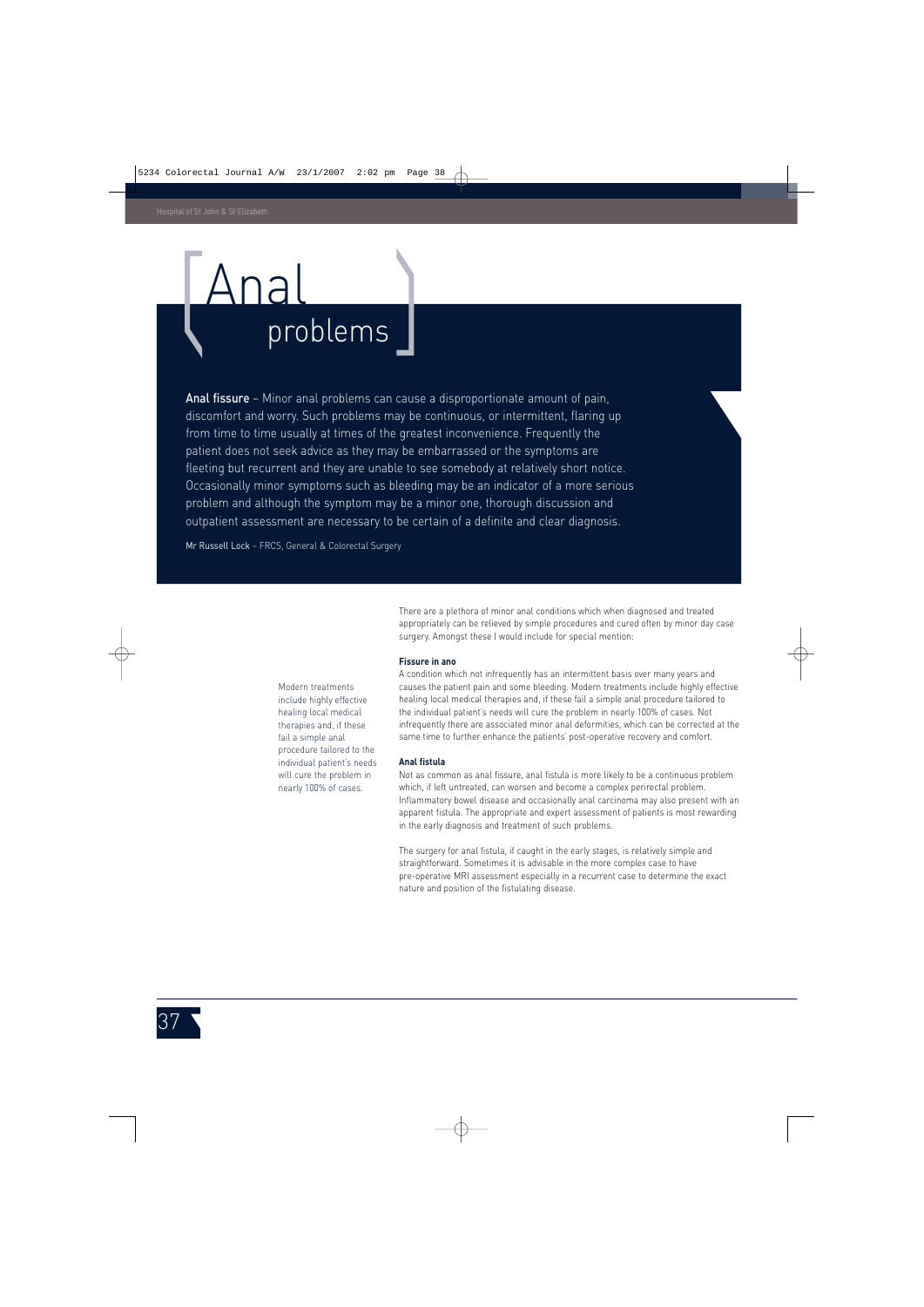#### **Pruritis ani**

An itchy bottom is a curse to the affected patient. Socially embarrassing and difficult to deal with; yet persistent in the extreme. Many sufferers have simple local anal problems which are easily dealt with by appropriate simple remedies and attention to diet. Close liaison with the London Clinic of Dermatology ensures that patients with skin diseases can be assessed jointly with a highly experienced Dermatologist to provide a full assessment of anal problems and localised manifestations of skin disease.

#### **Faecal incontinence**

Minor degrees of faecal incontinence are frequently due to localised anal problems which can be easily eradicated, often by day case surgery. Meticulous attention to the precise nature of the incontinence, the patient's diet, other medications and lifestyle are simple and effective. Frequently simple modification of these parameters produces a dramatic lessening in the patient's difficulties with corresponding greater continence.

Less frequently, more major faecal incontinence may be accompanied by Recal Prolapse and the full assessment of such patients by anorectal physiology and ultrasound needs to be done. In rectal prolapse there are a number of surgical procedures both minor and major which will reduce the prolapse and help to control the incontinence. In pure faecal incontinence, especially following childbirth, there are clear demonstrable anatomical changes which may be corrected by perineal operations.

In summary the assessment and treatment of symptoms which we may consider as minor problems can both reveal occult serious disease or lead to a considerable improvement in a patient's persistent discomfort. The judicious assessment and treatment of such problems in a sympathetic and straightforward manner is most reassuring and helpful for patients with these frequent embarrassing 'little problems'. Less frequently, more major faecal incontinence may be accompanied by Recal Prolapse and the full assessment of such patients by anorectal physiology and ultrasound needs to be done.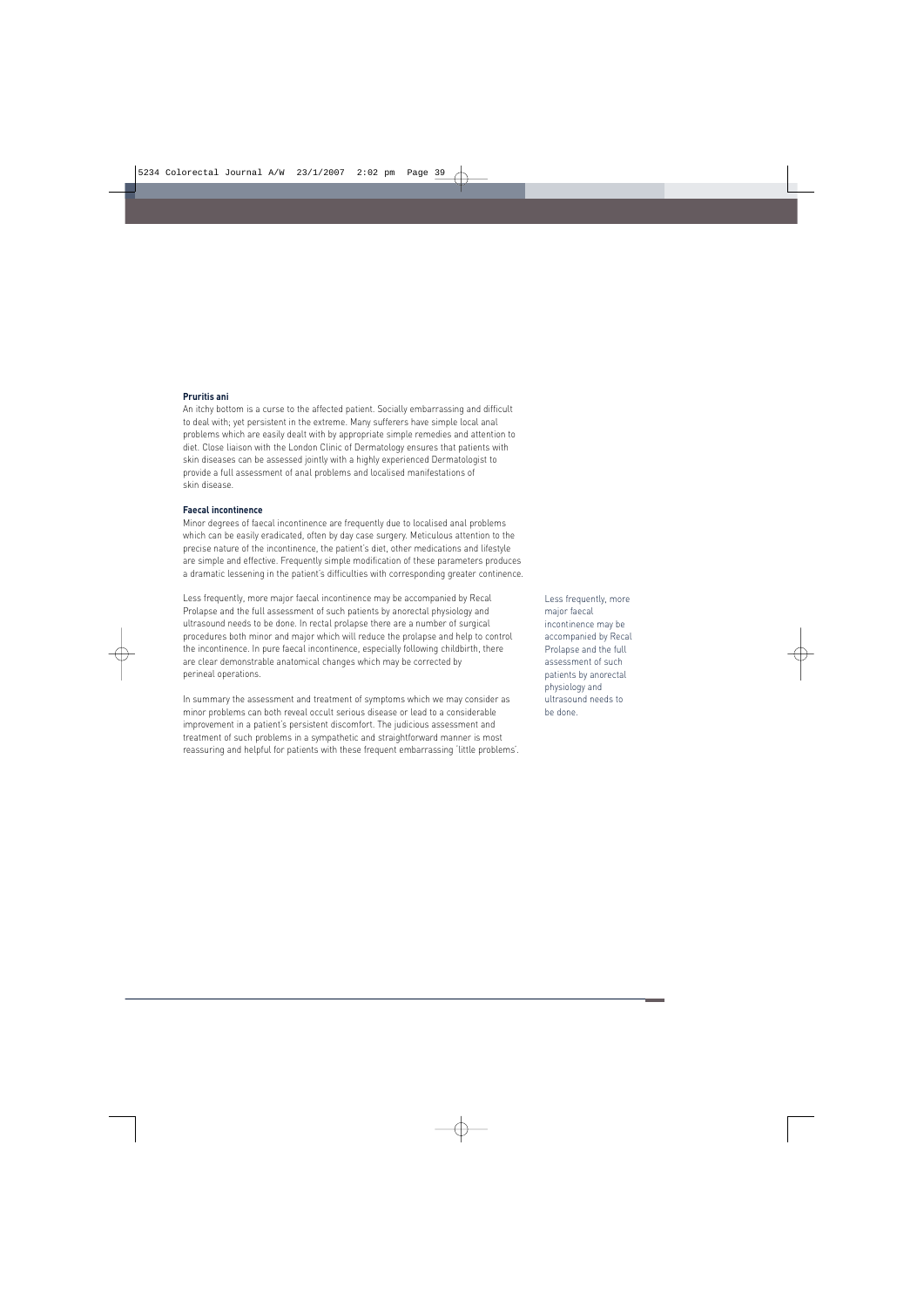### Laparoscopic colorectal surgery

Laparoscopic surgery is now a well-established procedure for removal of gall bladders and open operations for removing the gall bladder in planned or emergency situations is a rare event. Laparoscopic colorectal segmental resection has been described well over a decade, but in the UK most of the surgeons still perform open procedures for removal of colorectal disease despite a large number of colorectal resections in Europe carried out laparoscopically. All described open abdominal procedures for colorectal disease can be performed laparoscopically, either laparoscopic-assisted or complete laparoscopic excision with intracorporeal anastomosis.

Mr Hasan Mukhtar – BSc, FRCS, FRCS (Gen), Consultant Colorectal & General Surgeon

| <b>Advantages</b>                    | <b>Disadvantages</b>   |
|--------------------------------------|------------------------|
| 1. Less post-operative pain          | Learning curve         |
| 2. Less time until recovery duration | Longer intra-operative |
| 3. Reduced length of hospital stay   | Higher cost            |
| 4. Favourable cosmetic result        |                        |



39

Figure 1: Table to show Advantages/Disadvantages Figure 2: Laparoscopic colorectal surgery. of Laparoscopic Resection.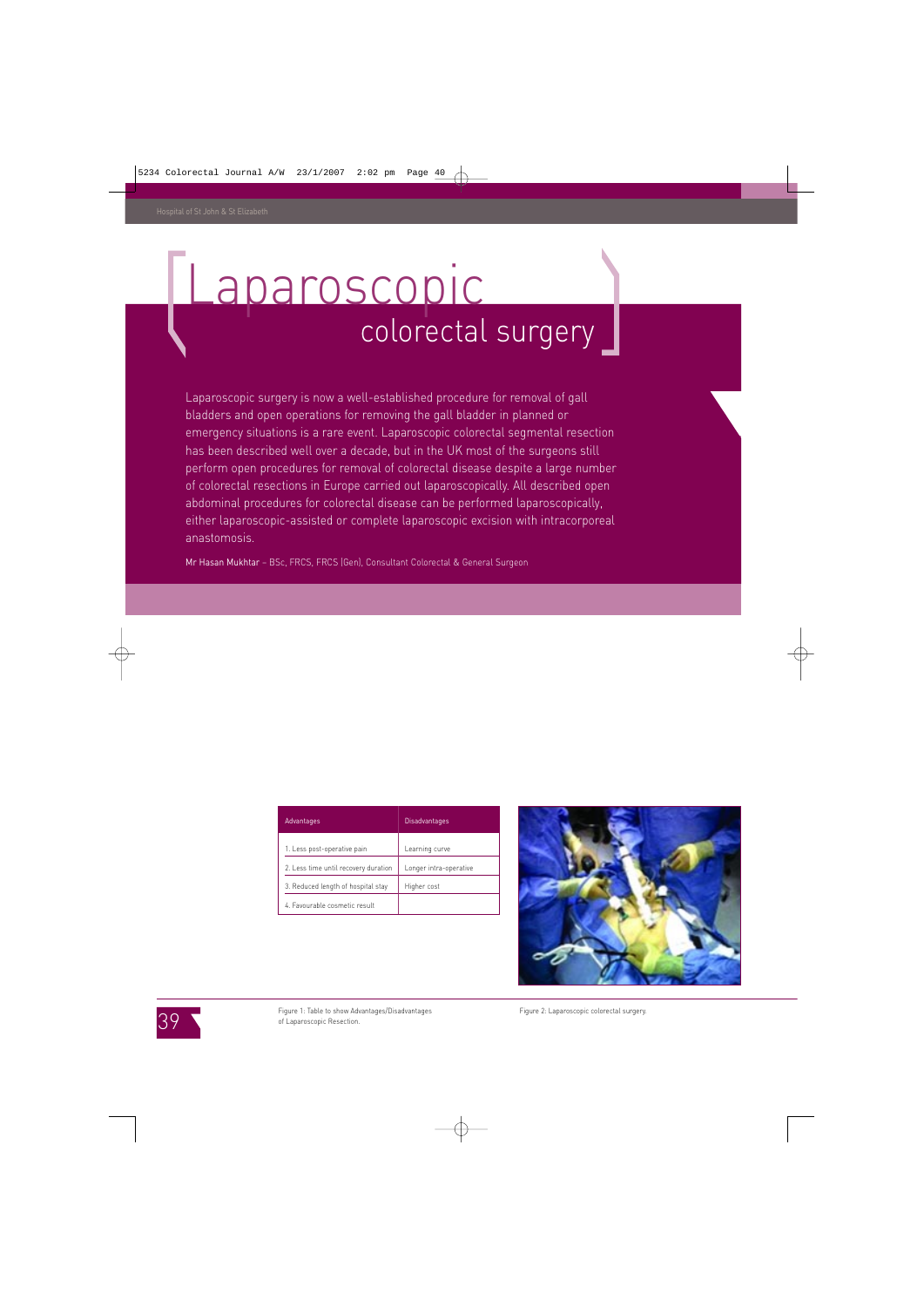There are numerous potential reasons for operating on patients with colorectal disease laparoscopically (minimal invasive approach) than conventional (open approach). Advantages of laparoscopic surgery are reduction in the amount of post-operative pain, less time until recovery and less length of hospital stay, but the most obvious advantage is a more favourable cosmetic result. The disadvantages in colorectal surgery are that it is technically demanding and challenging for many colorectal surgeons who do not have experience in performing other laparoscopic procedures, i.e. cholecystectomy, hernia repair and fundoplication. There are also some technical challenges with converting from three-dimensional to two-dimensional view, and laparoscopic surgery is associated with a learning curve. Different studies have confirmed up to at least thirty cases may be required for the trainee surgeon, and as many as seventy to eighty cases required in self-educated before a surgeon reaches a steady state of performing laparoscopic surgery without conversion. Some initial studies have also shown that laparoscopic procedures performed take longer than open procedures, but after a steady state is reached the time required to perform standard laparoscopic resection is not significantly more than open procedures. There were also initial concerns about a longer intra-operative period. Apart from a longer intra-operative period, the blood loss at the time of laparoscopic surgery is more than open surgery, but again recent trials have shown much more improvement and blood loss is comparable to the conventional open surgery for colorectal resection. (See fig.1)

#### **Laparoscopic surgery for benign colorectal disease**

All described open transabdominal operations on the colon, rectum and small intestine have been performed laparoscopically. There is no absolute contraindication to perform laparoscopic surgery for benign disease, but there are relative contraindications, i.e. adhesions, obesity, which may make the surgery more challenging. Inflammatory masses and fistulae may be impossible to dissect laparoscopically with safety, and few patients tolerate prolonged pneumoperitoneum and this should be taken into account when planning surgery.

#### **Benefits of laparoscopic surgery in benign disease**

In diverticular disease of the colon, minimum access (laparoscopic surgery) can be performed for symptomatic diverticular disease, with a very small incision in the left ileac fossa or suprapubic region (4–5cm in length) to remove the diseased colon after mobilisation laparoscopically. Intracorporeal anastomosis is also carried out.

Recent meta-analysis published has shown the clear benefit of less length of stay and reduced blood loss in favour of laparoscopic surgery. Laparoscopic surgery is also successfully used for the reversal of Hartman procedures, which is carried out as an emergency operation for removal of perforated diverticular disease, with early discharge and return to normality. Laparoscopic surgery has limited benefit in patients with complex diverticular disease, i.e. large diverticular mass associated with fistulation into the bladder or small intestine. At times it is impossible to perform a safe resection in these patients, and in view of the extremely large size of the mass, a large abdominal excision is required to remove the specimen, which obviates the advantage of a small abdominal incision, i.e. 4–5cm in length.

#### **Laparoscopic surgery in inflammatory bowel disease**

Surgical procedures commonly performed in the management of both Crohn's and ulcerative colitis are achievable using minimal invasive techniques, including segmental and total colectomies, formation of ileal pouch after panproctocolectomy.

Laparoscopic resection is a well-established procedure for ileo-caecal Crohn's disease, where a 4–5cm incision is made in the right ileac fossa or in the midline to remove the specimen. It also enables the surgeon to perform an extracorporeal anastomosis. There is little doubt that patients undergoing laparoscopic resection for Crohn's disease or Inflammatory Bowel Disease have less post-operative pain, consume less opiate analgesia, mobilise earlier, benefit from early return of bowel function and are fit to be discharged from hospital earlier. There is increasing evidence of lower risk of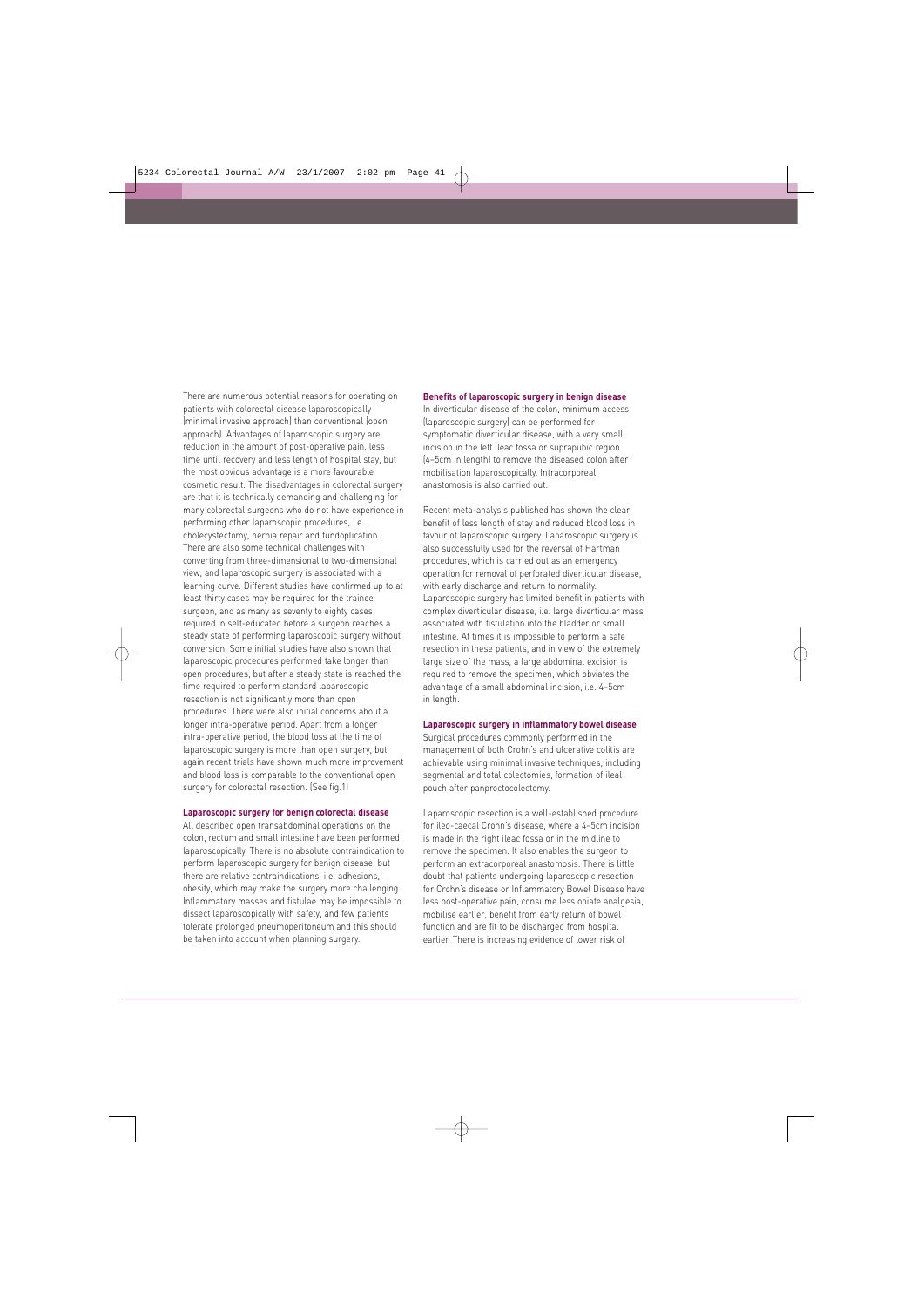#### Laparoscopic colorectal surgery continued...

wound infection and complications such is as infection, incisional hernia formation and post-operative blood loss. Early mobilisation may reduce complications like pulmonary embolism, DVT and chest infection. In initial studies, it was considered to be a lengthy operation and costing more, but recent studies have shown early discharge of the patient from the hospital is important to patients, as it is associated with early return to work and normal activities. There is also mixed evidence towards the reduced stress response and reduction in impact on the patient's immunity after laparoscopic surgery compared to the open surgery in benign colorectal resection for Inflammatory Bowel Disease. Laparoscopic surgery can also be attempted in patients who have had previous colorectal resection for inflammatory bowel disease, and has been shown to be a clear benefit of using minimal access surgery for performance in formation of defunctioning ileostomy in patients with severe anal Crohn's disease. There is increasing evidence that laparoscopic-assisted panproctocolectomy can be carried out safely with small lower suprapubic incision to carry out formation ileal pouch anal anastomosis for severe ulcerative colitis not responding to medical treatment, and in patients with previous sub-rectal colectomy carried out as an emergency for acute toxic megacolon and acute severe colitis.

#### **Laparoscopic surgery for colorectal cancer**

Colorectal cancer is one of the most common cancers worldwide, with surgery being the most important treatment modality. There are numerous potential benefits in performing a resection laparoscopically than with a conventional open procedure. The short term benefits are less post-operative pain, less time until recovery and length of hospital stay have already been confirmed in benign as well as for colorectal cancer resections carried out laparoscopically. There are concerns about long operating time and more blood loss, and long-term urinary and sexual dysfunction, and to carry out a safe oncological resection with compatible outcomes after laparoscopic surgery for colorectal

cancers. Some of the important questions during the development of laparoscopic surgery for malignant disease have now been answered. Port site metastasis is not an issue and has been attributed to inadequate surgical technique with learning curve. Numerous studies have been published and shown less than 1% port site metastasis. This is comparable to recurrence of tumour in incision after open surgery. A further important question is the concern that laparoscopic surgery is less radical, has also been answered by comparing the number of lymph nodes harvested carrying out laparoscopic oncological procedures to the open operation, and no difference has been found if strict adherence is kept to the oncological principles during laparoscopy resection. The first randomised controlled trial for laparoscopic surgery was published in 2002, which showed significant advantages regarding blood loss, intestinal motility, overall morbidity and duration of hospital stay and these were seen to be better in the laparoscopic surgery group than comparing it with the open surgery, but open surgery was always considered to be faster to carry out. This initial study also showed significantly better cancer-related survival advantage in the laparoscopic group comparing it with the open surgery. A further study published in the New England Journal of Medicine in 2004 (COST study), which was a multi-centric and randomised with a total number of 833 patients with colorectal cancer into laparoscopic-assisted or a conventional open operation. This confirmed the overall reduced use of analgesia, shorter length of stay and better post-operative recovery in the laparoscopic group, and it also showed that about 80% of resections can be carried out laparoscopically with 21% conversion to open for laparoscopic procedures. Multi-centric CLASSIC trial of 794 patients, which was carried out in Europe and published recently in Lancet 2005, and multi-centric COLOUR study, which randomised 1248 patients with colonic cancer, showed a significant advantage of less blood loss and confirmed better further short-term outcomes such as time to first bowel movement, mobility, post-operative analgesic use, and length of hospital stay were all significantly

41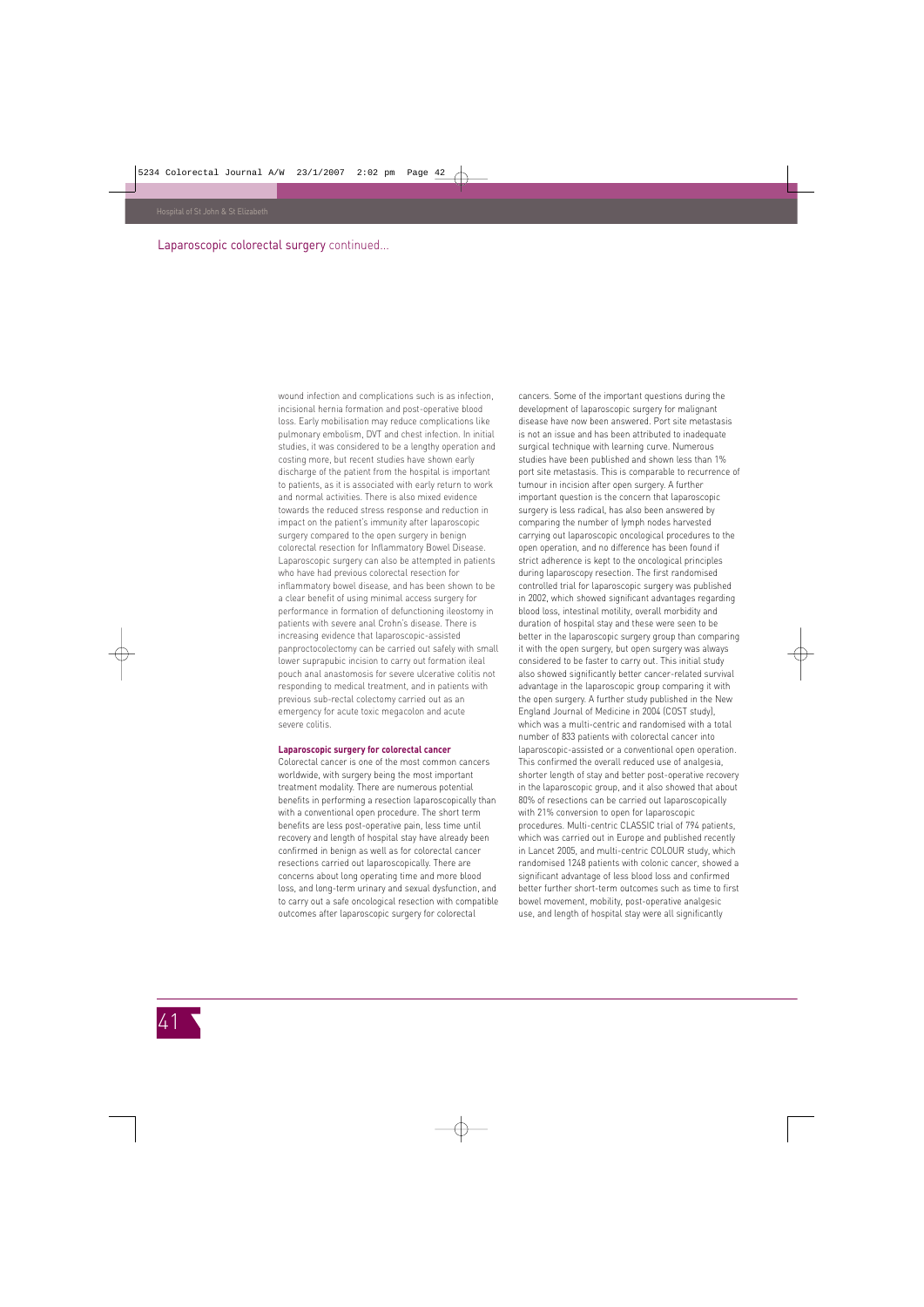better in the laparoscopic group. However, there was a longer intraoperative time and slightly more cost to perform laparoscopic procedures. In rectal cancer surgery, performing laparoscopic surgery is less well-defined compared to colonic cancers associated with a long learning curve to carry out safe pelvic resection, adhering to the strict oncological principles, i.e. total mesorectal excision associated with a minimum of blood loss and post-operative erectile dysfunction, especially for very low rectal cancers associated with ultra-low anterior resections and excision of the whole of the rectum with colo-anal anastomosis.

#### **Conclusion**

Laparoscopic surgery is increasingly accepted as the treatment of choice for patients with benign colorectal disease and colon cancers with the clear advantages of shorter hospital stay, less post-operative pain, early return to work, and the most important of all, better cosmetic result for the patient with small intra-abdominal incisions of 4–5cm. It is still more advantageous to carry out laparoscopic procedures for rectal cancers, especially for upper and middle rectal cancers, but the advantages are less clear to carry out minimally invasive surgery for lower rectal cancer. In the future, better evolving techniques and the use of robotics will overcome, at least technically, these problems as well.

#### **Further reading**

Weitz J, Koch M, Debus J et al. Colorectal cancer, Lancet 2005; 365:153–165.

Casillas S, Delaney CP. Laparoscopic Surgery for Inflammatory Bowel Disease, Digestive Surgery, 2005; 22:135–142.

Reissfelder C, Buhr HJ, Ritz JP. Can laparoscopically assisted sigmoid resection provide uncomplicated management even in cases of complicated diverticulitis?, Surgical Endoscopy, Vol.20, No.7, pp.1055–1059, July 2006.

Tilney HS, Constantinides VA, Heriot AG et al. Comparison of laparoscopic and open ileocecal resection for Crohn's disease: a metaanalysis, Surgical Endoscopy, Vol.20, No.7, pp.1036–1044, July 2006.

Lacy AM. Colon cancer: laparoscopic resection, Ann Oncol 2005; 16:ii88–92.

The Clinical Outcomes of Surgical Therapy Study Group. A comparison of laparoscopically assisted and open colectomy for colon cancer, N Engl J Med 2004; 350:2050–2059.

Veldkamp R, Kuhry E, Hop WC et al. Laparoscopic surgery versus open surgery for colon cancer: short-term outcomes of a randomised trial, Lancet Oncol 2005; 6:477–484.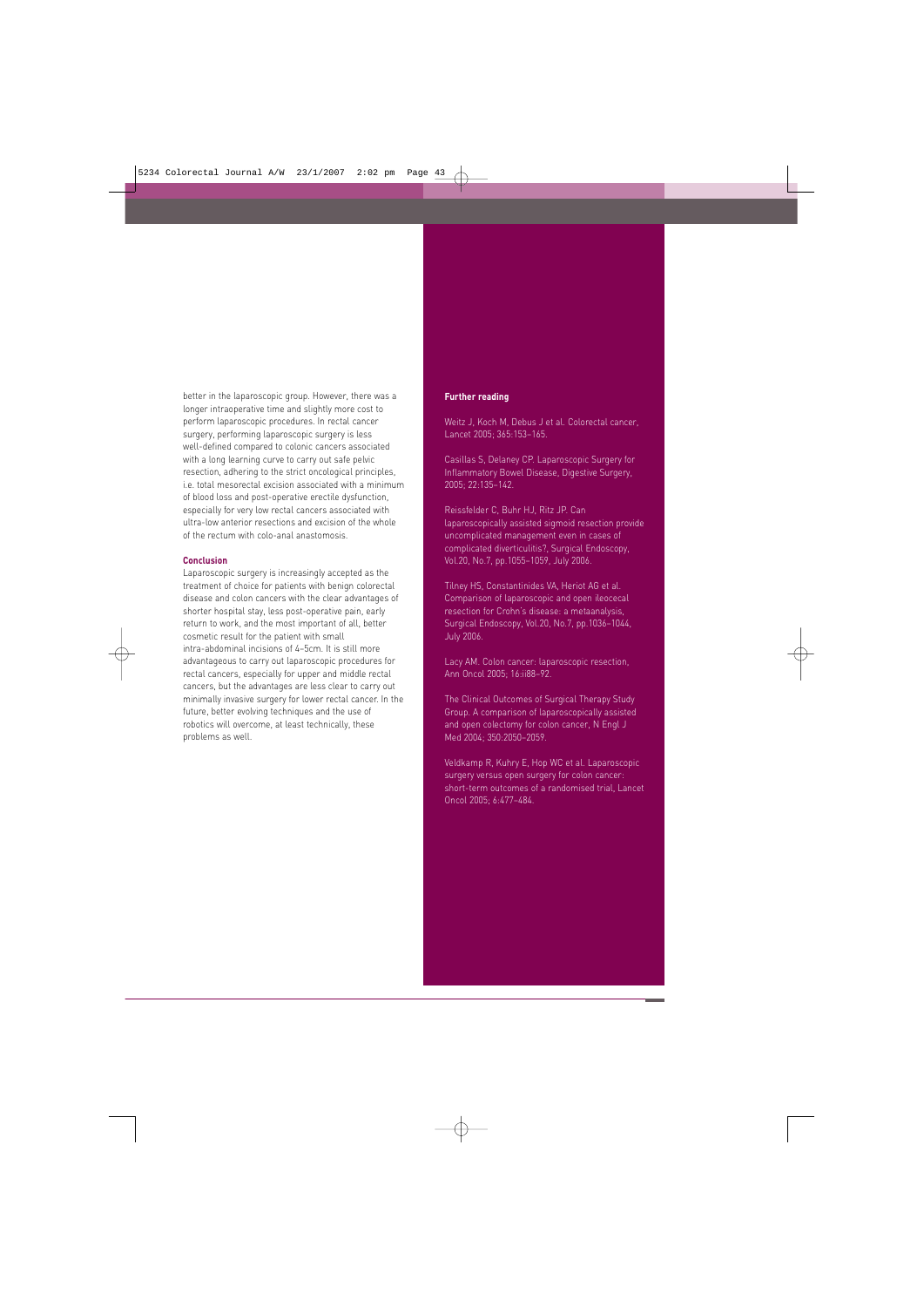### Consultant

# profiles

#### Mr Austin Obichere

MD, FRCS, FRCS (Gen)



Consultant Colorectal Surgeon

#### **Specialist areas of interest**

Coloproctology and Laparoscopic Colorectal Surgery.

#### **Career highlights**

- Specialist Registrar training in General Surgery North West Thames and Hammersmith Hospital (1995–2001)
- Colorectal Fellow (2001–2002) at St. Mark's Hospital, Harrow and The Mount Sinai Hospital, Toronto Canada
- Awarded MD(Doctor of Medicine) degree by University of London for a thesis that explored the quality of life of patients following surgical excision of their rectum for cancer and benign disease
- Appointed Consultant Colorectal Surgeon, University College Hospital London in 2003
- Colorectal cancer Lead at University College Hospital London.

#### **Approach**

A patient centred approach in a multidisciplinary setting remains crucial in delivering a high quality effective service.

#### **Background**

Completed specialist training in general surgery in London. Developed a sub-specialist interest in diseases of the colon & rectum and laparoscopic colorectal surgery as a Colorectal Fellow at St. Mark's Hospital and The Mount Sinai Hospital Toronto, Canada. He has numerous research papers in peer reviewed international journals and has expertise in the screening and surgical treatment of colorectal cancer, laparoscopic colorectal surgery and other benign disorders of the anus and pelvic floor.

#### **Appointments**

Thur 8.30am–10.30am

- T: 020 7034 8669 or 07958 219990
- F: 0207 299 9404
- E: austin.obichere@uclh.nhs.uk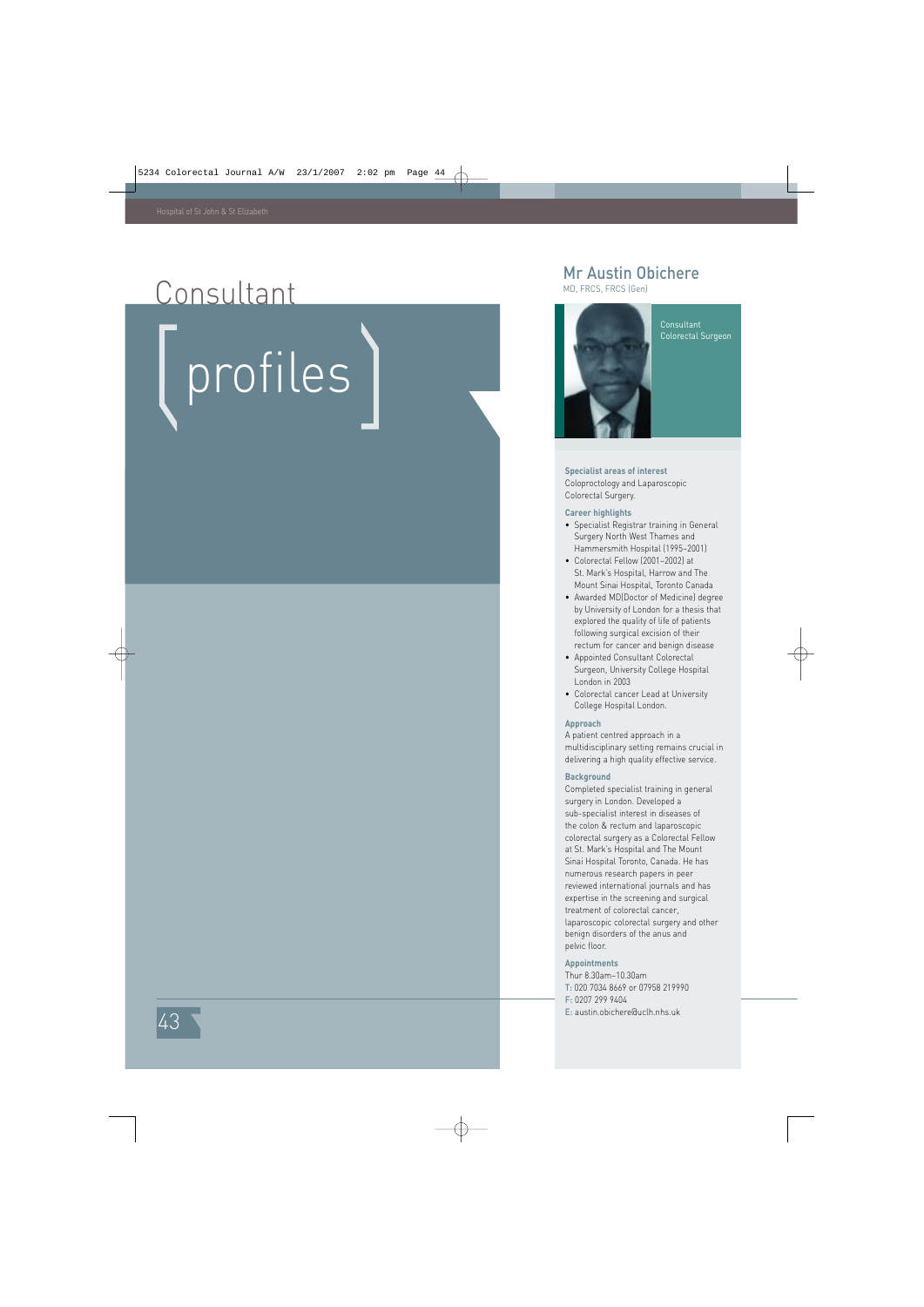#### Mr Ayo Oshowo MS, FRC, FRCS (Gen)

**Consultant** General/ Colorectal Surgeon

#### **Memberships**

- Association of Surgeons of Great Britain and Ireland
- Royal Society of Medicine
- European Association of Coloproctologists
- Editorial Board Archives of Ibadan Medicine
- Review Editor, Annals of Surgery.

#### **Background**

Mr Oshowo's basic surgical training was at the University Hospital of Wales, Cardiff while his higher surgical training was in London. He holds specialist registration with the GMC and sub-specialist interests in colorectal and laparoscopic surgery. He was also a Travel Fellow at the Cleveland Clinic Foundation, Ohio, USA, where he underwent further sub-specialty training in colorectal diseases in 2002.

He obtained a Master of Surgery from the University of London by thesis in 2000 and has since maintained an active interest in research and teaching. He has published many papers and given international presentations and guest lectures.

His NHS practice at the Whittington Hospital, include colonoscopy; colorectal diseases including cancer; laparoscopic surgery especially for hernias, gall bladder and bowel.

#### **Appointments**

Wed 6.30pm–8pm T: 020 7288 5411 / 020 7806 4000 or 020 7390 8432 F: 020 7390 8448 E: ayo.oshowo@whittington.nhs.uk

#### Dr Deepak Suri

BSc, MD, MRCP (UK)



#### **Specialist areas of interest**

- Dyspepsia and irritable bowel syndrome
- GI malignancy
- Liver disease (especially viral hepatitis)
- Inflammatory bowel disease
- Endoscopy (including therapeutic colonoscopy and ERCP).

#### **Approach**

My philosophy is to offer a holistic approach and solutions to patient's problems.

#### **Background**

I am a Consultant Gastroenterologist and Honorary Senior Lecturer in Medicine at the Whittington Hospital, London. My undergraduate training was at University College London and my postgraduate training in general medicine and general gastroenterology was throughout London including St George's, Guys, The Middlesex and Royal Free Hospitals. I am academically and clinically trained in hepatology having written my MD thesis in viral hepatitis at UCL and worked as a senior registrar on the Royal Free liver unit.

#### **Appointments**

Endoscopy: Monpm Outpatients: Thur 1.30pm–6pm T: 020 8341 6989 F: 020 83487205 E: yvonnebaillie@btconnect.com

#### Mr Stuart W T Gould FRCS



Consultant

#### **Specialist areas of interest**

Perianal disease, especially anal fistula and haemorrhoids, obstructed defaecation, hernia surgery of all types and laparoscopic surgery, particularly laparoscopic cholecystectomy. For the latter I have set up the first one-stop cholecystectomy clinic in the country, based at the ACAD centre at Central Middlesex.

#### **Background**

I qualified from St.Mary's Hospital Medical School in 1989, having taken an intercalated BSc in Infection and Immunity. I passed my FRCS and then worked at Wexham Park as Surgical Registrar for a year before moving to the North West Thames Registrar Rotation. My research was into the application of Interventional MRI into Surgical Practice, an area I was very fortunate to explore as St Mary's had the only Interventional MRI machine in the country. This resulted in some unique and pioneering work with presentations and lectures throughout the world, and a Visiting Professor Appointment to the University of Kentucky.

My higher surgical training focussed on Gastrointestinal Surgery, particularly colorectal, with an extensive experience of laparoscopic surgery.

I was appointed as Senior Lecturer and Honorary Consultant Surgeon to Imperial College and St Mary's NHS Trust in May 2000.

I moved to NWLH NHS Trust in November 2004. My current post involves gastrointestinal, laparoscopic and daycase surgery and a very strong commitment to teaching.

#### **Appointments**

Tue 2.30pm–4.30pm T: 020 7806 4061 or 020 7886 2124 E: stuart.gould@nwlh.nhs.uk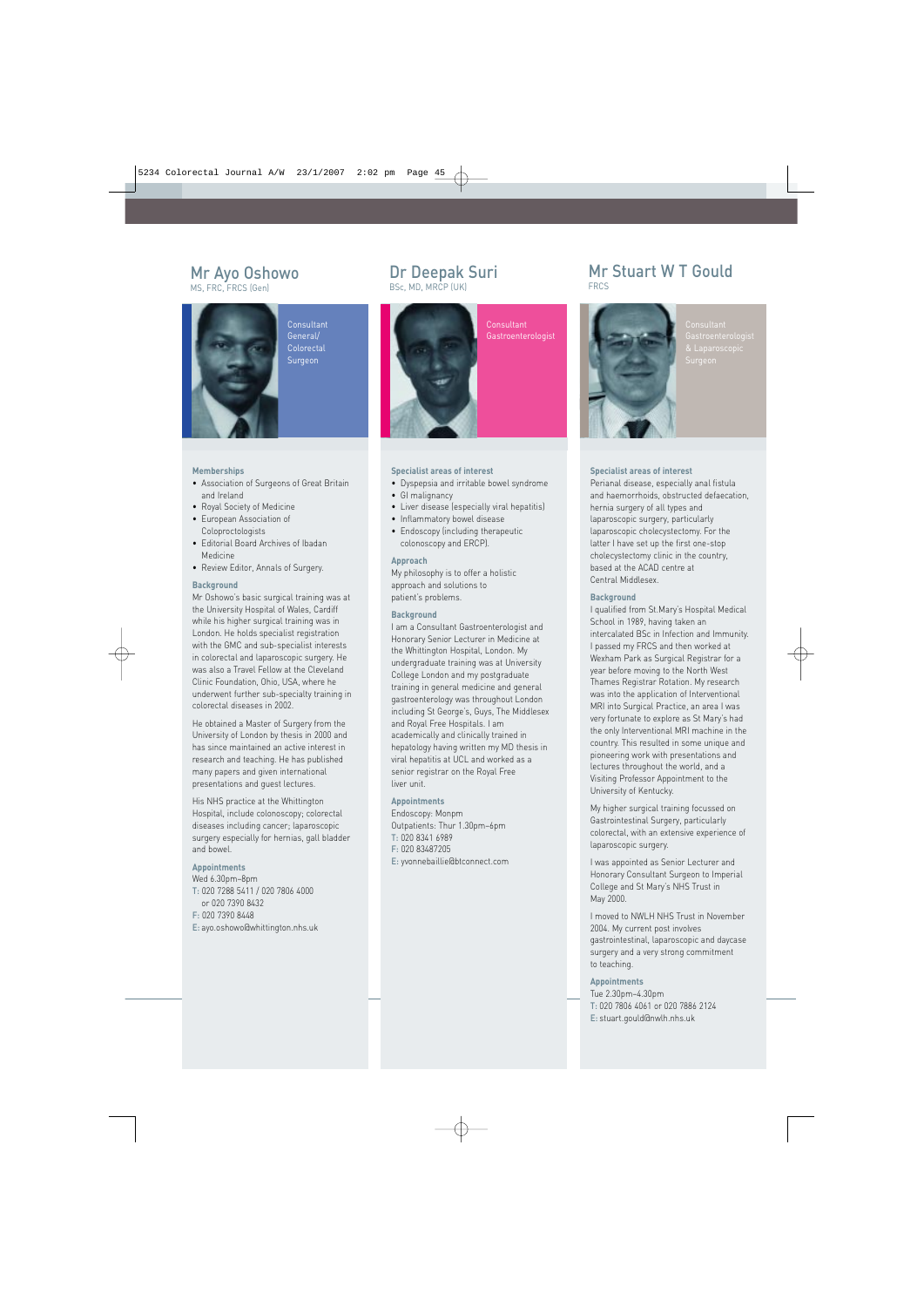#### Dr James Bell FRCR, MRCP, BSc, MBBS



**Consultant Radiologist** 

#### **Specialist areas of interest**

Abdominal and Pelvic Imaging with a particular interest in the GI Tract and Virtual Colonoscopy.

#### **Career highlights**

Consultant Radiologist at the Royal Free since 2002 and Hospital of St John and St Elizabeth since 2005. First centre to use Virtual Colonoscopy in the UK and completed study in Summer 2005 showing that Virtual Colonoscopy as accurate as optical colonoscopy at detecting clinically relevant polyps.

#### **Approach**

Strong believer in the use of minimally invasive tests such as virtual colonoscopy to investigate potential colonic problems.

#### **Background**

Qualified from Charing Cross Medical School in 1993 before completing MRCP in 1996 and started radiology training at Chelsea and Westminster Hospital in February 1997. Underwent one year Abdominal Imaging Fellowship in Vancouver, Canada between 2001 and 2002.

#### **Appointments**

Appointments can be made via J & E radiology reception desk on: T: 020 7806 4000 or CT/MR on 020 7078 3845

Appointments can be made any day of week but preferably Tuesday afternoons.

#### Mr Russell Lock **FRCS**



**Specialist areas of interest**

problems and rectal bleeding.

Qualified from Westminster Medical School, London 1069. Trained in general surgery at Westminster Hospital (lecturer in surgery) Southend General and Bournemouth Hospitals as Senior Registrar and Lecturer in Surgery. Colorectal surgery trained at St Marks Hospital, London and the Clevelend Clinic, Ohio, USA. Appointed Consultant Surgeon and Honorary Senior Lecturer at the London University at the Whittington & Royal Northern Hospitals, London 1982.

Appropriate inter referral to specialists within the colorectal surgery and general surgical group, depending on their specialised interests. Close liaison with physicians and the imaging department for full assessment and treatment of more

Very broad general surgical background and experience of general surgical and colorectal problems. He has published and lectured widely in this country and abroad on general and colorectal surgery. He has now reduced his previous heavy NHS commitment and concentrates on less major surgical problems, allowing him to work in undeveloped countries where he is

**Career highlights**

**Approach** 

complex problems. **Background**

involved in surgical training.

Highgate, London, N6 5ED

or 020 8341 4400 F: 020 8340 1376

T: 020 8341 3422 / 020 8348 6900

E: info@woolastonhouse.com

Woolaston House, 25 Southwood Lane,

**Appointments**

Tue 2pm–5pm

General surgery including hernia surgery. Specialises in anorectal surgery, anorectal

#### General & Colorectal Surgery



#### Consultant Colorectal & General Surgeon

#### **Background**

Mr Hasan Mukhtar qualified from Punjab Medical College, Faisalabad, Pakistan in 1989. He trained in general surgery and colorectal surgery at the Oxford Deanery, including Northampton General Hospital and John Radcliffe Hospital, Oxford.

He was appointed to the consultant staff of the Whittington Hospital, London in 2001. Privately he practices at the Hospital of St John & St Elizabeth and Wellington Hospitals in St John's Wood and the Highgate Private Hospital in Highgate. His practice consists of all types of surgical and colorectal problems.

He has a special interest in the surgical management of piles, anal fissures, inflammatory bowel disease and colorectal cancers. His practice also includes minimal access surgery and colonoscopic management of colorectal benign and malignant disorders and also includes the management of routine general surgical problems i.e. hernias and gallbladder disease.

#### **Career highlights**

He has published and presented widely in international and national meetings and journals on various aspects of general and colorectal disease.

#### **Appointments**

Fri 6.30pm–8pm T: 020 8341 3422 or 020 8348 6990 E: info@woolastonhouse.com



BSc, FRCS, FRCS (Gen)

Mr Hasan Mukhtar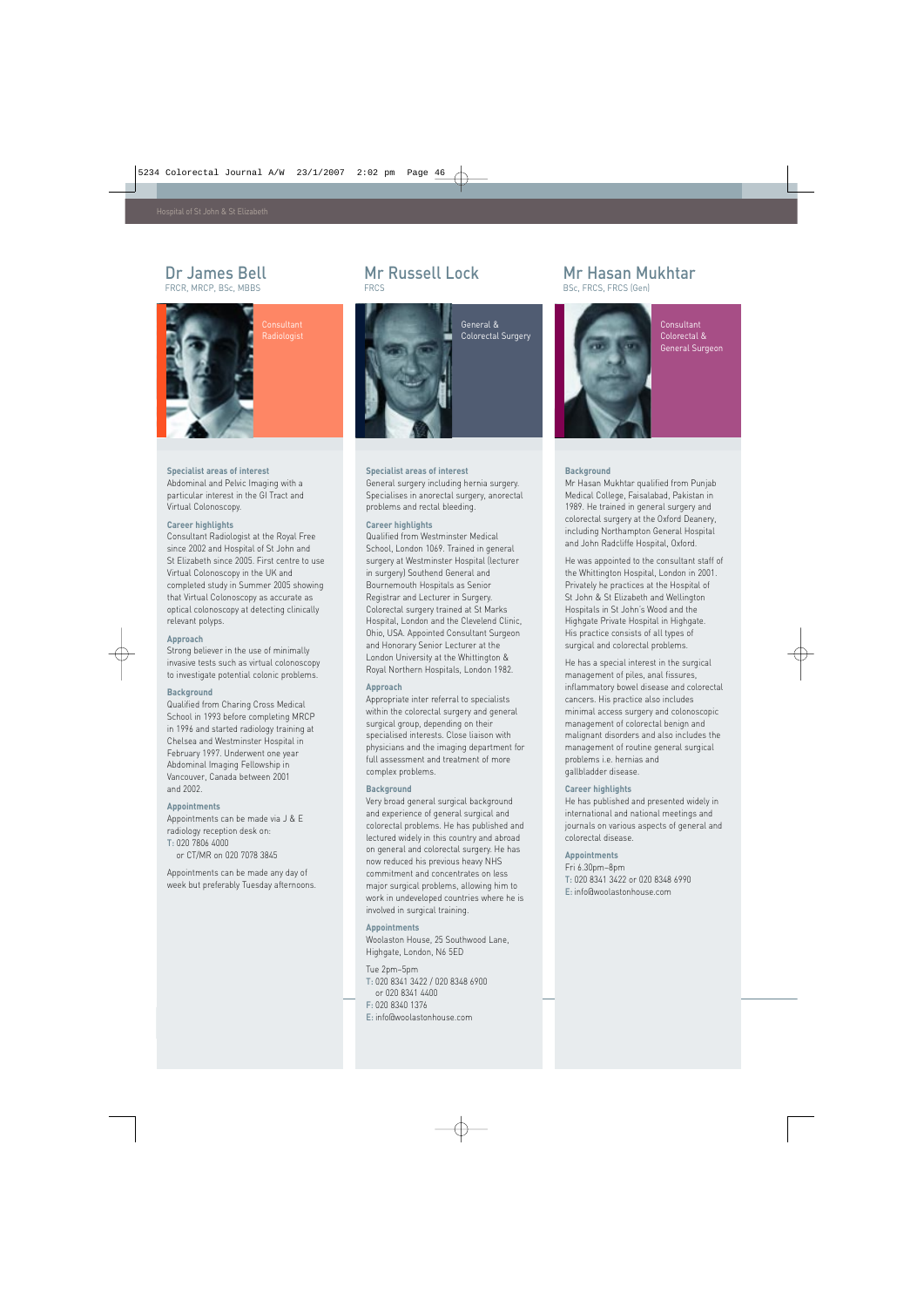#### Mr Romi Navaratnam

MSc, Ms, FRCS (Lon), FRCS (Gen)



**Consultant** Colorectal & Laparoscopic **Surgeon** 

#### **Career profile**

- Qualified Nottingham University Medical School, 1990
- Basic Surgical Training (Addenbrookes & St Georges Hospitals, 1991–1994
- FRCS (London), 1994
- Higher Surgical Training (North West Thames London), 1995–2002
- MSc Thesis (The physiological assessment of symptomatic GORD), 1998
- MS Thesis (The evaluation of non acidic reflux & its relevance to GORD & Barrett's oesophagus) Royal Free Hospital, 2001
- FRCS Intercollegiate Specialty Exam (General & Colorectal), 2002
- Consultant Colorectal & Laparoscopic Surgeon (North Middlesex Hospital) Hon. Senior Lecturer in Surgery (Royal Free Hospital), 2002.

#### **Specialist areas of interest**

- Colonoscopy (Diagnostic & therapeutic) & Endoscopy (GORD & Barrett's)
- Laparoscopic surgery Benign & malignant colorectal disease
- Cholecystectomy, Appendicectomy, Herniae, GORD
- Colorectal Surgery Screening for Colorectal Cancer – (management of ultra low rectal cancer)
- Sphincter saving surgery for ultra low rectal cancer.
- Inflammatory Bowel Disease (Crohns anus) Benign perianal disease (haemorrhoids, fissures,fistulae)
- Education & Research Course director Postgraduate MRCS course.

#### **Approach**

Traditional management of complex colorectal and general surgical conditions has changed considerably from unilateral decision making, to a more evidence based multi disciplinary team approach, which is more patient orientated.

#### **Appointments**

Wed 5pm–8pm T: 020 7806 4060 or 020 7806 4000 (X 3879) F: 0207 078 3877

#### Dr Voi Shim, Wong

Bsc, MB, CH, MD, FRCP



#### **Specialist areas of interest**

- Dyspepsia
- Bowel Diseases and Cancer screening
- Liver Diseases
- Endoscopy
- General Gastroenterology.

#### **Career highlights**

- BSc St Andrews University, 1981–84
- MB CHB Victoria University of Manchester, 1994–87
- MRGI 1991
- MD Thesis Addenbrooke's Hospital, Cambridge
- FRCP Fellow of Royal College of Physician, 2004
- Gastroenterology and Hepatology training – Leeds, Cambridge, Liverpool
- Consultant Physician/ Gastroenterologist and Honorary Senior Lecturer – Appointed at Whittington Hospital, 1999.

#### **Approach**

A holistic and multidisciplinary team approach is the key to effective clinical diagnosis and treatment of patients with gastroenterological conditions particularly those with complex problems. Accessibility and prompt communication with patients, relatives and their general practitioners are also important aspects of their management.

#### **Background**

I have received comprehensive training in Gastroenterology and Liver diseases. I am fully trained in all aspects of diagnostic and therapeutic gastroscopy, flexible sigmoidoscopy and colonoscopy as well as ERCP.

#### Appointments

Mon 6pm–8pm or others by arrangement T: 020 8341 3422 or 020 8348 6990 F: 020 8340 1376 E: info@woolastonhouse.com

#### Mr Paul Ziprin MD, FRCS (Gen)



#### General and Colorectal Surgery

#### **Specialist areas of interest** Colorectal and laparoscopic surgery

#### **Career highlights**

- Qualified University of Wales College of Medicine 1992
- Specialist Training 1997–2004 North Thames Region and St Mary's Hospital
- MD Thesis Imperial College 2003
- Appointed Senior Lecturer and Consultant Surgeon, Imperial College and St Mary's Hospital in 2004
- Lead Clinician for Colorectal Cancer Services St Mary's Hospital.

#### **Approach**

All complex cases should be managed in the context of a multidisciplinary team, in particular, patients with malignant disease and inflammatory bowel disease, should be managed jointly by radiologists, gastroenterologists, pathologists oncologists and specialist nurses where appropriate.

#### **Background**

Trained in general surgery with a subspecialist interest in colorectal surgery and, in particular, laparoscopic surgery for general surgical conditions such as inguinal and incisional hernias as well as gallstone disease, and for both benign and malignant colorectal conditions. I also perform diagnostic and therapeutic colonoscopy.

#### **Any questions or worries please contact me on:**

020 7806 4089 or 020 7806 4000 bleep 11

#### **Appointments**

Thur 5.30pm onwards T: 020 7886 1110 E: p.ziprin@imperial.ac.uk